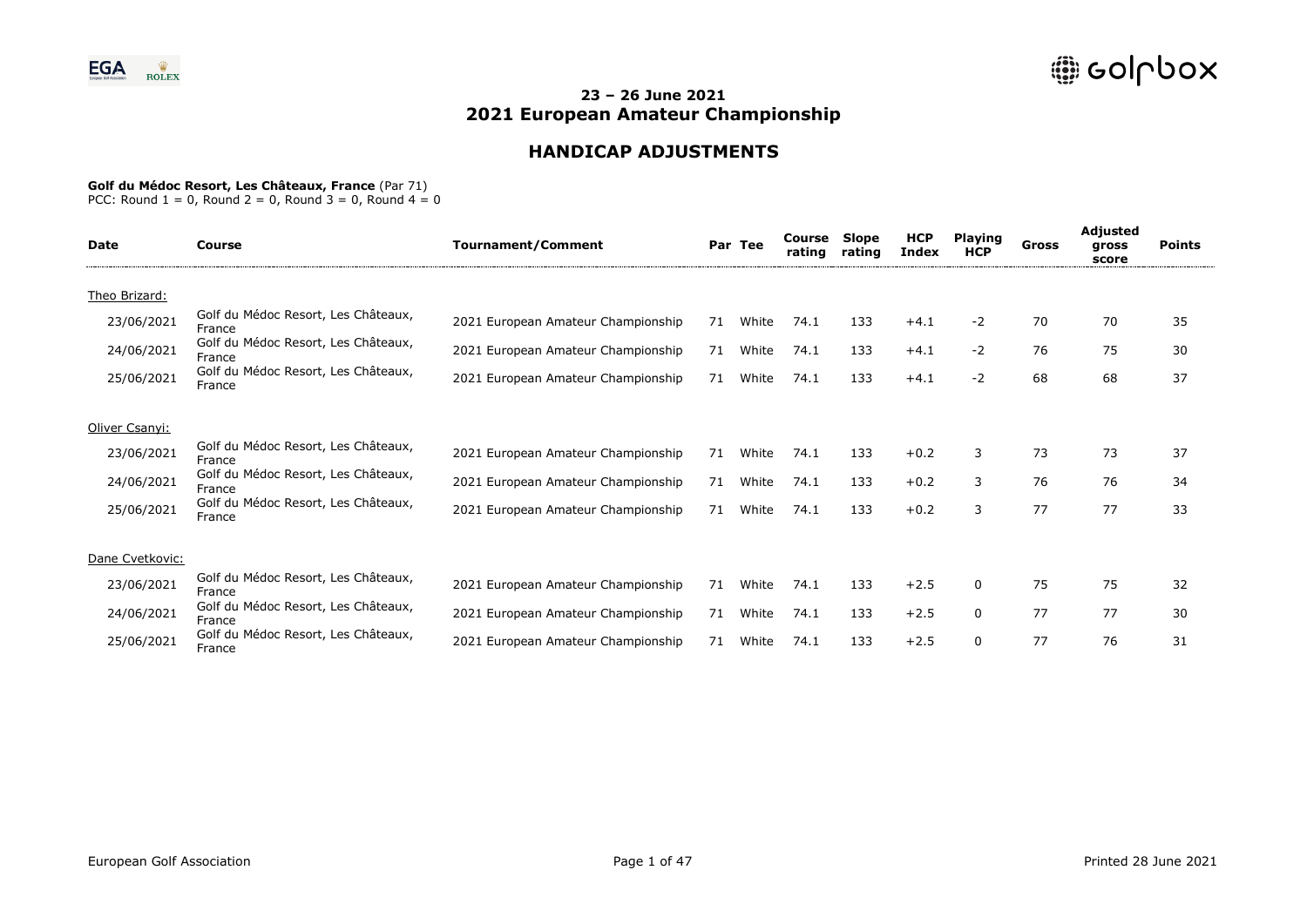# **HANDICAP ADJUSTMENTS**

### **Golf du Médoc Resort, Les Châteaux, France** (Par 71)

| <b>Date</b>            | Course                                                  | <b>Tournament/Comment</b>          |    | Par Tee | Course<br>rating | <b>Slope</b><br>rating | <b>HCP</b><br><b>Index</b> | <b>Playing</b><br><b>HCP</b> | Gross | <b>Adjusted</b><br>gross<br>score | <b>Points</b> |
|------------------------|---------------------------------------------------------|------------------------------------|----|---------|------------------|------------------------|----------------------------|------------------------------|-------|-----------------------------------|---------------|
| Gregorio De Leo:       |                                                         |                                    |    |         |                  |                        |                            |                              |       |                                   |               |
| 23/06/2021             | Golf du Médoc Resort, Les Châteaux,<br>France           | 2021 European Amateur Championship | 71 | White   | 74.1             | 133                    | $+7.4$                     | -6                           | 68    | 68                                | 33            |
| 24/06/2021             | Golf du Médoc Resort, Les Châteaux,<br>France           | 2021 European Amateur Championship | 71 | White   | 74.1             | 133                    | $+7.4$                     | -6                           | 73    | 73                                | 28            |
| 25/06/2021             | Golf du Médoc Resort, Les Châteaux,<br>France           | 2021 European Amateur Championship | 71 | White   | 74.1             | 133                    | $+7.4$                     | -6                           | 68    | 68                                | 33            |
| 26/06/2021             | Golf du Médoc Resort, Les Châteaux,<br>France           | 2021 European Amateur Championship | 71 | White   | 74.1             | 133                    | $+7.4$                     | -6                           | 69    | 69                                | 32            |
| Victor Garcia Broto:   |                                                         |                                    |    |         |                  |                        |                            |                              |       |                                   |               |
| 23/06/2021             | Golf du Médoc Resort, Les Châteaux,<br>France           | 2021 European Amateur Championship | 71 | White   | 74.1             | 133                    | $+3.5$                     | -1                           | 71    | 71                                | 35            |
| 24/06/2021             | Golf du Médoc Resort, Les Châteaux,<br>France           | 2021 European Amateur Championship | 71 | White   | 74.1             | 133                    | $+3.5$                     | -1                           | 68    | 68                                | 38            |
| 25/06/2021             | Golf du Médoc Resort, Les Châteaux,<br>France           | 2021 European Amateur Championship | 71 | White   | 74.1             | 133                    | $+3.5$                     | $-1$                         | 68    | 68                                | 38            |
| 26/06/2021             | Golf du Médoc Resort, Les Châteaux,<br>France           | 2021 European Amateur Championship | 71 | White   | 74.1             | 133                    | $+3.5$                     | $-1$                         | 67    | 67                                | 39            |
| <b>Wolfgang Glawe:</b> |                                                         |                                    |    |         |                  |                        |                            |                              |       |                                   |               |
| 23/06/2021             | Golf du Médoc Resort, Les Châteaux,                     | 2021 European Amateur Championship | 71 | White   | 74.1             | 133                    | $+5.7$                     | -4                           | 70    | 70                                | 33            |
| 24/06/2021             | France<br>Golf du Médoc Resort, Les Châteaux,<br>France | 2021 European Amateur Championship | 71 | White   | 74.1             | 133                    | $+5.7$                     | -4                           | 68    | 68                                | 35            |
| 25/06/2021             | Golf du Médoc Resort, Les Châteaux,<br>France           | 2021 European Amateur Championship | 71 | White   | 74.1             | 133                    | $+5.7$                     | -4                           | 70    | 70                                | 33            |
| 26/06/2021             | Golf du Médoc Resort, Les Châteaux,<br>France           | 2021 European Amateur Championship | 71 | White   | 74.1             | 133                    | $+5.7$                     | -4                           | 72    | 71                                | 32            |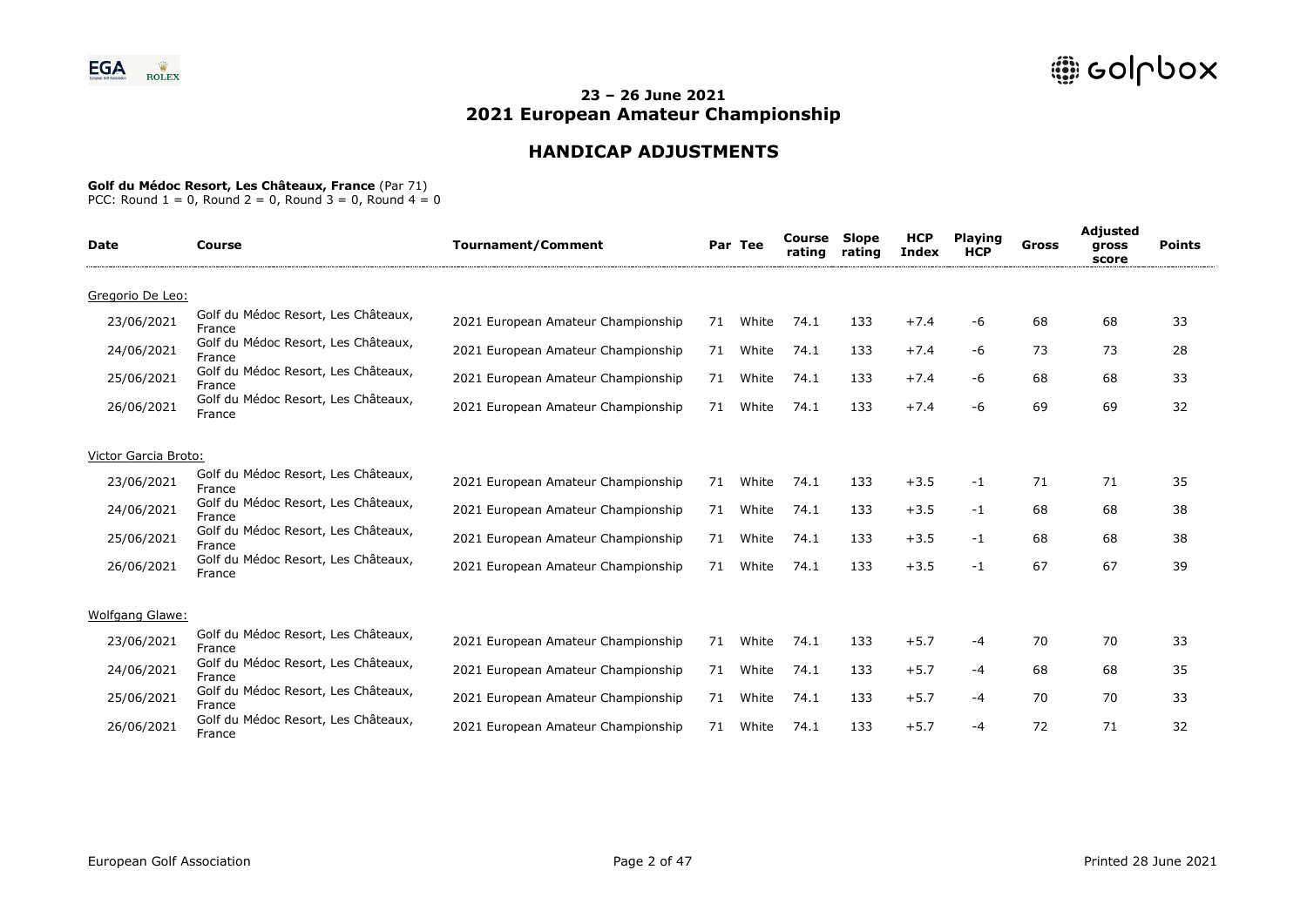# **HANDICAP ADJUSTMENTS**

### **Golf du Médoc Resort, Les Châteaux, France** (Par 71)

| <b>Date</b>                 | Course                                        | <b>Tournament/Comment</b>          |    | Par Tee | Course<br>rating | Slope<br>rating | <b>HCP</b><br><b>Index</b> | <b>Playing</b><br><b>HCP</b> | Gross | Adjusted<br>gross<br>score | <b>Points</b> |
|-----------------------------|-----------------------------------------------|------------------------------------|----|---------|------------------|-----------------|----------------------------|------------------------------|-------|----------------------------|---------------|
| Alvaro Hernandez Cabezuela: |                                               |                                    |    |         |                  |                 |                            |                              |       |                            |               |
| 23/06/2021                  | Golf du Médoc Resort, Les Châteaux,<br>France | 2021 European Amateur Championship | 71 | White   | 74.1             | 133             | $+3.2$                     | $-1$                         | 70    | 70                         | 36            |
| 24/06/2021                  | Golf du Médoc Resort, Les Châteaux,<br>France | 2021 European Amateur Championship | 71 | White   | 74.1             | 133             | $+3.2$                     | $-1$                         | 69    | 69                         | 37            |
| 25/06/2021                  | Golf du Médoc Resort, Les Châteaux,<br>France | 2021 European Amateur Championship | 71 | White   | 74.1             | 133             | $+3.2$                     | $-1$                         | 70    | 70                         | 36            |
| 26/06/2021                  | Golf du Médoc Resort, Les Châteaux,<br>France | 2021 European Amateur Championship | 71 | White   | 74.1             | 133             | $+3.2$                     | $-1$                         | 73    | 73                         | 33            |
| Jack Ingham:                |                                               |                                    |    |         |                  |                 |                            |                              |       |                            |               |
| 23/06/2021                  | Golf du Médoc Resort, Les Châteaux,<br>France | 2021 European Amateur Championship | 71 | White   | 74.1             | 133             | $+4.5$                     | $-2$                         | 70    | 70                         | 35            |
| 24/06/2021                  | Golf du Médoc Resort, Les Châteaux,<br>France | 2021 European Amateur Championship | 71 | White   | 74.1             | 133             | $+4.5$                     | -2                           | 69    | 69                         | 36            |
| 25/06/2021                  | Golf du Médoc Resort, Les Châteaux,<br>France | 2021 European Amateur Championship | 71 | White   | 74.1             | 133             | $+4.5$                     | -2                           | 75    | 74                         | 31            |
| Markus Luoma:               |                                               |                                    |    |         |                  |                 |                            |                              |       |                            |               |
| 23/06/2021                  | Golf du Médoc Resort, Les Châteaux,<br>France | 2021 European Amateur Championship | 71 | White   | 74.1             | 133             | $+3.0$                     | 0                            | 75    | 75                         | 32            |
| 24/06/2021                  | Golf du Médoc Resort, Les Châteaux,<br>France | 2021 European Amateur Championship | 71 | White   | 74.1             | 133             | $+3.0$                     | 0                            | 71    | 71                         | 36            |
| 25/06/2021                  | Golf du Médoc Resort, Les Châteaux,<br>France | 2021 European Amateur Championship | 71 | White   | 74.1             | 133             | $+3.0$                     | $\Omega$                     | 71    | 71                         | 36            |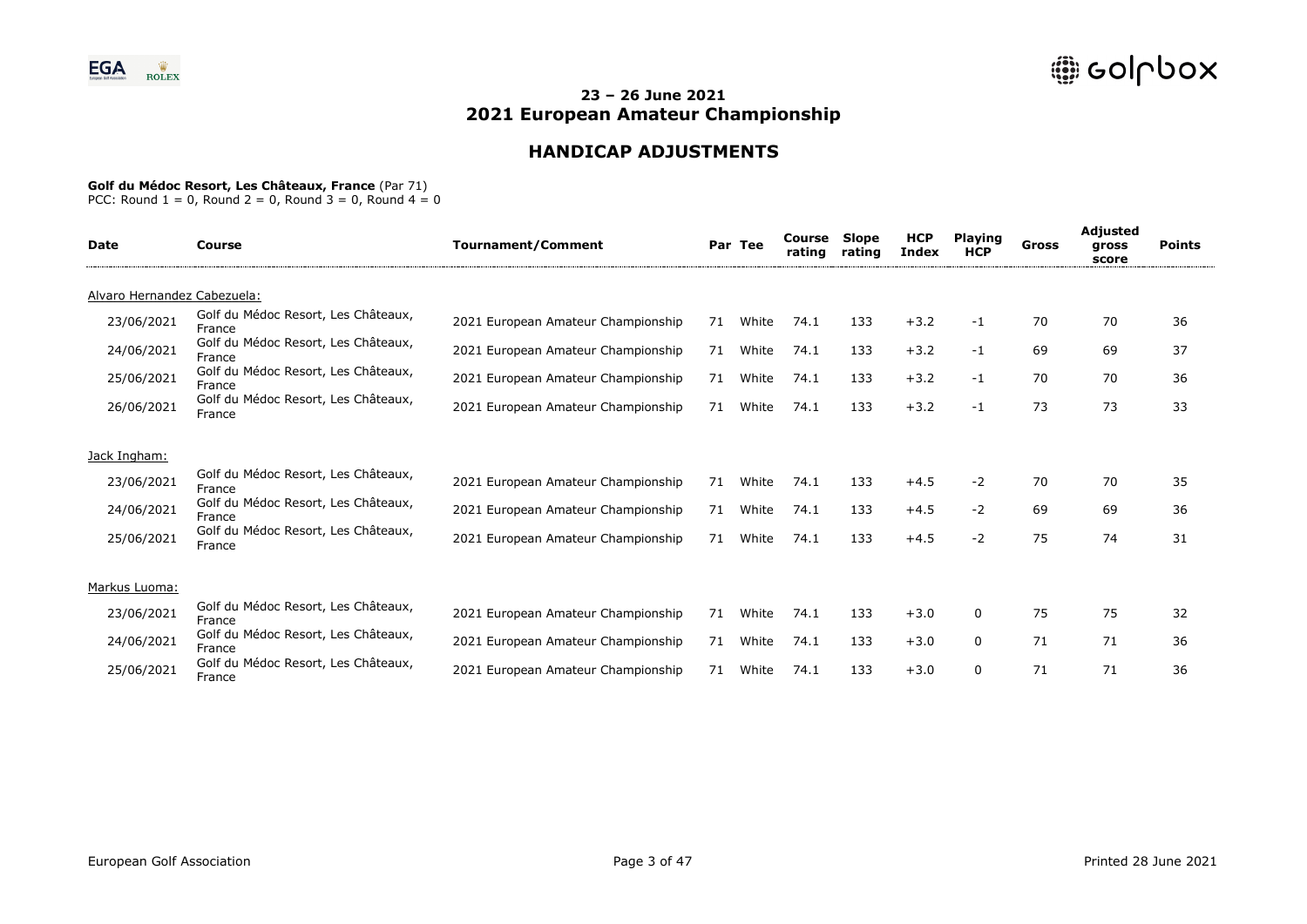# **HANDICAP ADJUSTMENTS**

### **Golf du Médoc Resort, Les Châteaux, France** (Par 71)

| <b>Date</b>             | <b>Course</b>                                 | <b>Tournament/Comment</b>          |    | Par Tee | Course<br>rating | Slope<br>rating | <b>HCP</b><br><b>Index</b> | <b>Playing</b><br><b>HCP</b> | Gross | <b>Adjusted</b><br>gross<br>score | <b>Points</b> |
|-------------------------|-----------------------------------------------|------------------------------------|----|---------|------------------|-----------------|----------------------------|------------------------------|-------|-----------------------------------|---------------|
| Rodrigo Martin Miranda: |                                               |                                    |    |         |                  |                 |                            |                              |       |                                   |               |
| 23/06/2021              | Golf du Médoc Resort, Les Châteaux,<br>France | 2021 European Amateur Championship | 71 | White   | 74.1             | 133             | $+4.1$                     | -2                           | 79    | 76                                | 29            |
| 24/06/2021              | Golf du Médoc Resort, Les Châteaux,<br>France | 2021 European Amateur Championship | 71 | White   | 74.1             | 133             | $+4.1$                     | $-2$                         | 74    | 74                                | 31            |
| 25/06/2021              | Golf du Médoc Resort, Les Châteaux,<br>France | 2021 European Amateur Championship | 71 | White   | 74.1             | 133             | $+4.1$                     | -2                           | 71    | 70                                | 35            |
| Jaime Montojo:          |                                               |                                    |    |         |                  |                 |                            |                              |       |                                   |               |
| 23/06/2021              | Golf du Médoc Resort, Les Châteaux,<br>France | 2021 European Amateur Championship | 71 | White   | 74.1             | 133             | $+4.3$                     | $-2$                         | 68    | 68                                | 37            |
| 24/06/2021              | Golf du Médoc Resort, Les Châteaux,<br>France | 2021 European Amateur Championship | 71 | White   | 74.1             | 133             | $+4.3$                     | -2                           | 74    | 73                                | 32            |
| 25/06/2021              | Golf du Médoc Resort, Les Châteaux,<br>France | 2021 European Amateur Championship | 71 | White   | 74.1             | 133             | $+4.3$                     | $-2$                         | 72    | 72                                | 33            |
| Philipp Pakosch:        |                                               |                                    |    |         |                  |                 |                            |                              |       |                                   |               |
| 23/06/2021              | Golf du Médoc Resort, Les Châteaux,<br>France | 2021 European Amateur Championship | 71 | White   | 74.1             | 133             | $+4.4$                     | -2                           | 74    | 74                                | 31            |
| 24/06/2021              | Golf du Médoc Resort, Les Châteaux,<br>France | 2021 European Amateur Championship | 71 | White   | 74.1             | 133             | $+4.4$                     | -2                           | 70    | 70                                | 35            |
| 25/06/2021              | Golf du Médoc Resort, Les Châteaux,<br>France | 2021 European Amateur Championship | 71 | White   | 74.1             | 133             | $+4.4$                     | -2                           | 77    | 74                                | 31            |
| Lukas Pany:             |                                               |                                    |    |         |                  |                 |                            |                              |       |                                   |               |
| 23/06/2021              | Golf du Médoc Resort, Les Châteaux,<br>France | 2021 European Amateur Championship | 71 | White   | 74.1             | 133             | $+4.3$                     | -2                           | 75    | 75                                | 30            |
| 24/06/2021              | Golf du Médoc Resort, Les Châteaux,<br>France | 2021 European Amateur Championship | 71 | White   | 74.1             | 133             | $+4.3$                     | $-2$                         | 74    | 74                                | 31            |
| 25/06/2021              | Golf du Médoc Resort, Les Châteaux,<br>France | 2021 European Amateur Championship | 71 | White   | 74.1             | 133             | $+4.3$                     | -2                           | 77    | 75                                | 30            |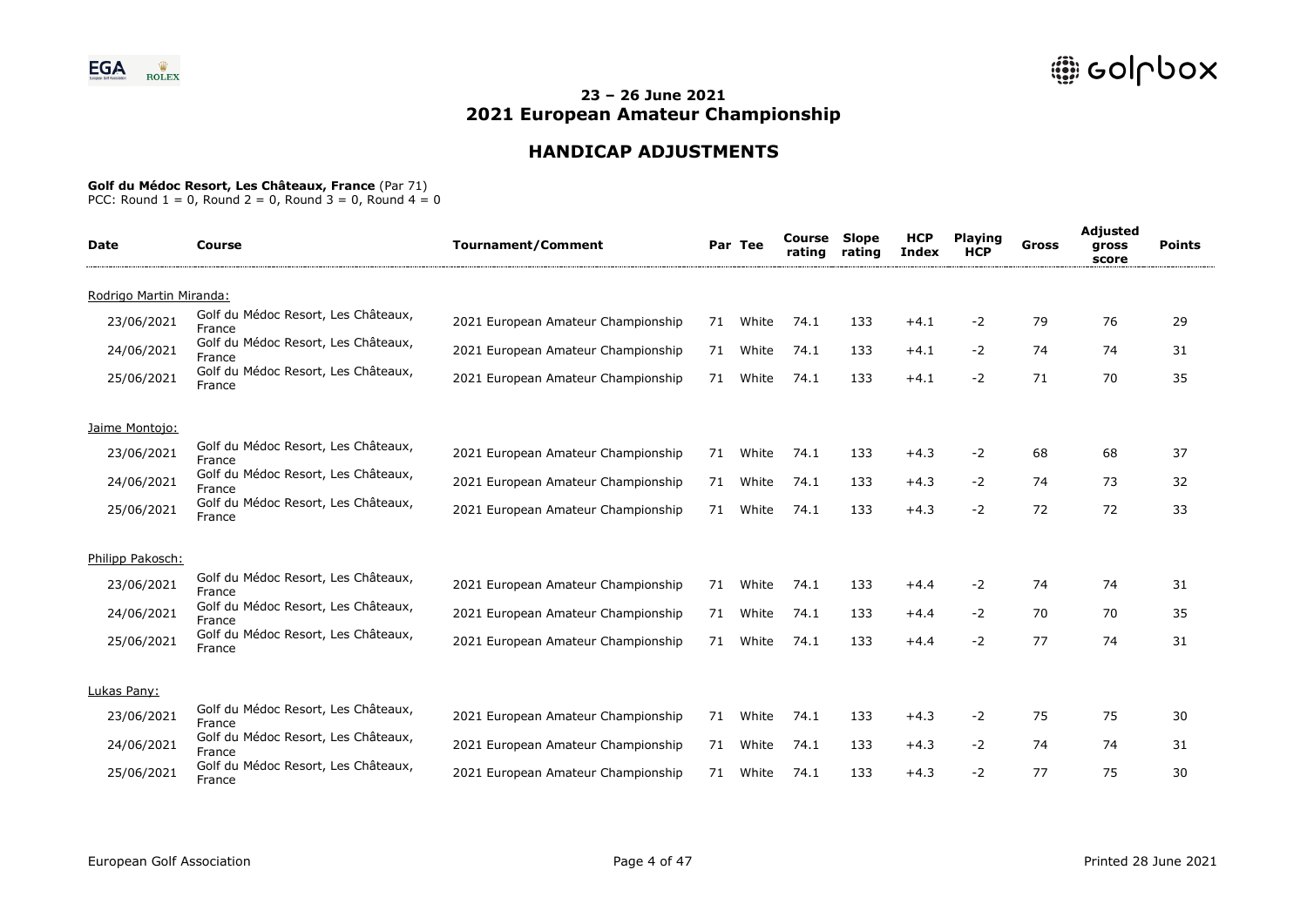# **HANDICAP ADJUSTMENTS**

### **Golf du Médoc Resort, Les Châteaux, France** (Par 71)

| Date           | <b>Course</b>                                 | <b>Tournament/Comment</b>          |    | Par Tee | Course<br>rating | Slope<br>rating | <b>HCP</b><br>Index | <b>Playing</b><br><b>HCP</b> | Gross | <b>Adjusted</b><br>gross<br>score | <b>Points</b> |
|----------------|-----------------------------------------------|------------------------------------|----|---------|------------------|-----------------|---------------------|------------------------------|-------|-----------------------------------|---------------|
| David Rauch:   |                                               |                                    |    |         |                  |                 |                     |                              |       |                                   |               |
| 23/06/2021     | Golf du Médoc Resort, Les Châteaux,<br>France | 2021 European Amateur Championship | 71 | White   | 74.1             | 133             | $+3.6$              | -1                           | 67    | 67                                | 39            |
| 24/06/2021     | Golf du Médoc Resort, Les Châteaux,<br>France | 2021 European Amateur Championship | 71 | White   | 74.1             | 133             | $+3.6$              | -1                           | 74    | 74                                | 32            |
| 25/06/2021     | Golf du Médoc Resort, Les Châteaux,<br>France | 2021 European Amateur Championship | 71 | White   | 74.1             | 133             | $+3.6$              | -1                           | 74    | 74                                | 32            |
| Jesse Saareks: |                                               |                                    |    |         |                  |                 |                     |                              |       |                                   |               |
| 23/06/2021     | Golf du Médoc Resort, Les Châteaux,<br>France | 2021 European Amateur Championship | 71 | White   | 74.1             | 133             | $+3.1$              | -1                           | 75    | 75                                | 31            |
| 24/06/2021     | Golf du Médoc Resort, Les Châteaux,<br>France | 2021 European Amateur Championship | 71 | White   | 74.1             | 133             | $+3.1$              | $-1$                         | 66    | 66                                | 40            |
| 25/06/2021     | Golf du Médoc Resort, Les Châteaux,<br>France | 2021 European Amateur Championship | 71 | White   | 74.1             | 133             | $+3.1$              | -1                           | 71    | 71                                | 35            |
| 26/06/2021     | Golf du Médoc Resort, Les Châteaux,<br>France | 2021 European Amateur Championship | 71 | White   | 74.1             | 133             | $+3.1$              | $-1$                         | 78    | 77                                | 29            |
| Jiří Zuska:    |                                               |                                    |    |         |                  |                 |                     |                              |       |                                   |               |
| 23/06/2021     | Golf du Médoc Resort, Les Châteaux,<br>France | 2021 European Amateur Championship | 71 | White   | 74.1             | 133             | $+3.7$              | $-1$                         | 68    | 68                                | 38            |
| 24/06/2021     | Golf du Médoc Resort, Les Châteaux,<br>France | 2021 European Amateur Championship | 71 | White   | 74.1             | 133             | $+3.7$              | -1                           | 74    | 74                                | 32            |
| 25/06/2021     | Golf du Médoc Resort, Les Châteaux,<br>France | 2021 European Amateur Championship | 71 | White   | 74.1             | 133             | $+3.7$              | -1                           | 69    | 69                                | 37            |
| 26/06/2021     | Golf du Médoc Resort, Les Châteaux,<br>France | 2021 European Amateur Championship | 71 | White   | 74.1             | 133             | $+3.7$              | -1                           | 64    | 64                                | 42            |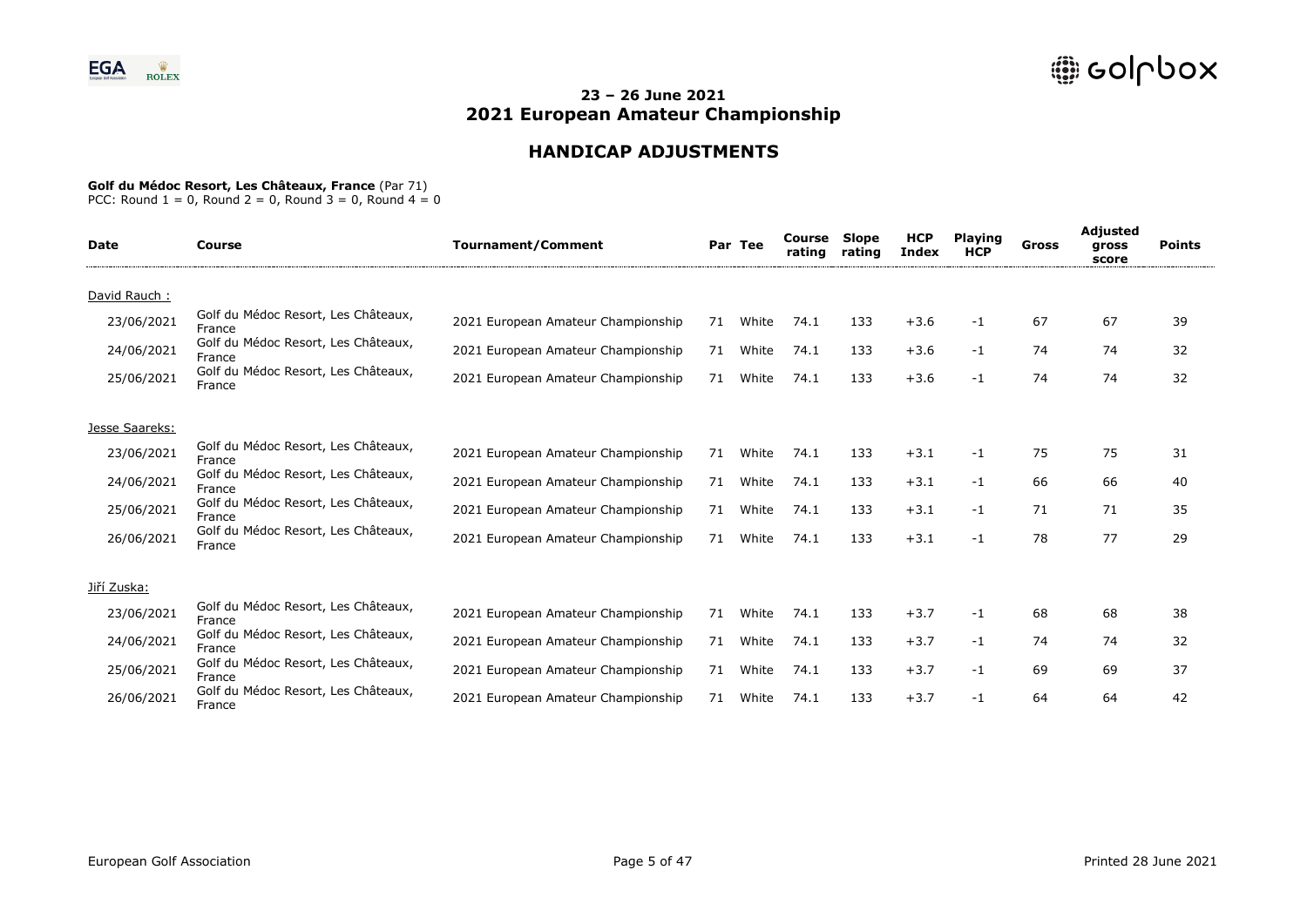# **HANDICAP ADJUSTMENTS**

#### **Golf du Médoc Resort, Les Châteaux, France** (Par 71)

| <b>Date</b>           | Course                                        | <b>Tournament/Comment</b>          |    | Par Tee | Course<br>rating | <b>Slope</b><br>rating | <b>HCP</b><br>Index | <b>Plaving</b><br><b>HCP</b> | Gross | Adjusted<br>gross<br>score | <b>Points</b> |
|-----------------------|-----------------------------------------------|------------------------------------|----|---------|------------------|------------------------|---------------------|------------------------------|-------|----------------------------|---------------|
| Loic Ettlin:          | <b>Golfclub Wylihof</b>                       |                                    |    |         |                  |                        |                     |                              |       |                            |               |
| 23/06/2021            | Golf du Médoc Resort, Les Châteaux,<br>France | 2021 European Amateur Championship | 71 | White   | 74.1             | 133                    | $+4.7$              | $-2$                         | 75    | 75                         | 30            |
| 24/06/2021            | Golf du Médoc Resort, Les Châteaux,<br>France | 2021 European Amateur Championship | 71 | White   | 74.1             | 133                    | $+4.7$              | $-2$                         | 73    | 73                         | 32            |
| 25/06/2021            | Golf du Médoc Resort, Les Châteaux,<br>France | 2021 European Amateur Championship | 71 | White   | 74.1             | 133                    | $+4.7$              | $-2$                         | 75    | 75                         | 30            |
| Hamish Brown: Aalborg |                                               |                                    |    |         |                  |                        |                     |                              |       |                            |               |
| 23/06/2021            | Golf du Médoc Resort, Les Châteaux,<br>France | 2021 European Amateur Championship | 71 | White   | 74.1             | 133                    | $+4.2$              | $-2$                         | 70    | 70                         | 35            |
| 24/06/2021            | Golf du Médoc Resort, Les Châteaux,<br>France | 2021 European Amateur Championship | 71 | White   | 74.1             | 133                    | $+4.2$              | $-2$                         | 68    | 68                         | 37            |
| 25/06/2021            | Golf du Médoc Resort, Les Châteaux,<br>France | 2021 European Amateur Championship | 71 | White   | 74.1             | 133                    | $+4.2$              | $-2$                         | 71    | 71                         | 34            |
| 26/06/2021            | Golf du Médoc Resort, Les Châteaux,<br>France | 2021 European Amateur Championship | 71 | White   | 74.1             | 133                    | $+4.2$              | $-2$                         | 75    | 74                         | 31            |
|                       | Malthe Laustsen: Aalborg Golf Club            |                                    |    |         |                  |                        |                     |                              |       |                            |               |
| 23/06/2021            | Golf du Médoc Resort, Les Châteaux,<br>France | 2021 European Amateur Championship | 71 | White   | 74.1             | 133                    | $+3.6$              | $-1$                         | 66    | 66                         | 40            |
| 24/06/2021            | Golf du Médoc Resort, Les Châteaux,<br>France | 2021 European Amateur Championship | 71 | White   | 74.1             | 133                    | $+3.6$              | $-1$                         | 70    | 70                         | 36            |
| 25/06/2021            | Golf du Médoc Resort, Les Châteaux,<br>France | 2021 European Amateur Championship | 71 | White   | 74.1             | 133                    | $+3.6$              | $-1$                         | 70    | 70                         | 36            |
| 26/06/2021            | Golf du Médoc Resort, Les Châteaux,<br>France | 2021 European Amateur Championship | 71 | White   | 74.1             | 133                    | $+3.6$              | -1                           | 75    | 75                         | 31            |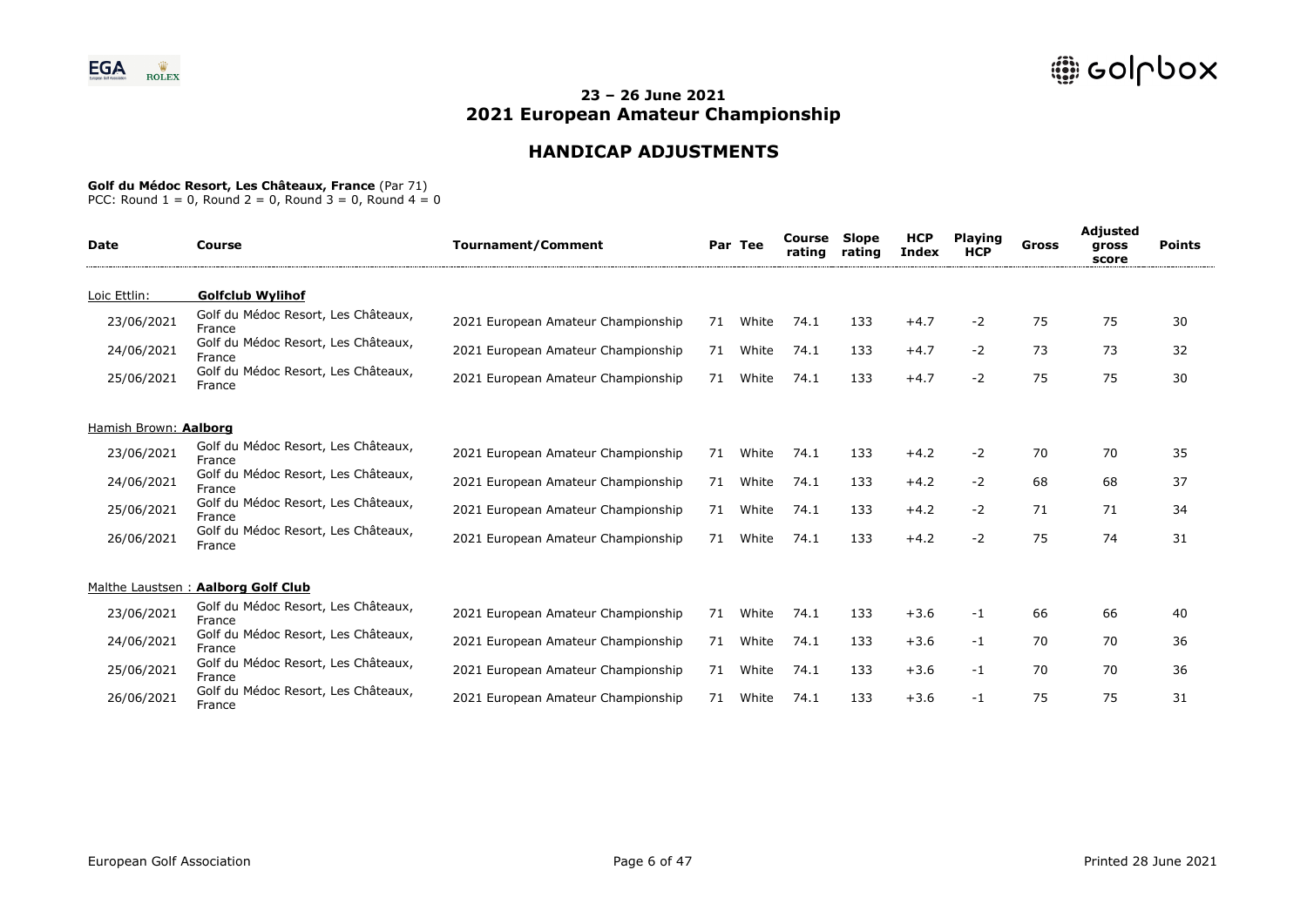# **HANDICAP ADJUSTMENTS**

### **Golf du Médoc Resort, Les Châteaux, France** (Par 71)

| Date                      | Course                                        | <b>Tournament/Comment</b>          |    | Par Tee | Course<br>rating | Slope<br>rating | <b>HCP</b><br><b>Index</b> | <b>Playing</b><br><b>HCP</b> | Gross | Adjusted<br>gross<br>score | <b>Points</b> |
|---------------------------|-----------------------------------------------|------------------------------------|----|---------|------------------|-----------------|----------------------------|------------------------------|-------|----------------------------|---------------|
| Viktor Forslund: Aik Golf |                                               |                                    |    |         |                  |                 |                            |                              |       |                            |               |
| 23/06/2021                | Golf du Médoc Resort, Les Châteaux,<br>France | 2021 European Amateur Championship | 71 | White   | 74.1             | 133             | $+4.6$                     | $-2$                         | 71    | 71                         | 34            |
| 24/06/2021                | Golf du Médoc Resort, Les Châteaux,<br>France | 2021 European Amateur Championship | 71 | White   | 74.1             | 133             | $+4.6$                     | $-2$                         | 72    | 72                         | 33            |
| 25/06/2021                | Golf du Médoc Resort, Les Châteaux,<br>France | 2021 European Amateur Championship | 71 | White   | 74.1             | 133             | $+4.6$                     | $-2$                         | 74    | 74                         | 31            |
|                           | Guillaume Chevalier: Aix-Marseille Golf Club  |                                    |    |         |                  |                 |                            |                              |       |                            |               |
| 23/06/2021                | Golf du Médoc Resort, Les Châteaux,<br>France | 2021 European Amateur Championship | 71 | White   | 74.1             | 133             | $+3.9$                     | -1                           | 67    | 67                         | 39            |
| 24/06/2021                | Golf du Médoc Resort, Les Châteaux,<br>France | 2021 European Amateur Championship | 71 | White   | 74.1             | 133             | $+3.9$                     | -1                           | 74    | 74                         | 32            |
| 25/06/2021                | Golf du Médoc Resort, Les Châteaux,<br>France | 2021 European Amateur Championship | 71 | White   | 74.1             | 133             | $+3.9$                     | -1                           | 68    | 68                         | 38            |
| 26/06/2021                | Golf du Médoc Resort, Les Châteaux,<br>France | 2021 European Amateur Championship | 71 | White   | 74.1             | 133             | $+3.9$                     | $-1$                         | 75    | 75                         | 31            |
|                           | Václav Tichý: Albatross Golf Club Praha       |                                    |    |         |                  |                 |                            |                              |       |                            |               |
| 23/06/2021                | Golf du Médoc Resort, Les Châteaux,<br>France | 2021 European Amateur Championship | 71 | White   | 74.1             | 133             | $+4.7$                     | $-2$                         | 75    | 75                         | 30            |
| 24/06/2021                | Golf du Médoc Resort, Les Châteaux,<br>France | 2021 European Amateur Championship | 71 | White   | 74.1             | 133             | $+4.7$                     | $-2$                         | 69    | 69                         | 36            |
| 25/06/2021                | Golf du Médoc Resort, Les Châteaux,<br>France | 2021 European Amateur Championship | 71 | White   | 74.1             | 133             | $+4.7$                     | $-2$                         | 76    | 76                         | 29            |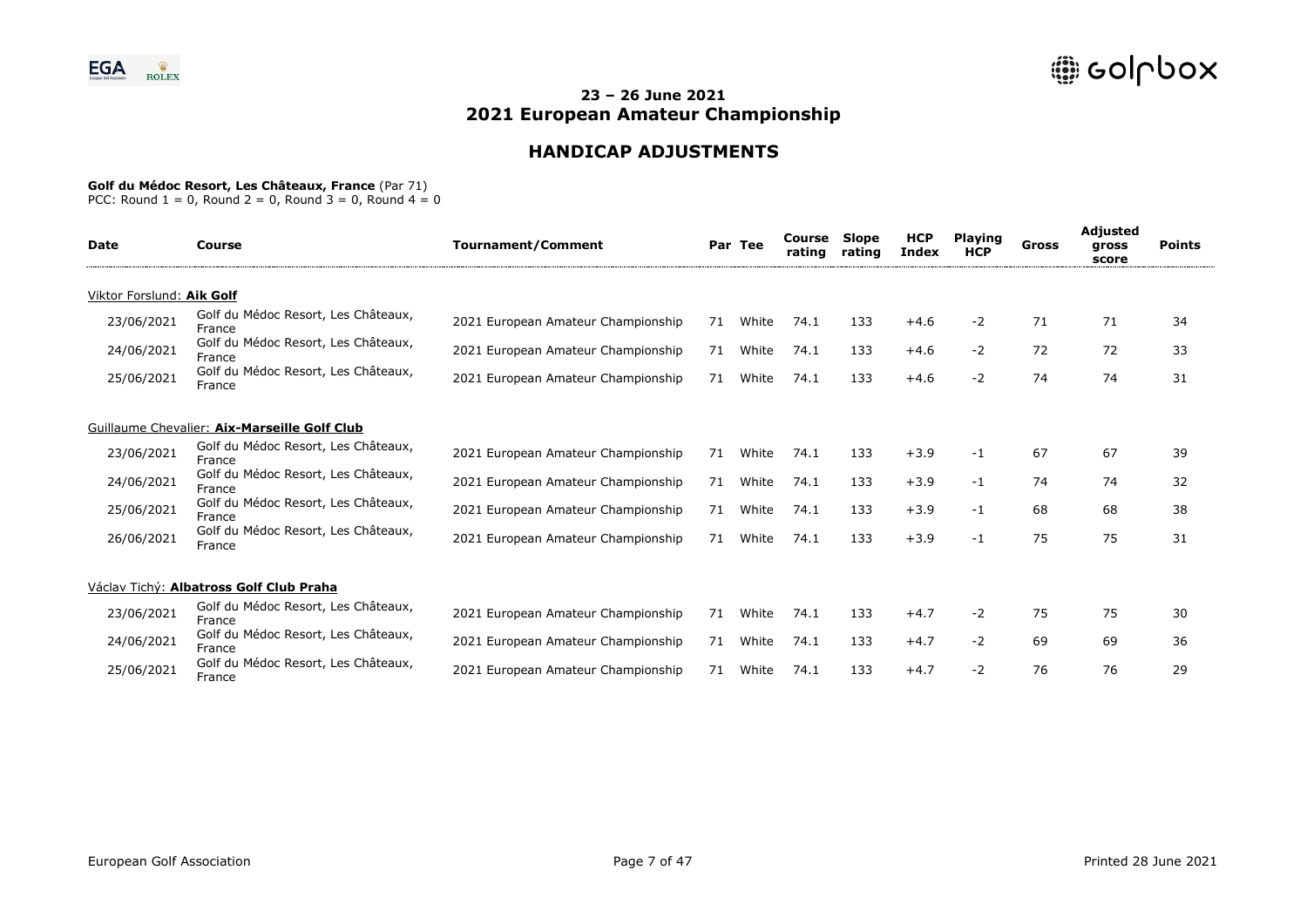# **HANDICAP ADJUSTMENTS**

#### **Golf du Médoc Resort, Les Châteaux, France** (Par 71)

| <b>Date</b>                 | Course                                        | <b>Tournament/Comment</b>          |    | Par Tee | Course<br>rating | Slope<br>rating | <b>HCP</b><br><b>Index</b> | <b>Playing</b><br><b>HCP</b> | Gross | <b>Adjusted</b><br>gross<br>score | <b>Points</b> |
|-----------------------------|-----------------------------------------------|------------------------------------|----|---------|------------------|-----------------|----------------------------|------------------------------|-------|-----------------------------------|---------------|
|                             | Pietro Bovari: Ambrosiano Golf Club           |                                    |    |         |                  |                 |                            |                              |       |                                   |               |
| 23/06/2021                  | Golf du Médoc Resort, Les Châteaux,<br>France | 2021 European Amateur Championship | 71 | White   | 74.1             | 133             | $+5.8$                     | -4                           | 64    | 64                                | 39            |
| 24/06/2021                  | Golf du Médoc Resort, Les Châteaux,<br>France | 2021 European Amateur Championship | 71 | White   | 74.1             | 133             | $+5.8$                     | -4                           | 68    | 68                                | 35            |
| 25/06/2021                  | Golf du Médoc Resort, Les Châteaux,<br>France | 2021 European Amateur Championship | 71 | White   | 74.1             | 133             | $+5.8$                     | -4                           | 74    | 74                                | 29            |
| 26/06/2021                  | Golf du Médoc Resort, Les Châteaux,<br>France | 2021 European Amateur Championship | 71 | White   | 74.1             | 133             | $+5.8$                     | -4                           | 72    | 72                                | 31            |
|                             | Victor H. Sidal Svendsen: Asserbo Golf Club   |                                    |    |         |                  |                 |                            |                              |       |                                   |               |
| 23/06/2021                  | Golf du Médoc Resort, Les Châteaux,<br>France | 2021 European Amateur Championship | 71 | White   | 74.1             | 133             | $+3.2$                     | $-1$                         | 75    | 75                                | 31            |
| 24/06/2021                  | Golf du Médoc Resort, Les Châteaux,<br>France | 2021 European Amateur Championship | 71 | White   | 74.1             | 133             | $+3.2$                     | -1                           | 70    | 70                                | 36            |
| 25/06/2021                  | Golf du Médoc Resort, Les Châteaux,<br>France | 2021 European Amateur Championship | 71 | White   | 74.1             | 133             | $+3.2$                     | $-1$                         | 68    | 68                                | 38            |
| Loris Schuepbach: Bad Ragaz |                                               |                                    |    |         |                  |                 |                            |                              |       |                                   |               |
| 23/06/2021                  | Golf du Médoc Resort, Les Châteaux,<br>France | 2021 European Amateur Championship | 71 | White   | 74.1             | 133             | $+3.9$                     | -1                           | 70    | 70                                | 36            |
| 24/06/2021                  | Golf du Médoc Resort, Les Châteaux,<br>France | 2021 European Amateur Championship | 71 | White   | 74.1             | 133             | $+3.9$                     | -1                           | 75    | 75                                | 31            |
| 25/06/2021                  | Golf du Médoc Resort, Les Châteaux,<br>France | 2021 European Amateur Championship | 71 | White   | 74.1             | 133             | $+3.9$                     | -1                           | 73    | 73                                | 33            |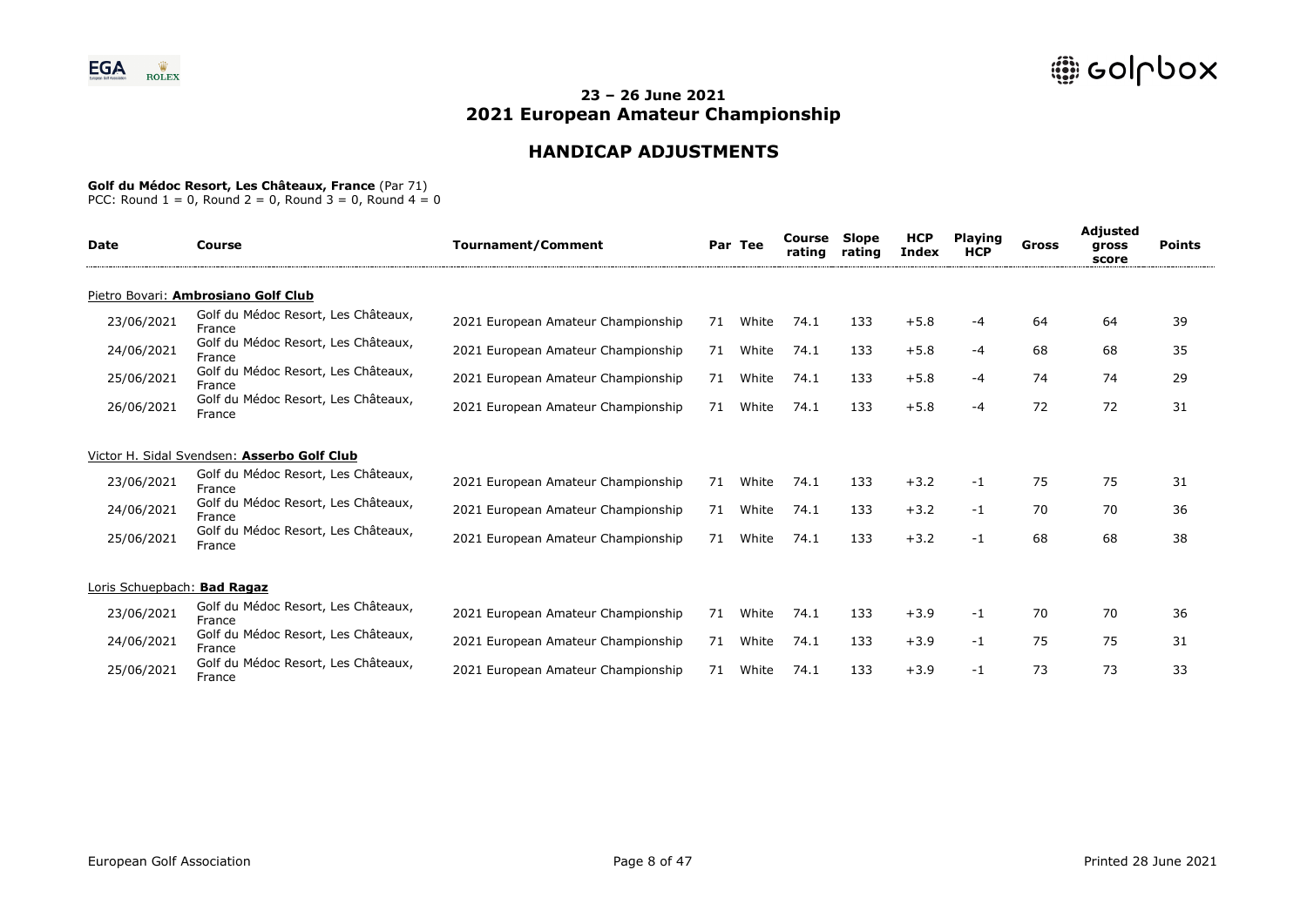# **HANDICAP ADJUSTMENTS**

#### **Golf du Médoc Resort, Les Châteaux, France** (Par 71)

| <b>Date</b> | Course                                        | <b>Tournament/Comment</b>          |    | Par Tee | Course<br>rating | Slope<br>rating | <b>HCP</b><br>Index | <b>Playing</b><br><b>HCP</b> | Gross | Adjusted<br>gross<br>score | <b>Points</b> |
|-------------|-----------------------------------------------|------------------------------------|----|---------|------------------|-----------------|---------------------|------------------------------|-------|----------------------------|---------------|
|             | Luc Breuer: Berliner Golfclub Stolper Heide   |                                    |    |         |                  |                 |                     |                              |       |                            |               |
| 23/06/2021  | Golf du Médoc Resort, Les Châteaux,<br>France | 2021 European Amateur Championship | 71 | White   | 74.1             | 133             | $+4.5$              | $-2$                         | 73    | 73                         | 32            |
| 24/06/2021  | Golf du Médoc Resort, Les Châteaux,<br>France | 2021 European Amateur Championship | 71 | White   | 74.1             | 133             | $+4.5$              | $-2$                         | 75    | 75                         | 30            |
| 25/06/2021  | Golf du Médoc Resort, Les Châteaux,<br>France | 2021 European Amateur Championship | 71 | White   | 74.1             | 133             | $+4.5$              | $-2$                         | 76    | 75                         | 30            |
|             | Antoine Auboin: Biarritz Le Phare             |                                    |    |         |                  |                 |                     |                              |       |                            |               |
| 23/06/2021  | Golf du Médoc Resort, Les Châteaux,<br>France | 2021 European Amateur Championship | 71 | White   | 74.1             | 133             | $+2.6$              | 0                            | 70    | 70                         | 37            |
| 24/06/2021  | Golf du Médoc Resort, Les Châteaux,<br>France | 2021 European Amateur Championship | 71 | White   | 74.1             | 133             | $+2.6$              | 0                            | 69    | 69                         | 38            |
| 25/06/2021  | Golf du Médoc Resort, Les Châteaux,<br>France | 2021 European Amateur Championship | 71 | White   | 74.1             | 133             | $+2.6$              | 0                            | 72    | 72                         | 35            |
| 26/06/2021  | Golf du Médoc Resort, Les Châteaux,<br>France | 2021 European Amateur Championship | 71 | White   | 74.1             | 133             | $+2.6$              | $\Omega$                     | 73    | 73                         | 34            |
|             | Hugo Townsend: Bodens Golf Club               |                                    |    |         |                  |                 |                     |                              |       |                            |               |
| 23/06/2021  | Golf du Médoc Resort, Les Châteaux,<br>France | 2021 European Amateur Championship | 71 | White   | 74.1             | 133             | $+3.2$              | $-1$                         | 69    | 69                         | 37            |
| 24/06/2021  | Golf du Médoc Resort, Les Châteaux,<br>France | 2021 European Amateur Championship | 71 | White   | 74.1             | 133             | $+3.2$              | $-1$                         | 69    | 69                         | 37            |
| 25/06/2021  | Golf du Médoc Resort, Les Châteaux,<br>France | 2021 European Amateur Championship | 71 | White   | 74.1             | 133             | $+3.2$              | $-1$                         | 71    | 71                         | 35            |
| 26/06/2021  | Golf du Médoc Resort, Les Châteaux,<br>France | 2021 European Amateur Championship | 71 | White   | 74.1             | 133             | $+3.2$              | $-1$                         | 72    | 72                         | 34            |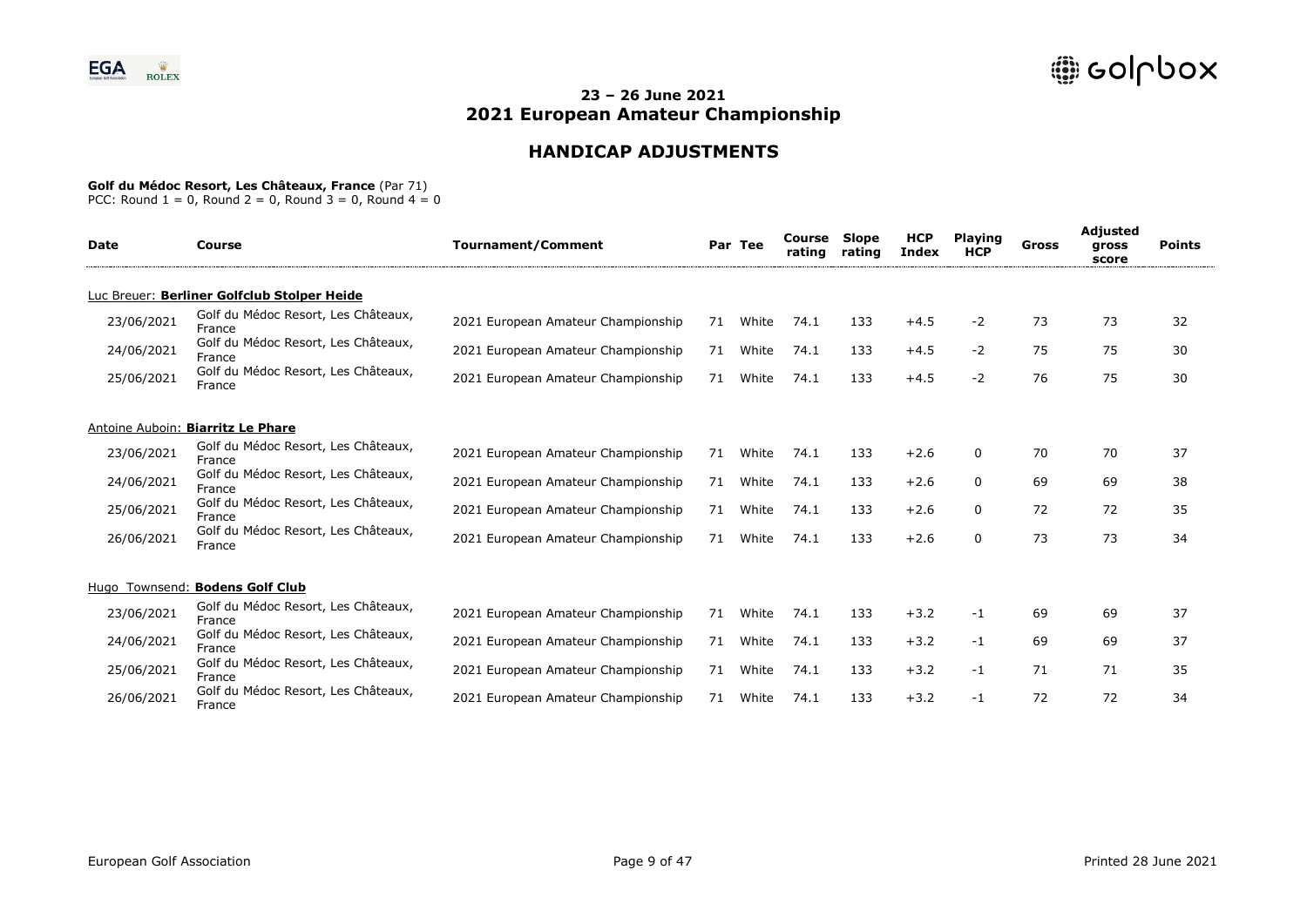# **HANDICAP ADJUSTMENTS**

### **Golf du Médoc Resort, Les Châteaux, France** (Par 71)

| <b>Date</b> | <b>Course</b>                                 | <b>Tournament/Comment</b>          |    | Par Tee | Course<br>rating | <b>Slope</b><br>rating | <b>HCP</b><br><b>Index</b> | <b>Playing</b><br><b>HCP</b> | <b>Gross</b> | Adjusted<br>gross<br>score | <b>Points</b> |
|-------------|-----------------------------------------------|------------------------------------|----|---------|------------------|------------------------|----------------------------|------------------------------|--------------|----------------------------|---------------|
|             | Bastien Amat: Bondues Golf Club               |                                    |    |         |                  |                        |                            |                              |              |                            |               |
| 23/06/2021  | Golf du Médoc Resort, Les Châteaux,<br>France | 2021 European Amateur Championship | 71 | White   | 74.1             | 133                    | $+5.5$                     | -3                           | 69           | 69                         | 35            |
| 24/06/2021  | Golf du Médoc Resort, Les Châteaux,<br>France | 2021 European Amateur Championship | 71 | White   | 74.1             | 133                    | $+5.5$                     | -3                           | 73           | 73                         | 31            |
| 25/06/2021  | Golf du Médoc Resort, Les Châteaux,<br>France | 2021 European Amateur Championship | 71 | White   | 74.1             | 133                    | $+5.5$                     | -3                           | 66           | 66                         | 38            |
| 26/06/2021  | Golf du Médoc Resort, Les Châteaux,<br>France | 2021 European Amateur Championship | 71 | White   | 74.1             | 133                    | $+5.5$                     | -3                           | 66           | 66                         | 38            |
|             | Frederik Kjettrup: Brønderslev Golfklub       |                                    |    |         |                  |                        |                            |                              |              |                            |               |
| 23/06/2021  | Golf du Médoc Resort, Les Châteaux,<br>France | 2021 European Amateur Championship | 71 | White   | 74.1             | 133                    | $+4.9$                     | -3                           | 73           | 73                         | 31            |
| 24/06/2021  | Golf du Médoc Resort, Les Châteaux,<br>France | 2021 European Amateur Championship | 71 | White   | 74.1             | 133                    | $+4.9$                     | -3                           | 67           | 67                         | 37            |
| 25/06/2021  | Golf du Médoc Resort, Les Châteaux,<br>France | 2021 European Amateur Championship | 71 | White   | 74.1             | 133                    | $+4.9$                     | -3                           | 70           | 70                         | 34            |
| 26/06/2021  | Golf du Médoc Resort, Les Châteaux,<br>France | 2021 European Amateur Championship | 71 | White   | 74.1             | 133                    | $+4.9$                     | -3                           | 70           | 70                         | 34            |
|             | Tom Vaillant: Cannes Mougins Golf Club        |                                    |    |         |                  |                        |                            |                              |              |                            |               |
| 23/06/2021  | Golf du Médoc Resort, Les Châteaux,<br>France | 2021 European Amateur Championship | 71 | White   | 74.1             | 133                    | $+3.8$                     | -1                           | 68           | 68                         | 38            |
| 24/06/2021  | Golf du Médoc Resort, Les Châteaux,<br>France | 2021 European Amateur Championship | 71 | White   | 74.1             | 133                    | $+3.8$                     | -1                           | 68           | 68                         | 38            |
| 25/06/2021  | Golf du Médoc Resort, Les Châteaux,<br>France | 2021 European Amateur Championship | 71 | White   | 74.1             | 133                    | $+3.8$                     | -1                           | 69           | 69                         | 37            |
| 26/06/2021  | Golf du Médoc Resort, Les Châteaux,<br>France | 2021 European Amateur Championship | 71 | White   | 74.1             | 133                    | $+3.8$                     | -1                           | 72           | 72                         | 34            |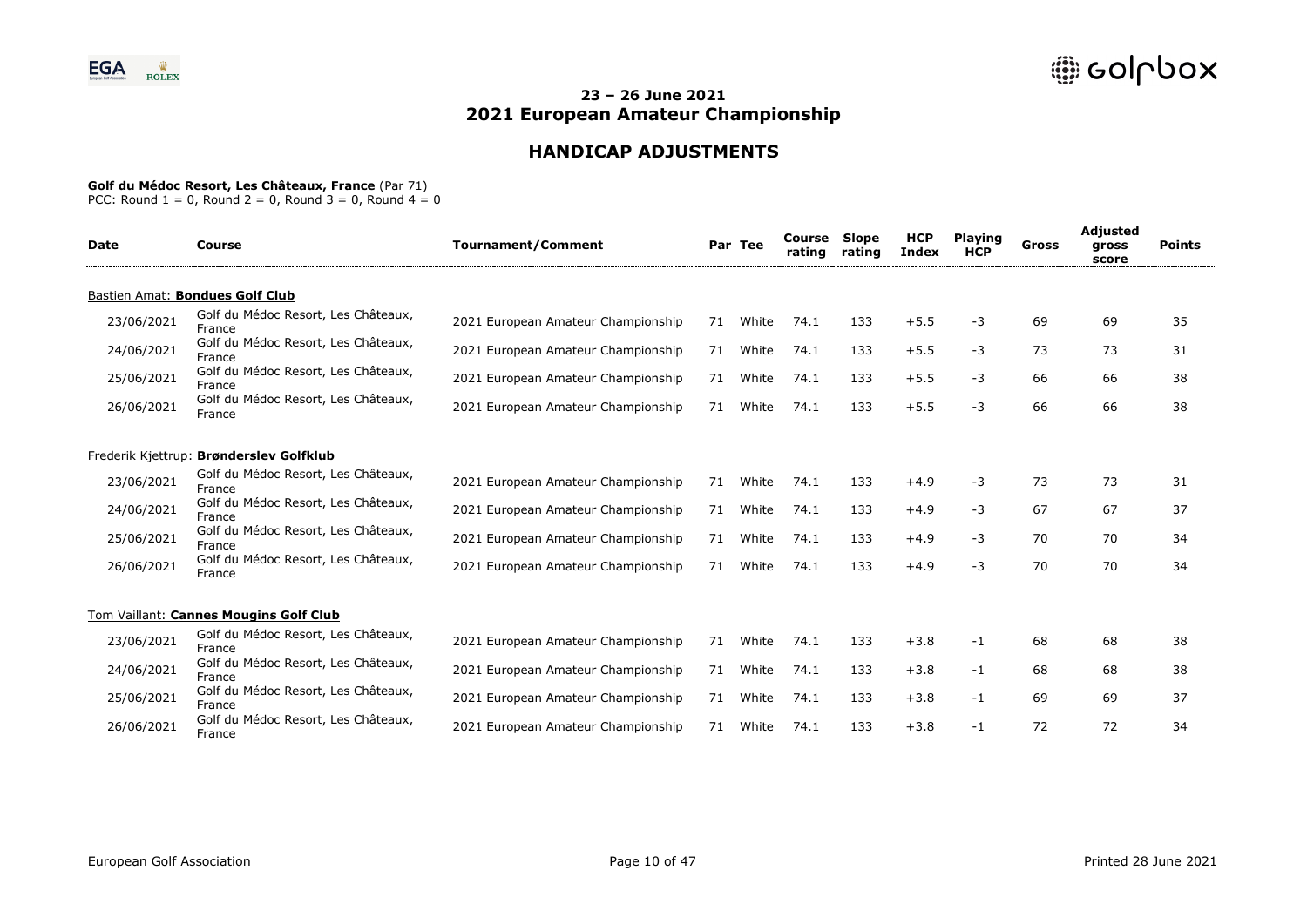# **HANDICAP ADJUSTMENTS**

### **Golf du Médoc Resort, Les Châteaux, France** (Par 71)

| <b>Date</b>                    | Course                                        | <b>Tournament/Comment</b>          |    | Par Tee | Course<br>rating | Slope<br>rating | <b>HCP</b><br><b>Index</b> | <b>Playing</b><br><b>HCP</b> | Gross | Adjusted<br>gross<br>score | <b>Points</b> |
|--------------------------------|-----------------------------------------------|------------------------------------|----|---------|------------------|-----------------|----------------------------|------------------------------|-------|----------------------------|---------------|
| Marc Boucher: Carton House     |                                               |                                    |    |         |                  |                 |                            |                              |       |                            |               |
| 23/06/2021                     | Golf du Médoc Resort, Les Châteaux,<br>France | 2021 European Amateur Championship | 71 | White   | 74.1             | 133             | $+5.4$                     | -3                           | 76    | 75                         | 29            |
| 24/06/2021                     | Golf du Médoc Resort, Les Châteaux,<br>France | 2021 European Amateur Championship | 71 | White   | 74.1             | 133             | $+5.4$                     | -3                           | 66    | 66                         | 38            |
| 25/06/2021                     | Golf du Médoc Resort, Les Châteaux,<br>France | 2021 European Amateur Championship | 71 | White   | 74.1             | 133             | $+5.4$                     | -3                           | 74    | 74                         | 30            |
| Robert Moran: Castle Golf Club |                                               |                                    |    |         |                  |                 |                            |                              |       |                            |               |
| 23/06/2021                     | Golf du Médoc Resort, Les Châteaux,<br>France | 2021 European Amateur Championship | 71 | White   | 74.1             | 133             | $+4.8$                     | $-3$                         | 71    | 71                         | 33            |
| 24/06/2021                     | Golf du Médoc Resort, Les Châteaux,<br>France | 2021 European Amateur Championship | 71 | White   | 74.1             | 133             | $+4.8$                     | -3                           | 71    | 71                         | 33            |
| 25/06/2021                     | Golf du Médoc Resort, Les Châteaux,<br>France | 2021 European Amateur Championship | 71 | White   | 74.1             | 133             | $+4.8$                     | -3                           | 74    | 74                         | 30            |
| Andoni Etchenique: Chantaco    |                                               |                                    |    |         |                  |                 |                            |                              |       |                            |               |
| 23/06/2021                     | Golf du Médoc Resort, Les Châteaux,<br>France | 2021 European Amateur Championship | 71 | White   | 74.1             | 133             | $+3.7$                     | $-1$                         | 71    | 71                         | 35            |
| 24/06/2021                     | Golf du Médoc Resort, Les Châteaux,<br>France | 2021 European Amateur Championship | 71 | White   | 74.1             | 133             | $+3.7$                     | -1                           | 71    | 71                         | 35            |
| 25/06/2021                     | Golf du Médoc Resort, Les Châteaux,<br>France | 2021 European Amateur Championship | 71 | White   | 74.1             | 133             | $+3.7$                     | -1                           | 73    | 73                         | 33            |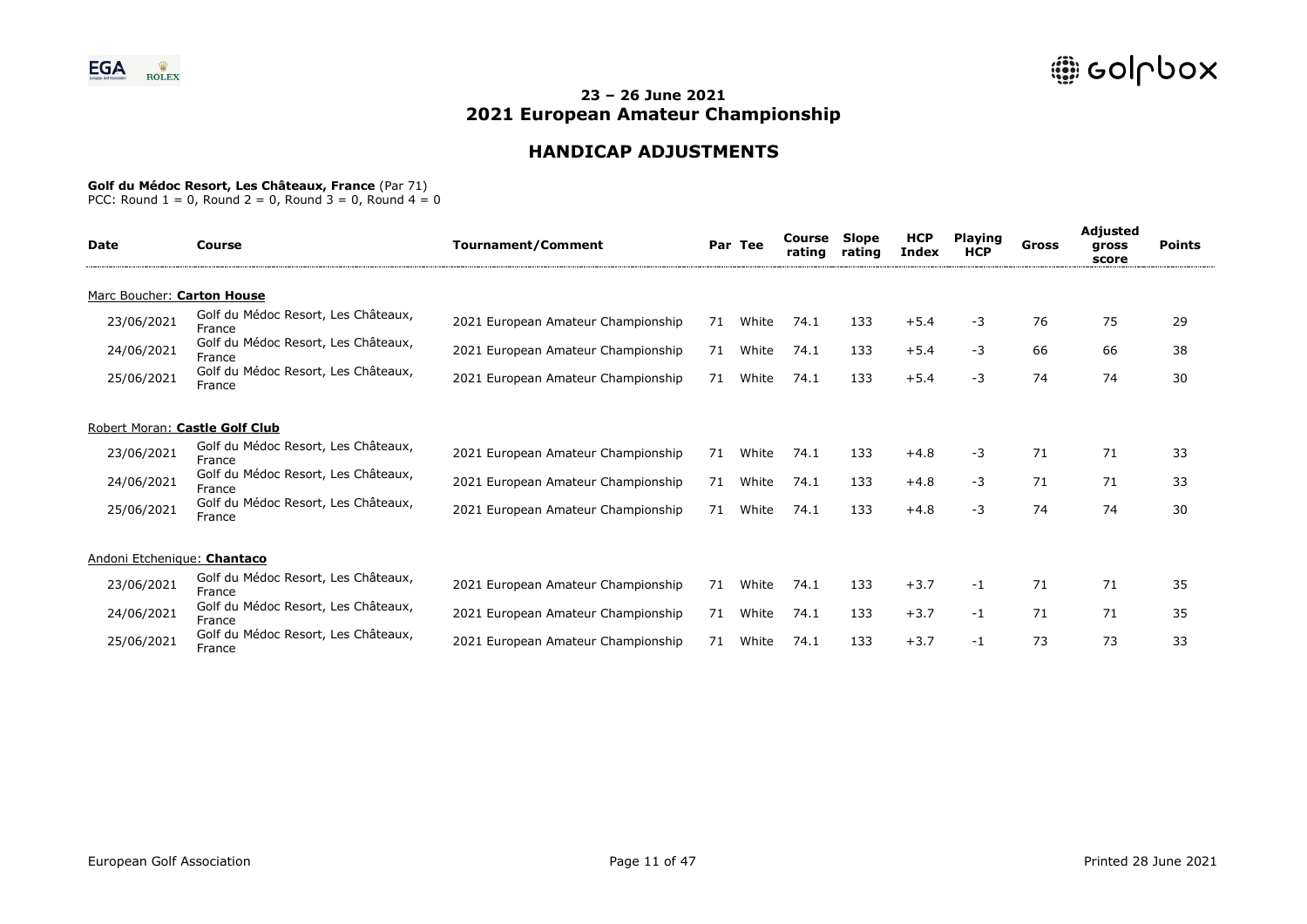# **HANDICAP ADJUSTMENTS**

### **Golf du Médoc Resort, Les Châteaux, France** (Par 71)

| <b>Date</b> | Course                                        | <b>Tournament/Comment</b>          |    | Par Tee | Course<br>rating | Slope<br>rating | <b>HCP</b><br><b>Index</b> | <b>Playing</b><br><b>HCP</b> | Gross | <b>Adjusted</b><br>gross<br>score | <b>Points</b> |
|-------------|-----------------------------------------------|------------------------------------|----|---------|------------------|-----------------|----------------------------|------------------------------|-------|-----------------------------------|---------------|
|             | David Puig: Club De Golf Barcelona            |                                    |    |         |                  |                 |                            |                              |       |                                   |               |
| 23/06/2021  | Golf du Médoc Resort, Les Châteaux,<br>France | 2021 European Amateur Championship | 71 | White   | 74.1             | 133             | $+5.1$                     | -3                           | 69    | 69                                | 35            |
| 24/06/2021  | Golf du Médoc Resort, Les Châteaux,<br>France | 2021 European Amateur Championship | 71 | White   | 74.1             | 133             | $+5.1$                     | -3                           | 64    | 64                                | 40            |
| 25/06/2021  | Golf du Médoc Resort, Les Châteaux,<br>France | 2021 European Amateur Championship | 71 | White   | 74.1             | 133             | $+5.1$                     | -3                           | 65    | 65                                | 39            |
| 26/06/2021  | Golf du Médoc Resort, Les Châteaux,<br>France | 2021 European Amateur Championship | 71 | White   | 74.1             | 133             | $+5.1$                     | $-3$                         | 71    | 71                                | 33            |
|             | Pedro Lencart: Club De Golf De Miramar        |                                    |    |         |                  |                 |                            |                              |       |                                   |               |
| 23/06/2021  | Golf du Médoc Resort, Les Châteaux,<br>France | 2021 European Amateur Championship | 71 | White   | 74.1             | 133             | $+4.4$                     | $-2$                         | 74    | 74                                | 31            |
| 24/06/2021  | Golf du Médoc Resort, Les Châteaux,<br>France | 2021 European Amateur Championship | 71 | White   | 74.1             | 133             | $+4.4$                     | $-2$                         | 75    | 75                                | 30            |
| 25/06/2021  | Golf du Médoc Resort, Les Châteaux,<br>France | 2021 European Amateur Championship | 71 | White   | 74.1             | 133             | $+4.4$                     | $-2$                         | 74    | 74                                | 31            |
|             | Daniel Rodrigues: Club De Golf De Miramar     |                                    |    |         |                  |                 |                            |                              |       |                                   |               |
| 23/06/2021  | Golf du Médoc Resort, Les Châteaux,<br>France | 2021 European Amateur Championship | 71 | White   | 74.1             | 133             | $+4.5$                     | $-2$                         | 67    | 67                                | 38            |
| 24/06/2021  | Golf du Médoc Resort, Les Châteaux,<br>France | 2021 European Amateur Championship | 71 | White   | 74.1             | 133             | $+4.5$                     | $-2$                         | 70    | 70                                | 35            |
| 25/06/2021  | Golf du Médoc Resort, Les Châteaux,<br>France | 2021 European Amateur Championship | 71 | White   | 74.1             | 133             | $+4.5$                     | $-2$                         | 72    | 71                                | 34            |
| 26/06/2021  | Golf du Médoc Resort, Les Châteaux,<br>France | 2021 European Amateur Championship | 71 | White   | 74.1             | 133             | $+4.5$                     | -2                           | 71    | 71                                | 34            |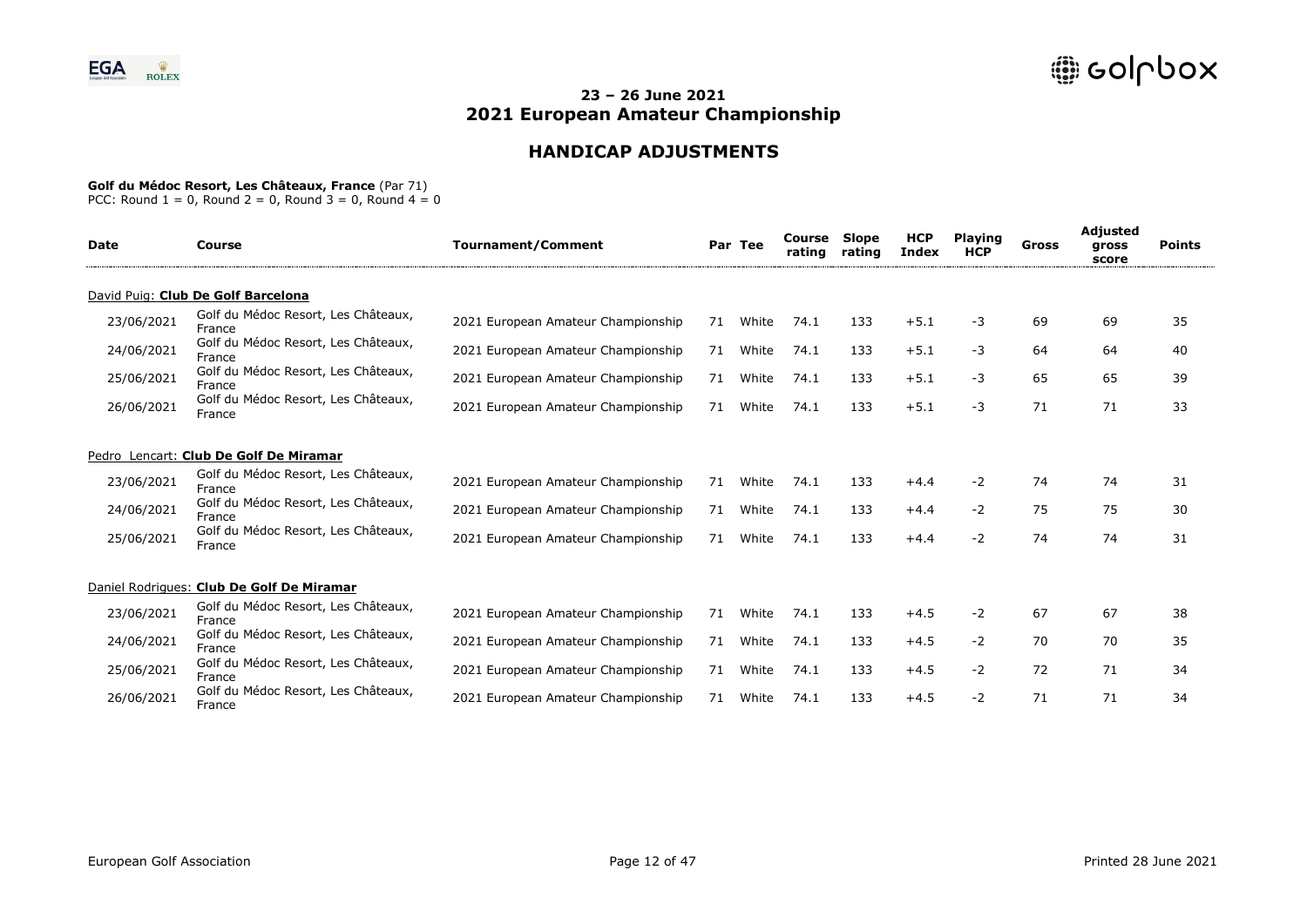# **HANDICAP ADJUSTMENTS**

### **Golf du Médoc Resort, Les Châteaux, France** (Par 71)

| <b>Date</b> | Course                                                    | <b>Tournament/Comment</b>          |    | Par Tee | Course<br>rating | <b>Slope</b><br>rating | <b>HCP</b><br><b>Index</b> | <b>Playing</b><br><b>HCP</b> | Gross | <b>Adjusted</b><br>gross<br>score | <b>Points</b> |
|-------------|-----------------------------------------------------------|------------------------------------|----|---------|------------------|------------------------|----------------------------|------------------------------|-------|-----------------------------------|---------------|
|             | Jose Luis Ballester Barrio: Club De Golf Del Mediterraneo |                                    |    |         |                  |                        |                            |                              |       |                                   |               |
| 23/06/2021  | Golf du Médoc Resort, Les Châteaux,<br>France             | 2021 European Amateur Championship | 71 | White   | 74.1             | 133                    | $+5.3$                     | -3                           | 70    | 70                                | 34            |
| 24/06/2021  | Golf du Médoc Resort, Les Châteaux,<br>France             | 2021 European Amateur Championship | 71 | White   | 74.1             | 133                    | $+5.3$                     | -3                           | 69    | 69                                | 35            |
| 25/06/2021  | Golf du Médoc Resort, Les Châteaux,<br>France             | 2021 European Amateur Championship | 71 | White   | 74.1             | 133                    | $+5.3$                     | -3                           | 70    | 70                                | 34            |
| 26/06/2021  | Golf du Médoc Resort, Les Châteaux,<br>France             | 2021 European Amateur Championship | 71 | White   | 74.1             | 133                    | $+5.3$                     | -3                           | 71    | 71                                | 33            |
|             | Luis Masaveu: Club De Golf La Moraleja                    |                                    |    |         |                  |                        |                            |                              |       |                                   |               |
| 23/06/2021  | Golf du Médoc Resort, Les Châteaux,<br>France             | 2021 European Amateur Championship | 71 | White   | 74.1             | 133                    | $+5.7$                     | -4                           | 75    | 75                                | 28            |
| 24/06/2021  | Golf du Médoc Resort, Les Châteaux,<br>France             | 2021 European Amateur Championship | 71 | White   | 74.1             | 133                    | $+5.7$                     | -4                           | 67    | 67                                | 36            |
| 25/06/2021  | Golf du Médoc Resort, Les Châteaux,<br>France             | 2021 European Amateur Championship | 71 | White   | 74.1             | 133                    | $+5.7$                     | -4                           | 65    | 65                                | 38            |
| 26/06/2021  | Golf du Médoc Resort, Les Châteaux,<br>France             | 2021 European Amateur Championship | 71 | White   | 74.1             | 133                    | $+5.7$                     | -4                           | 70    | 70                                | 33            |
|             | Pedro Silva: Club Golf Miramar                            |                                    |    |         |                  |                        |                            |                              |       |                                   |               |
| 23/06/2021  | Golf du Médoc Resort, Les Châteaux,<br>France             | 2021 European Amateur Championship | 71 | White   | 74.1             | 133                    | $+2.6$                     | 0                            | 72    | 72                                | 35            |
| 24/06/2021  | Golf du Médoc Resort, Les Châteaux,<br>France             | 2021 European Amateur Championship | 71 | White   | 74.1             | 133                    | $+2.6$                     | $\mathbf{0}$                 | 66    | 66                                | 41            |
| 25/06/2021  | Golf du Médoc Resort, Les Châteaux,<br>France             | 2021 European Amateur Championship | 71 | White   | 74.1             | 133                    | $+2.6$                     | $\Omega$                     | 67    | 67                                | 40            |
| 26/06/2021  | Golf du Médoc Resort, Les Châteaux,<br>France             | 2021 European Amateur Championship | 71 | White   | 74.1             | 133                    | $+2.6$                     | $\Omega$                     | 82    | 77                                | 30            |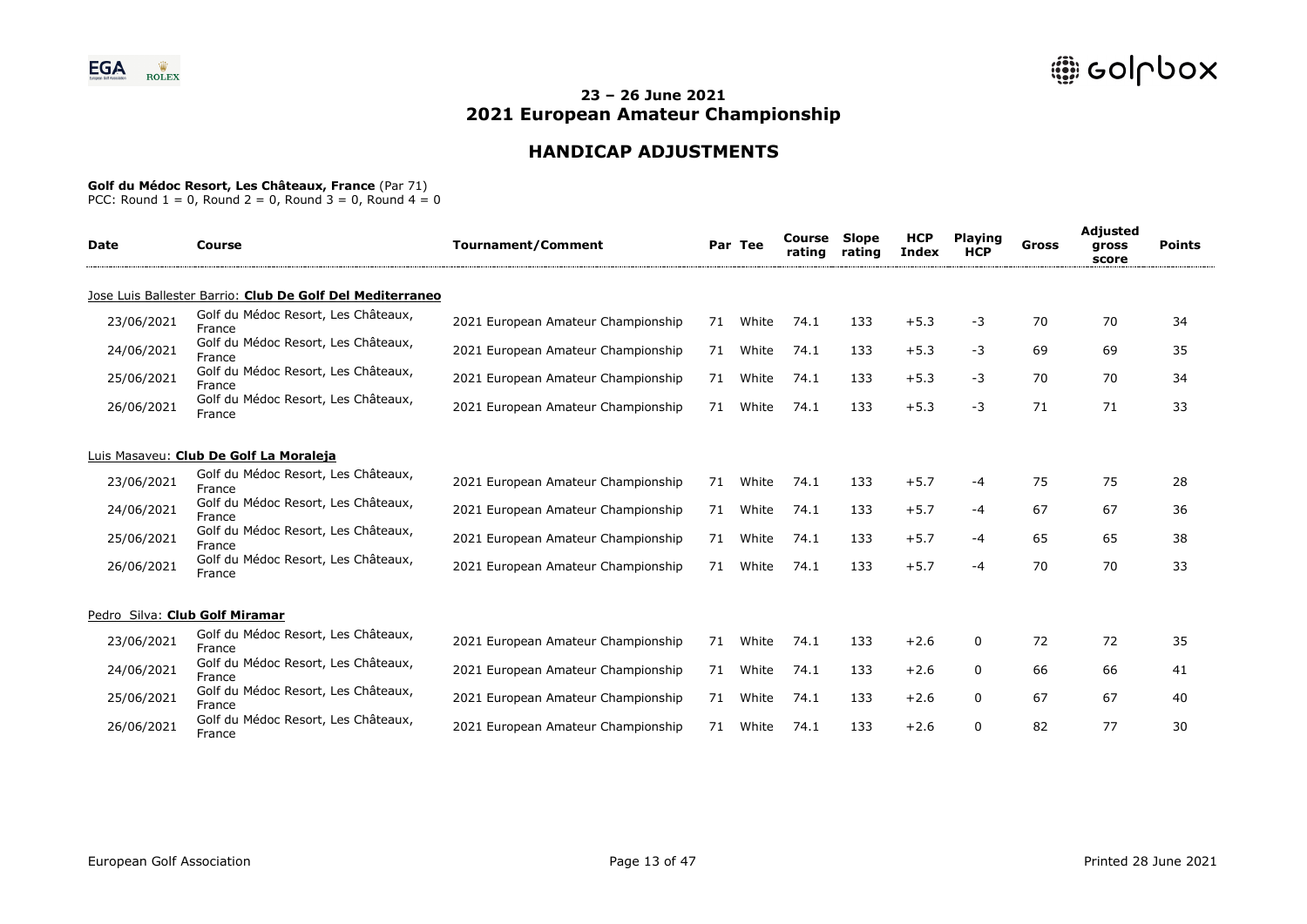# **HANDICAP ADJUSTMENTS**

#### **Golf du Médoc Resort, Les Châteaux, France** (Par 71)

| <b>Date</b>             | Course                                         | <b>Tournament/Comment</b>          |    | Par Tee | Course<br>rating | Slope<br>rating | <b>HCP</b><br><b>Index</b> | <b>Playing</b><br><b>HCP</b> | Gross | Adjusted<br>gross<br>score | <b>Points</b> |
|-------------------------|------------------------------------------------|------------------------------------|----|---------|------------------|-----------------|----------------------------|------------------------------|-------|----------------------------|---------------|
|                         | Nevill Ruiter: De Kennemer Golf & Country Club |                                    |    |         |                  |                 |                            |                              |       |                            |               |
| 23/06/2021              | Golf du Médoc Resort, Les Châteaux,<br>France  | 2021 European Amateur Championship | 71 | White   | 74.1             | 133             | $+4.3$                     | $-2$                         | 76    | 76                         | 29            |
| 24/06/2021              | Golf du Médoc Resort, Les Châteaux,<br>France  | 2021 European Amateur Championship | 71 | White   | 74.1             | 133             | $+4.3$                     | $-2$                         | 65    | 64                         | 41            |
| 25/06/2021              | Golf du Médoc Resort, Les Châteaux,<br>France  | 2021 European Amateur Championship | 71 | White   | 74.1             | 133             | $+4.3$                     | $-2$                         | 76    | 76                         | 29            |
|                         | Luca Denk: Diamond Country Club                |                                    |    |         |                  |                 |                            |                              |       |                            |               |
| 23/06/2021              | Golf du Médoc Resort, Les Châteaux,<br>France  | 2021 European Amateur Championship | 71 | White   | 74.1             | 133             | $+2.7$                     | $\Omega$                     | 71    | 71                         | 36            |
| 24/06/2021              | Golf du Médoc Resort, Les Châteaux,<br>France  | 2021 European Amateur Championship | 71 | White   | 74.1             | 133             | $+2.7$                     | $\Omega$                     | 76    | 76                         | 31            |
| 25/06/2021              | Golf du Médoc Resort, Les Châteaux,<br>France  | 2021 European Amateur Championship | 71 | White   | 74.1             | 133             | $+2.7$                     | $\Omega$                     | 76    | 76                         | 31            |
| Ludvig Åberg: Eslövs Gk |                                                |                                    |    |         |                  |                 |                            |                              |       |                            |               |
| 23/06/2021              | Golf du Médoc Resort, Les Châteaux,<br>France  | 2021 European Amateur Championship | 71 | White   | 74.1             | 133             | $+6.9$                     | -5                           | 65    | 65                         | 37            |
| 24/06/2021              | Golf du Médoc Resort, Les Châteaux,<br>France  | 2021 European Amateur Championship | 71 | White   | 74.1             | 133             | $+6.9$                     | -5                           | 61    | 61                         | 41            |
| 25/06/2021              | Golf du Médoc Resort, Les Châteaux,<br>France  | 2021 European Amateur Championship | 71 | White   | 74.1             | 133             | $+6.9$                     | -5                           | 70    | 70                         | 32            |
| 26/06/2021              | Golf du Médoc Resort, Les Châteaux,<br>France  | 2021 European Amateur Championship | 71 | White   | 74.1             | 133             | $+6.9$                     | -5                           | 70    | 70                         | 32            |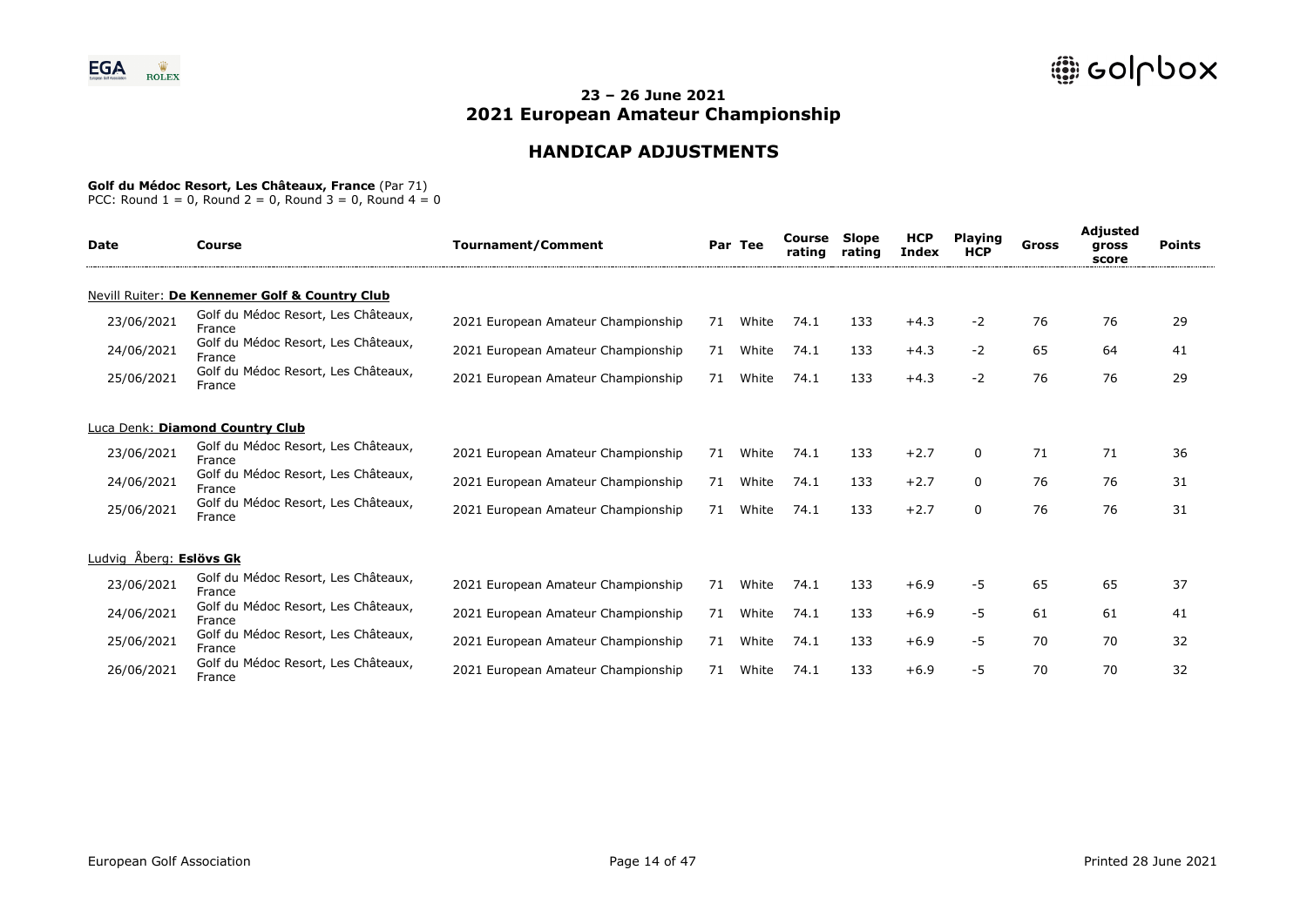# **HANDICAP ADJUSTMENTS**

### **Golf du Médoc Resort, Les Châteaux, France** (Par 71)

| <b>Date</b>                 | Course                                           | <b>Tournament/Comment</b>          |    | Par Tee | Course<br>rating | <b>Slope</b><br>rating | <b>HCP</b><br><b>Index</b> | <b>Playing</b><br><b>HCP</b> | Gross | Adjusted<br>gross<br>score | <b>Points</b> |
|-----------------------------|--------------------------------------------------|------------------------------------|----|---------|------------------|------------------------|----------------------------|------------------------------|-------|----------------------------|---------------|
|                             | Richard Teder: Estonian Golf & Country Club      |                                    |    |         |                  |                        |                            |                              |       |                            |               |
| 23/06/2021                  | Golf du Médoc Resort, Les Châteaux,<br>France    | 2021 European Amateur Championship | 71 | White   | 74.1             | 133                    | $+2.4$                     | $\Omega$                     | 81    | 80                         | 27            |
| 24/06/2021                  | Golf du Médoc Resort, Les Châteaux,<br>France    | 2021 European Amateur Championship | 71 | White   | 74.1             | 133                    | $+2.4$                     | 0                            | 74    | 74                         | 33            |
| 25/06/2021                  | Golf du Médoc Resort, Les Châteaux,<br>France    | 2021 European Amateur Championship | 71 | White   | 74.1             | 133                    | $+2.4$                     | $\mathbf 0$                  | 79    | 79                         | 28            |
|                             | Gediminas Markevičius: European Center Golf Club |                                    |    |         |                  |                        |                            |                              |       |                            |               |
| 23/06/2021                  | Golf du Médoc Resort, Les Châteaux,<br>France    | 2021 European Amateur Championship | 71 | White   | 74.1             | 133                    | 0.0                        | 3                            | 74    | 74                         | 36            |
| 24/06/2021                  | Golf du Médoc Resort, Les Châteaux,<br>France    | 2021 European Amateur Championship | 71 | White   | 74.1             | 133                    | 0.0                        | 3                            | 71    | 71                         | 39            |
| 25/06/2021                  | Golf du Médoc Resort, Les Châteaux,<br>France    | 2021 European Amateur Championship | 71 | White   | 74.1             | 133                    | 0.0                        | 3                            | 74    | 74                         | 36            |
|                             | Charles Larcelet: Foret D'Orient                 |                                    |    |         |                  |                        |                            |                              |       |                            |               |
| 23/06/2021                  | Golf du Médoc Resort, Les Châteaux,<br>France    | 2021 European Amateur Championship | 71 | White   | 74.1             | 133                    | $+2.5$                     | 0                            | 68    | 68                         | 39            |
| 24/06/2021                  | Golf du Médoc Resort, Les Châteaux,<br>France    | 2021 European Amateur Championship | 71 | White   | 74.1             | 133                    | $+2.5$                     | 0                            | 72    | 72                         | 35            |
| 25/06/2021                  | Golf du Médoc Resort, Les Châteaux,<br>France    | 2021 European Amateur Championship | 71 | White   | 74.1             | 133                    | $+2.5$                     | $\Omega$                     | 75    | 75                         | 32            |
| Mauro Gilardi: Gc Domat-Ems |                                                  |                                    |    |         |                  |                        |                            |                              |       |                            |               |
| 23/06/2021                  | Golf du Médoc Resort, Les Châteaux,<br>France    | 2021 European Amateur Championship | 71 | White   | 74.1             | 133                    | $+3.7$                     | -1                           | 70    | 70                         | 36            |
| 24/06/2021                  | Golf du Médoc Resort, Les Châteaux,<br>France    | 2021 European Amateur Championship | 71 | White   | 74.1             | 133                    | $+3.7$                     | -1                           | 75    | 75                         | 31            |
| 25/06/2021                  | Golf du Médoc Resort, Les Châteaux,<br>France    | 2021 European Amateur Championship | 71 | White   | 74.1             | 133                    | $+3.7$                     | -1                           | 72    | 72                         | 34            |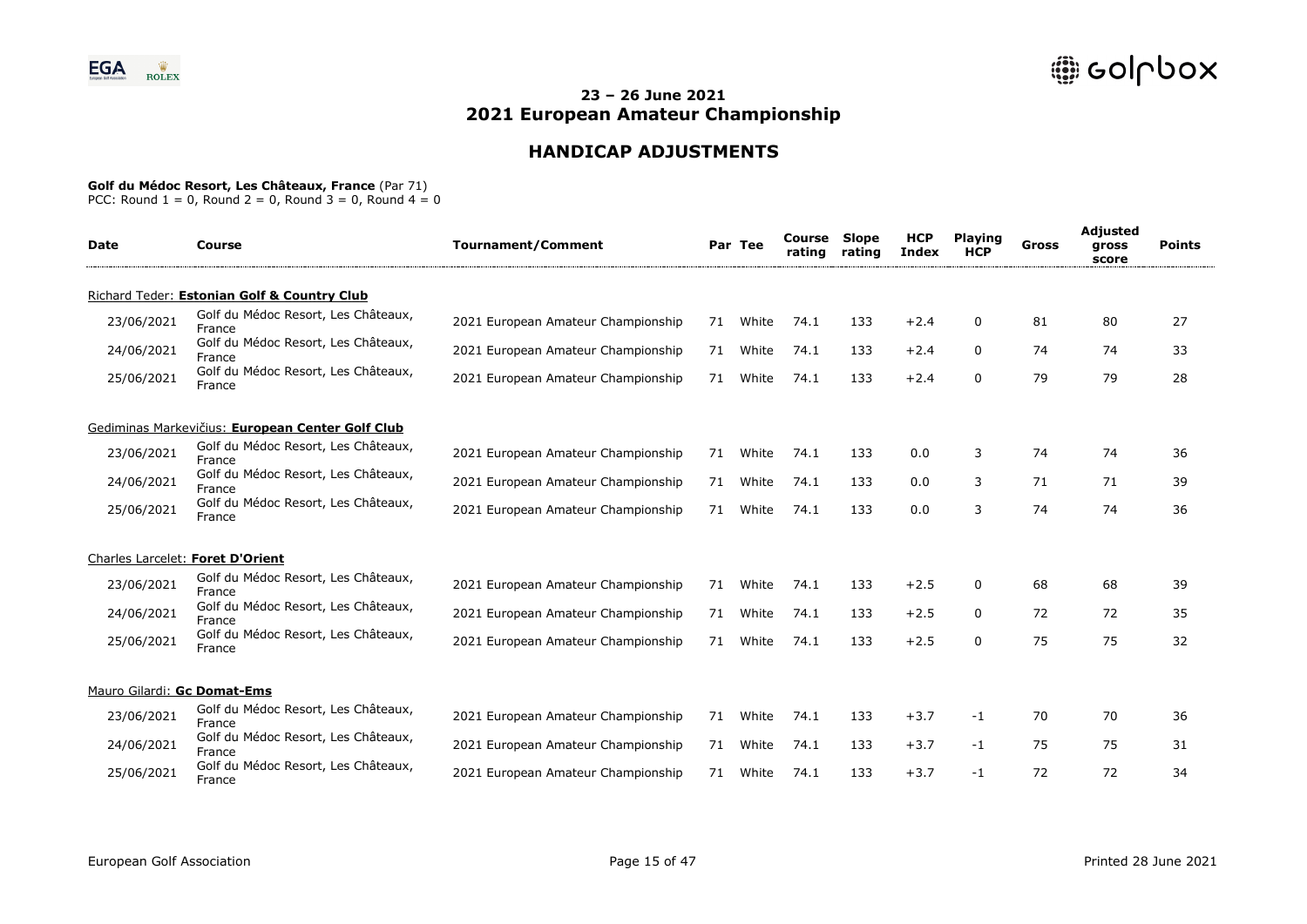# **HANDICAP ADJUSTMENTS**

### **Golf du Médoc Resort, Les Châteaux, France** (Par 71)

| <b>Date</b> | Course                                        | <b>Tournament/Comment</b>          |    | Par Tee | Course<br>rating | Slope<br>rating | <b>HCP</b><br><b>Index</b> | <b>Playing</b><br><b>HCP</b> | Gross | <b>Adjusted</b><br>gross<br>score | <b>Points</b> |
|-------------|-----------------------------------------------|------------------------------------|----|---------|------------------|-----------------|----------------------------|------------------------------|-------|-----------------------------------|---------------|
|             | Maximilian Lechner: Gc Föhrenwald             |                                    |    |         |                  |                 |                            |                              |       |                                   |               |
| 23/06/2021  | Golf du Médoc Resort, Les Châteaux,<br>France | 2021 European Amateur Championship | 71 | White   | 74.1             | 133             | $+4.2$                     | $-2$                         | 72    | 72                                | 33            |
| 24/06/2021  | Golf du Médoc Resort, Les Châteaux,<br>France | 2021 European Amateur Championship | 71 | White   | 74.1             | 133             | $+4.2$                     | $-2$                         | 74    | 74                                | 31            |
| 25/06/2021  | Golf du Médoc Resort, Les Châteaux,<br>France | 2021 European Amateur Championship | 71 | White   | 74.1             | 133             | $+4.2$                     | $-2$                         | 72    | 72                                | 33            |
|             | Christoph Bleier: Gc Linz-St.Florian          |                                    |    |         |                  |                 |                            |                              |       |                                   |               |
| 23/06/2021  | Golf du Médoc Resort, Les Châteaux,<br>France | 2021 European Amateur Championship | 71 | White   | 74.1             | 133             | $+4.5$                     | $-2$                         | 71    | 70                                | 35            |
| 24/06/2021  | Golf du Médoc Resort, Les Châteaux,<br>France | 2021 European Amateur Championship | 71 | White   | 74.1             | 133             | $+4.5$                     | $-2$                         | 71    | 71                                | 34            |
| 25/06/2021  | Golf du Médoc Resort, Les Châteaux,<br>France | 2021 European Amateur Championship | 71 | White   | 74.1             | 133             | $+4.5$                     | $-2$                         | 69    | 69                                | 36            |
| 26/06/2021  | Golf du Médoc Resort, Les Châteaux,<br>France | 2021 European Amateur Championship | 71 | White   | 74.1             | 133             | $+4.5$                     | $-2$                         | 71    | 71                                | 34            |
|             | Marc Hammer: Gc Mannheim-Viernheim            |                                    |    |         |                  |                 |                            |                              |       |                                   |               |
| 23/06/2021  | Golf du Médoc Resort, Les Châteaux,<br>France | 2021 European Amateur Championship | 71 | White   | 74.1             | 133             | $+5.8$                     | -4                           | 72    | 72                                | 31            |
| 24/06/2021  | Golf du Médoc Resort, Les Châteaux,<br>France | 2021 European Amateur Championship | 71 | White   | 74.1             | 133             | $+5.8$                     | -4                           | 69    | 69                                | 34            |
| 25/06/2021  | Golf du Médoc Resort, Les Châteaux,<br>France | 2021 European Amateur Championship | 71 | White   | 74.1             | 133             | $+5.8$                     | -4                           | 69    | 69                                | 34            |
| 26/06/2021  | Golf du Médoc Resort, Les Châteaux,<br>France | 2021 European Amateur Championship | 71 | White   | 74.1             | 133             | $+5.8$                     | -4                           | 72    | 72                                | 31            |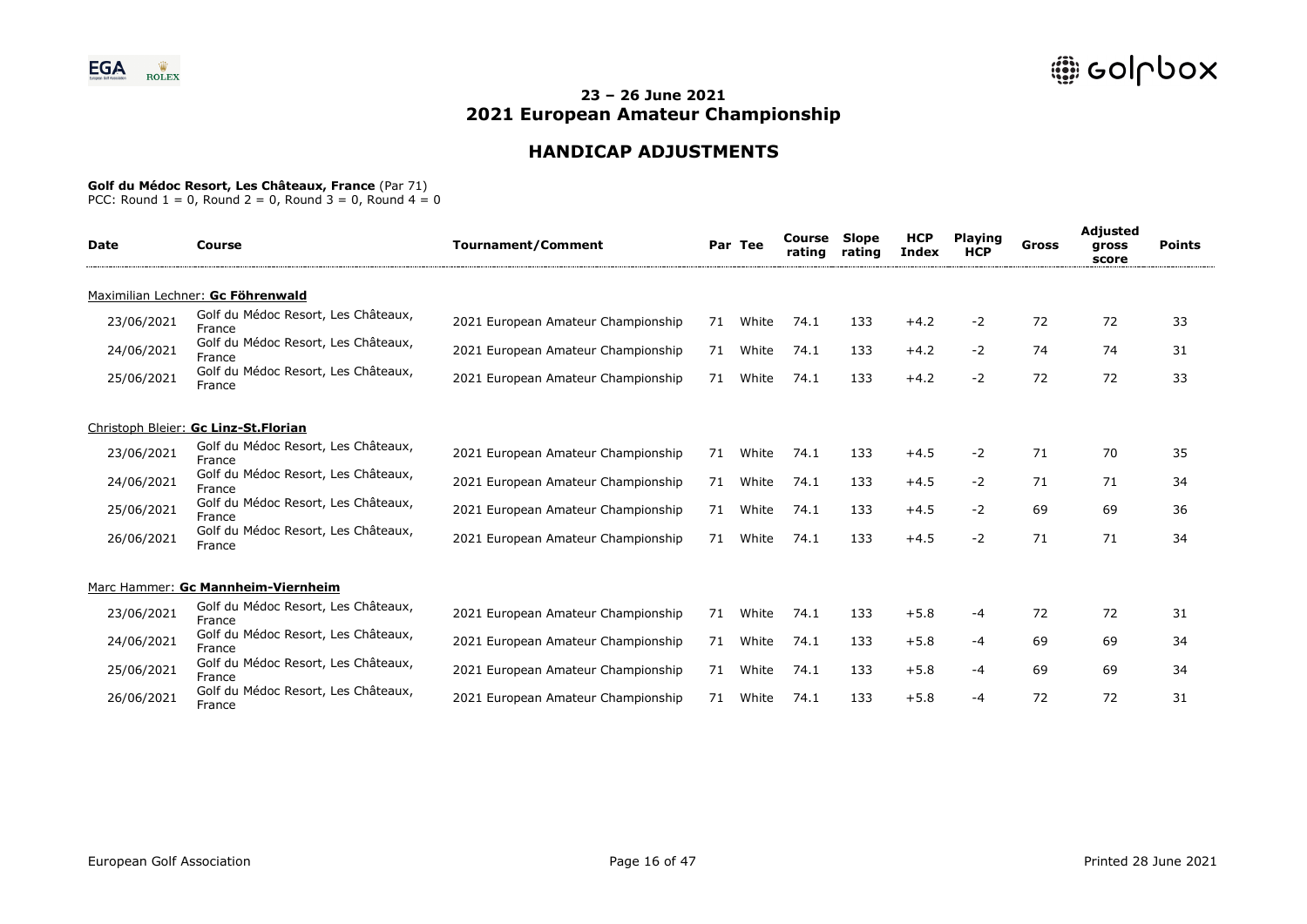# **HANDICAP ADJUSTMENTS**

### **Golf du Médoc Resort, Les Châteaux, France** (Par 71)

| <b>Date</b> | Course                                        | <b>Tournament/Comment</b>          |    | Par Tee | Course<br>rating | Slope<br>rating | <b>HCP</b><br>Index | <b>Playing</b><br><b>HCP</b> | Gross | Adjusted<br>gross<br>score | <b>Points</b> |
|-------------|-----------------------------------------------|------------------------------------|----|---------|------------------|-----------------|---------------------|------------------------------|-------|----------------------------|---------------|
|             | Philipp Matlari: Gc St.Leon-Rot E.V.          |                                    |    |         |                  |                 |                     |                              |       |                            |               |
| 23/06/2021  | Golf du Médoc Resort, Les Châteaux,<br>France | 2021 European Amateur Championship | 71 | White   | 74.1             | 133             | $+6.7$              | -5                           | 73    | 73                         | 29            |
| 24/06/2021  | Golf du Médoc Resort, Les Châteaux,<br>France | 2021 European Amateur Championship | 71 | White   | 74.1             | 133             | $+6.7$              | $-5$                         | 70    | 70                         | 32            |
| 25/06/2021  | Golf du Médoc Resort, Les Châteaux,<br>France | 2021 European Amateur Championship | 71 | White   | 74.1             | 133             | $+6.7$              | -5                           | 72    | 72                         | 30            |
|             | Steven Rojas: Gcc Schönenberg                 |                                    |    |         |                  |                 |                     |                              |       |                            |               |
| 23/06/2021  | Golf du Médoc Resort, Les Châteaux,<br>France | 2021 European Amateur Championship | 71 | White   | 74.1             | 133             | $+2.1$              | 1                            | 72    | 72                         | 36            |
| 24/06/2021  | Golf du Médoc Resort, Les Châteaux,<br>France | 2021 European Amateur Championship | 71 | White   | 74.1             | 133             | $+2.1$              |                              | 74    | 74                         | 34            |
| 25/06/2021  | Golf du Médoc Resort, Les Châteaux,<br>France | 2021 European Amateur Championship | 71 | White   | 74.1             | 133             | $+2.1$              | 1                            | 72    | 72                         | 36            |
|             | Maximilien Sturdza: Geneva Golf Club          |                                    |    |         |                  |                 |                     |                              |       |                            |               |
| 23/06/2021  | Golf du Médoc Resort, Les Châteaux,<br>France | 2021 European Amateur Championship | 71 | White   | 74.1             | 133             | $+3.2$              | $-1$                         | 70    | 70                         | 36            |
| 24/06/2021  | Golf du Médoc Resort, Les Châteaux,<br>France | 2021 European Amateur Championship | 71 | White   | 74.1             | 133             | $+3.2$              | -1                           | 72    | 72                         | 34            |
| 25/06/2021  | Golf du Médoc Resort, Les Châteaux,<br>France | 2021 European Amateur Championship | 71 | White   | 74.1             | 133             | $+3.2$              | $-1$                         | 80    | 79                         | 27            |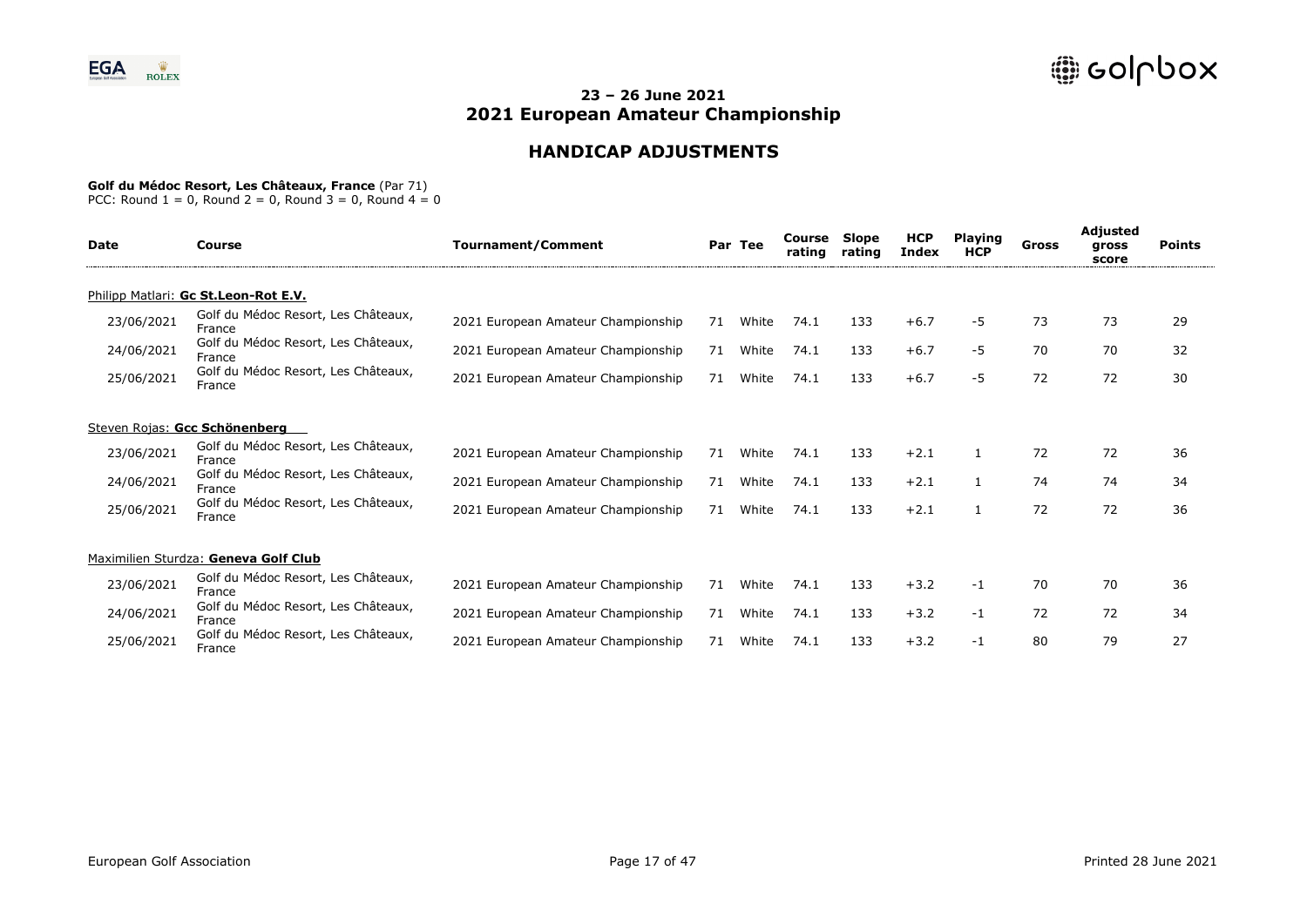# **HANDICAP ADJUSTMENTS**

### **Golf du Médoc Resort, Les Châteaux, France** (Par 71)

| <b>Date</b>                   | Course                                           | <b>Tournament/Comment</b>          |    | Par Tee | Course<br>rating | Slope<br>rating | <b>HCP</b><br><b>Index</b> | <b>Playing</b><br><b>HCP</b> | Gross | <b>Adjusted</b><br>gross<br>score | <b>Points</b> |
|-------------------------------|--------------------------------------------------|------------------------------------|----|---------|------------------|-----------------|----------------------------|------------------------------|-------|-----------------------------------|---------------|
| Aron Juliusson: Gkg Golf Club |                                                  |                                    |    |         |                  |                 |                            |                              |       |                                   |               |
| 23/06/2021                    | Golf du Médoc Resort, Les Châteaux,<br>France    | 2021 European Amateur Championship | 71 | White   | 74.1             | 133             | $+3.6$                     | -1                           | 67    | 67                                | 39            |
| 24/06/2021                    | Golf du Médoc Resort, Les Châteaux,<br>France    | 2021 European Amateur Championship | 71 | White   | 74.1             | 133             | $+3.6$                     | -1                           | 69    | 69                                | 37            |
| 25/06/2021                    | Golf du Médoc Resort, Les Châteaux,<br>France    | 2021 European Amateur Championship | 71 | White   | 74.1             | 133             | $+3.6$                     | -1                           | 70    | 70                                | 36            |
| 26/06/2021                    | Golf du Médoc Resort, Les Châteaux,<br>France    | 2021 European Amateur Championship | 71 | White   | 74.1             | 133             | $+3.6$                     | -1                           | 65    | 65                                | 41            |
|                               | Laurenz Schiergen: Golf & Country Club Velderhof |                                    |    |         |                  |                 |                            |                              |       |                                   |               |
| 23/06/2021                    | Golf du Médoc Resort, Les Châteaux,<br>France    | 2021 European Amateur Championship | 71 | White   | 74.1             | 133             | $+5.0$                     | $-3$                         | 72    | 72                                | 32            |
| 24/06/2021                    | Golf du Médoc Resort, Les Châteaux,<br>France    | 2021 European Amateur Championship | 71 | White   | 74.1             | 133             | $+5.0$                     | -3                           | 68    | 68                                | 36            |
| 25/06/2021                    | Golf du Médoc Resort, Les Châteaux,<br>France    | 2021 European Amateur Championship | 71 | White   | 74.1             | 133             | $+5.0$                     | -3                           | 75    | 74                                | 30            |
|                               | Ronan Kleu: Golf & Country Club Zürich           |                                    |    |         |                  |                 |                            |                              |       |                                   |               |
| 23/06/2021                    | Golf du Médoc Resort, Les Châteaux,<br>France    | 2021 European Amateur Championship | 71 | White   | 74.1             | 133             | $+4.8$                     | -3                           | 68    | 68                                | 36            |
| 24/06/2021                    | Golf du Médoc Resort, Les Châteaux,<br>France    | 2021 European Amateur Championship | 71 | White   | 74.1             | 133             | $+4.8$                     | -3                           | 72    | 72                                | 32            |
| 25/06/2021                    | Golf du Médoc Resort, Les Châteaux,<br>France    | 2021 European Amateur Championship | 71 | White   | 74.1             | 133             | $+4.8$                     | -3                           | 73    | 73                                | 31            |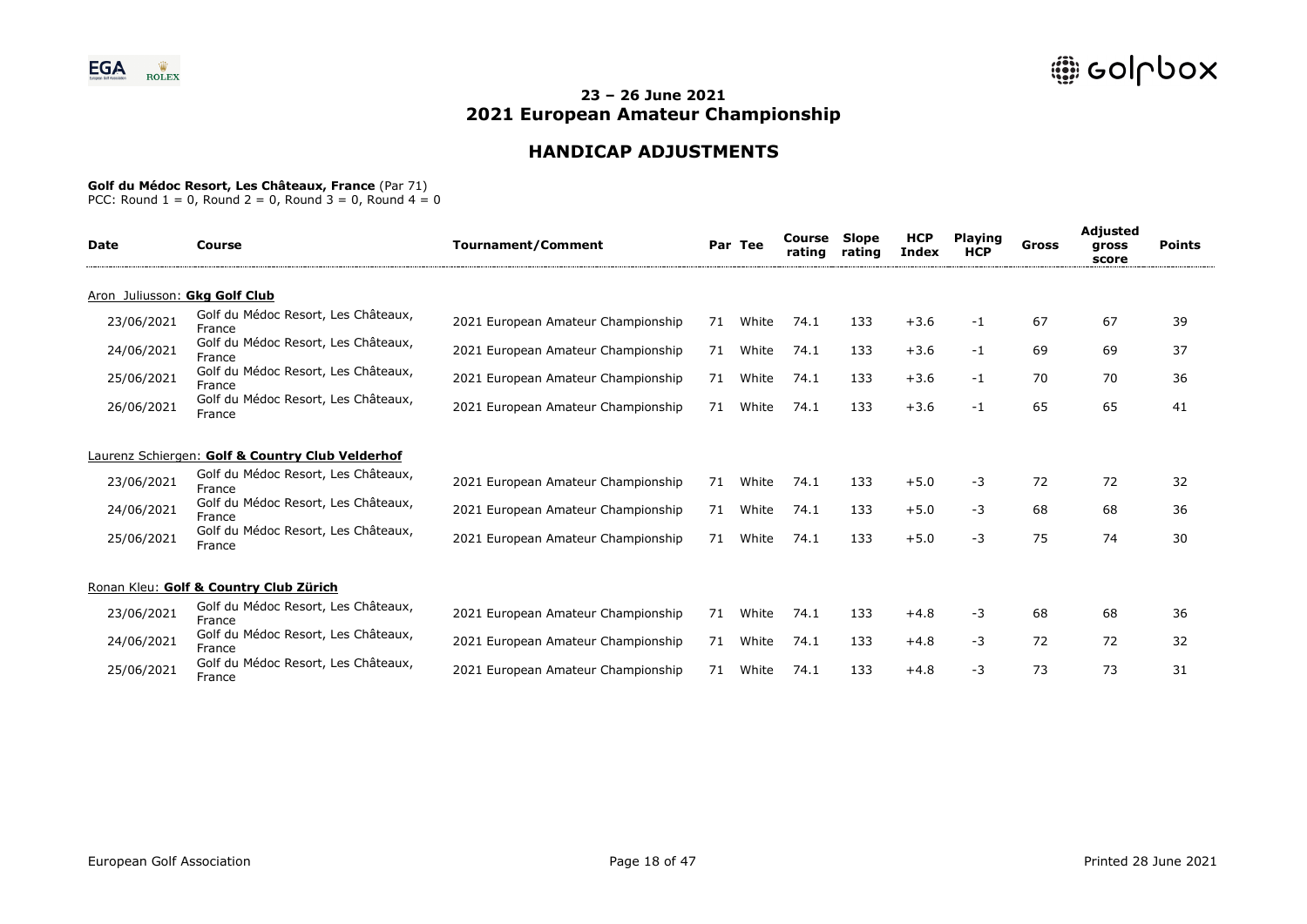# **HANDICAP ADJUSTMENTS**

### **Golf du Médoc Resort, Les Châteaux, France** (Par 71)

| <b>Date</b>                    | Course                                        | <b>Tournament/Comment</b>          |    | Par Tee | Course<br>rating | Slope<br>rating | <b>HCP</b><br>Index | <b>Playing</b><br><b>HCP</b> | Gross | Adjusted<br>gross<br>score | <b>Points</b> |  |
|--------------------------------|-----------------------------------------------|------------------------------------|----|---------|------------------|-----------------|---------------------|------------------------------|-------|----------------------------|---------------|--|
|                                | Julien Sale: Golf Club De Bassin Bleu         |                                    |    |         |                  |                 |                     |                              |       |                            |               |  |
| 23/06/2021                     | Golf du Médoc Resort, Les Châteaux,<br>France | 2021 European Amateur Championship | 71 | White   | 74.1             | 133             | $+4.7$              | $-2$                         | 69    | 69                         | 36            |  |
| 24/06/2021                     | Golf du Médoc Resort, Les Châteaux,<br>France | 2021 European Amateur Championship | 71 | White   | 74.1             | 133             | $+4.7$              | $-2$                         | 68    | 68                         | 37            |  |
| 25/06/2021                     | Golf du Médoc Resort, Les Châteaux,<br>France | 2021 European Amateur Championship | 71 | White   | 74.1             | 133             | $+4.7$              | $-2$                         | 70    | 70                         | 35            |  |
| 26/06/2021                     | Golf du Médoc Resort, Les Châteaux,<br>France | 2021 European Amateur Championship | 71 | White   | 74.1             | 133             | $+4.7$              | -2                           | 68    | 68                         | 37            |  |
| Louis Pilod: Golf Club De Lyon |                                               |                                    |    |         |                  |                 |                     |                              |       |                            |               |  |
| 23/06/2021                     | Golf du Médoc Resort, Les Châteaux,<br>France | 2021 European Amateur Championship | 71 | White   | 74.1             | 133             | $+2.7$              | 0                            | 75    | 74                         | 33            |  |
| 24/06/2021                     | Golf du Médoc Resort, Les Châteaux,<br>France | 2021 European Amateur Championship | 71 | White   | 74.1             | 133             | $+2.7$              | $\mathbf{0}$                 | 74    | 74                         | 33            |  |
| 25/06/2021                     | Golf du Médoc Resort, Les Châteaux,<br>France | 2021 European Amateur Championship | 71 | White   | 74.1             | 133             | $+2.7$              | $\Omega$                     | 68    | 68                         | 39            |  |
|                                | Nicolas Muller: Golf Club De Nîmes Campagne   |                                    |    |         |                  |                 |                     |                              |       |                            |               |  |
| 23/06/2021                     | Golf du Médoc Resort, Les Châteaux,<br>France | 2021 European Amateur Championship | 71 | White   | 74.1             | 133             | $+2.6$              | $\mathbf{0}$                 | 70    | 70                         | 37            |  |
| 24/06/2021                     | Golf du Médoc Resort, Les Châteaux,<br>France | 2021 European Amateur Championship | 71 | White   | 74.1             | 133             | $+2.6$              | 0                            | 74    | 74                         | 33            |  |
| 25/06/2021                     | Golf du Médoc Resort, Les Châteaux,<br>France | 2021 European Amateur Championship | 71 | White   | 74.1             | 133             | $+2.6$              | $\Omega$                     | 74    | 74                         | 33            |  |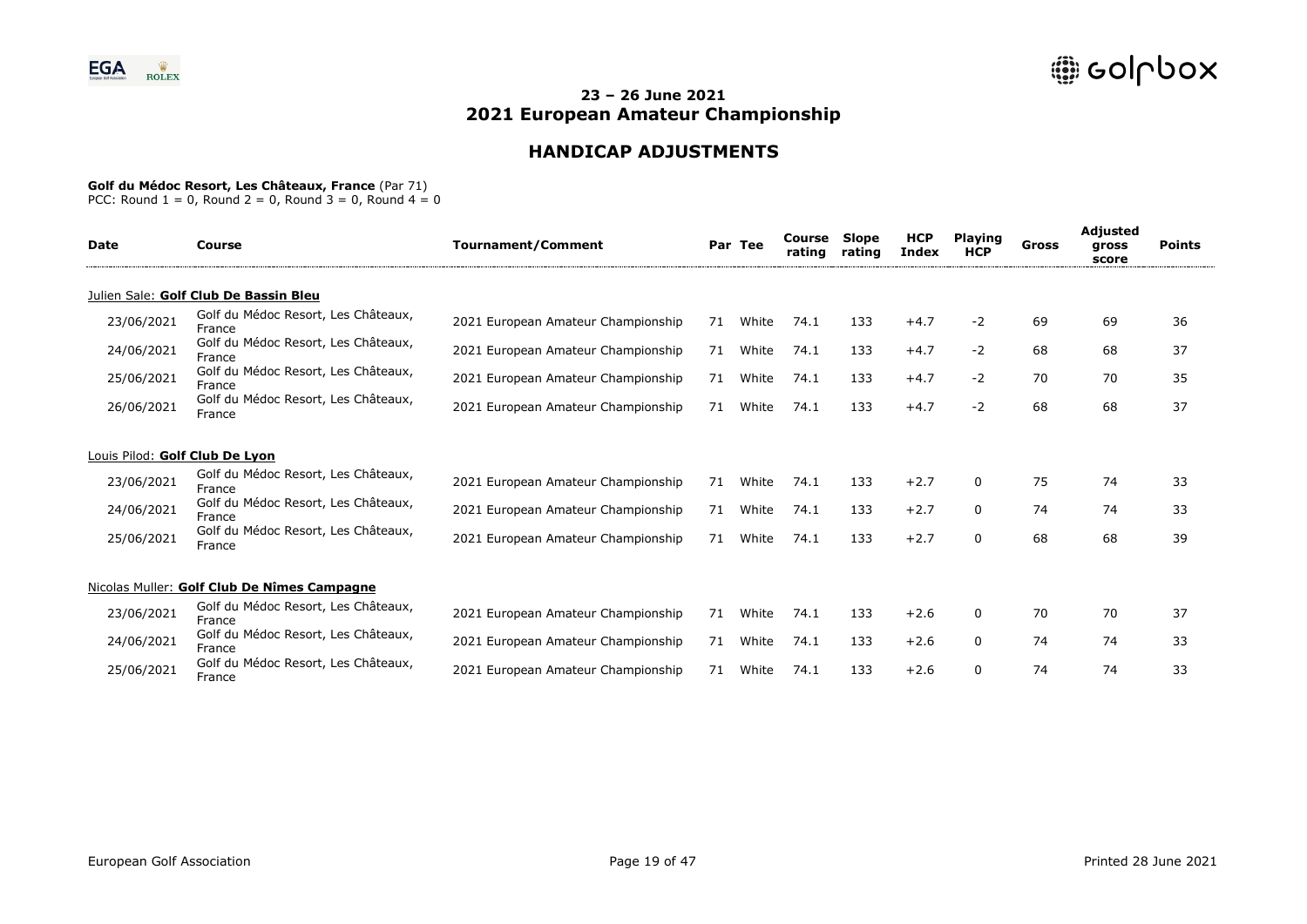# **HANDICAP ADJUSTMENTS**

#### **Golf du Médoc Resort, Les Châteaux, France** (Par 71)

| <b>Date</b> | Course                                        | <b>Tournament/Comment</b>          |    | Par Tee | Course<br>rating | Slope<br>rating | <b>HCP</b><br><b>Index</b> | <b>Playing</b><br><b>HCP</b> | Gross | Adjusted<br>gross<br>score | <b>Points</b> |
|-------------|-----------------------------------------------|------------------------------------|----|---------|------------------|-----------------|----------------------------|------------------------------|-------|----------------------------|---------------|
|             | Patrick Rahme: Golf Club Grand-Ducal          |                                    |    |         |                  |                 |                            |                              |       |                            |               |
| 23/06/2021  | Golf du Médoc Resort, Les Châteaux,<br>France | 2021 European Amateur Championship | 71 | White   | 74.1             | 133             | $+1.7$                     |                              | 78    | 78                         | 30            |
| 24/06/2021  | Golf du Médoc Resort, Les Châteaux,<br>France | 2021 European Amateur Championship | 71 | White   | 74.1             | 133             | $+1.7$                     |                              | 78    | 78                         | 30            |
| 25/06/2021  | Golf du Médoc Resort, Les Châteaux,<br>France | 2021 European Amateur Championship | 71 | White   | 74.1             | 133             | $+1.7$                     |                              | 87    | 86                         | 22            |
|             | Julien Paltrinieri: Golf Club Milano          |                                    |    |         |                  |                 |                            |                              |       |                            |               |
| 23/06/2021  | Golf du Médoc Resort, Les Châteaux,<br>France | 2021 European Amateur Championship | 71 | White   | 74.1             | 133             | $+3.4$                     | -1                           | 72    | 71                         | 35            |
| 24/06/2021  | Golf du Médoc Resort, Les Châteaux,<br>France | 2021 European Amateur Championship | 71 | White   | 74.1             | 133             | $+3.4$                     | -1                           | 73    | 73                         | 33            |
| 25/06/2021  | Golf du Médoc Resort, Les Châteaux,<br>France | 2021 European Amateur Championship | 71 | White   | 74.1             | 133             | $+3.4$                     | -1                           | 73    | 73                         | 33            |
|             | Philipp Katich: Golf Club St. Leon-Rot        |                                    |    |         |                  |                 |                            |                              |       |                            |               |
| 23/06/2021  | Golf du Médoc Resort, Les Châteaux,<br>France | 2021 European Amateur Championship | 71 | White   | 74.1             | 133             | $+6.1$                     | -4                           | 70    | 70                         | 33            |
| 24/06/2021  | Golf du Médoc Resort, Les Châteaux,<br>France | 2021 European Amateur Championship | 71 | White   | 74.1             | 133             | $+6.1$                     | -4                           | 74    | 73                         | 30            |
| 25/06/2021  | Golf du Médoc Resort, Les Châteaux,<br>France | 2021 European Amateur Championship | 71 | White   | 74.1             | 133             | $+6.1$                     | -4                           | 69    | 69                         | 34            |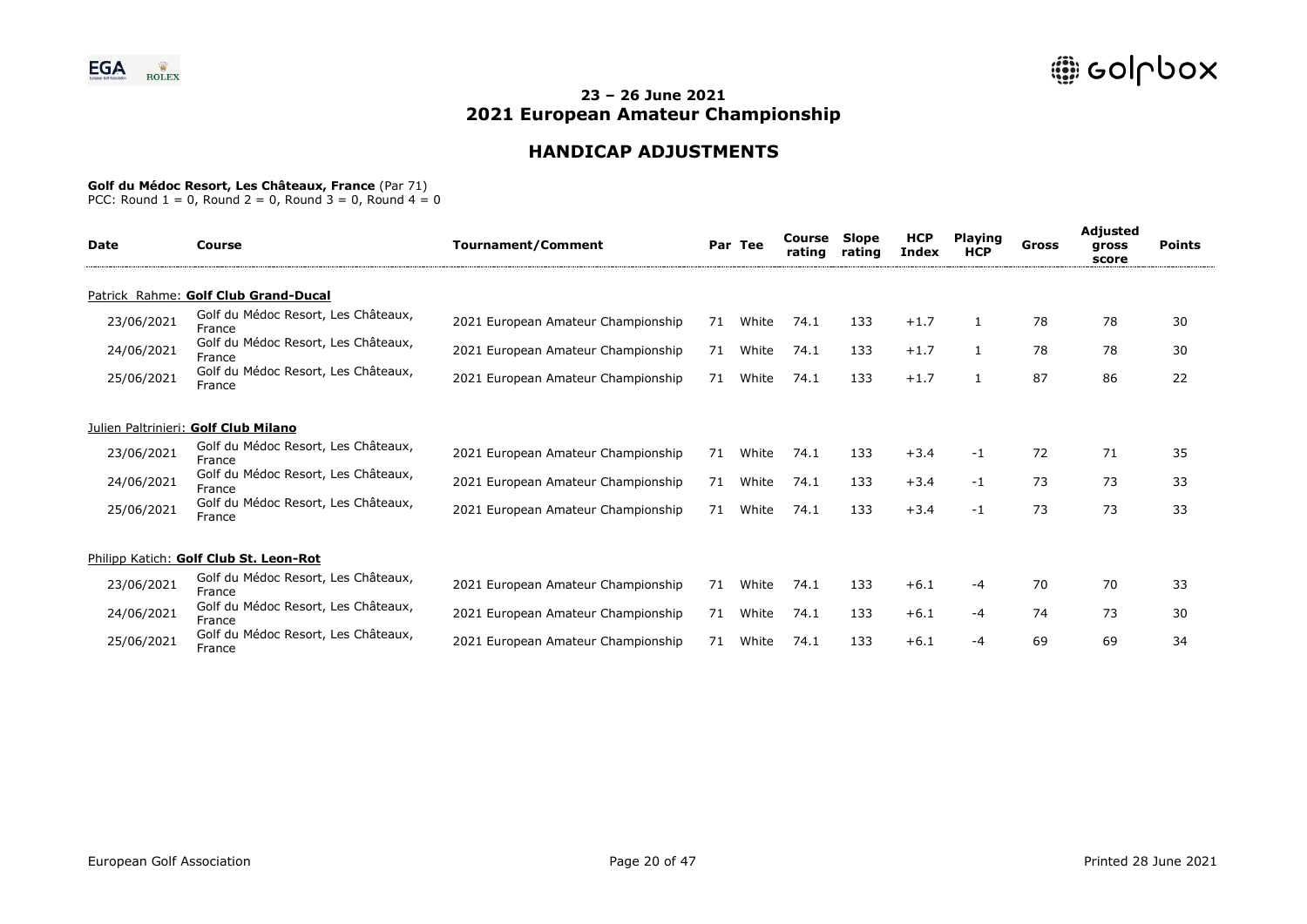# **HANDICAP ADJUSTMENTS**

### **Golf du Médoc Resort, Les Châteaux, France** (Par 71)

| <b>Date</b> | Course                                        | <b>Tournament/Comment</b>          |    | Par Tee | Course<br>rating | <b>Slope</b><br>rating | <b>HCP</b><br><b>Index</b> | <b>Playing</b><br><b>HCP</b> | Gross | Adjusted<br>gross<br>score | <b>Points</b> |
|-------------|-----------------------------------------------|------------------------------------|----|---------|------------------|------------------------|----------------------------|------------------------------|-------|----------------------------|---------------|
|             | Giovanni Manzoni: Golf Club Verona            |                                    |    |         |                  |                        |                            |                              |       |                            |               |
| 23/06/2021  | Golf du Médoc Resort, Les Châteaux,<br>France | 2021 European Amateur Championship | 71 | White   | 74.1             | 133                    | $+6.3$                     | $-4$                         | 67    | 67                         | 36            |
| 24/06/2021  | Golf du Médoc Resort, Les Châteaux,<br>France | 2021 European Amateur Championship | 71 | White   | 74.1             | 133                    | $+6.3$                     | -4                           | 71    | 71                         | 32            |
| 25/06/2021  | Golf du Médoc Resort, Les Châteaux,<br>France | 2021 European Amateur Championship | 71 | White   | 74.1             | 133                    | $+6.3$                     | -4                           | 69    | 69                         | 34            |
| 26/06/2021  | Golf du Médoc Resort, Les Châteaux,<br>France | 2021 European Amateur Championship | 71 | White   | 74.1             | 133                    | $+6.3$                     | $-4$                         | 72    | 72                         | 31            |
|             | Alexis Leray: Golf De Chantilly               |                                    |    |         |                  |                        |                            |                              |       |                            |               |
| 23/06/2021  | Golf du Médoc Resort, Les Châteaux,<br>France | 2021 European Amateur Championship | 71 | White   | 74.1             | 133                    | $+3.6$                     | $-1$                         | 71    | 71                         | 35            |
| 24/06/2021  | Golf du Médoc Resort, Les Châteaux,<br>France | 2021 European Amateur Championship | 71 | White   | 74.1             | 133                    | $+3.6$                     | $-1$                         | 71    | 71                         | 35            |
| 25/06/2021  | Golf du Médoc Resort, Les Châteaux,<br>France | 2021 European Amateur Championship | 71 | White   | 74.1             | 133                    | $+3.6$                     | -1                           | 69    | 69                         | 37            |
| 26/06/2021  | Golf du Médoc Resort, Les Châteaux,<br>France | 2021 European Amateur Championship | 71 | White   | 74.1             | 133                    | $+3.6$                     | -1                           | 76    | 76                         | 30            |
|             | Maxence Mugnier: Golf De Saint-Cloud          |                                    |    |         |                  |                        |                            |                              |       |                            |               |
| 23/06/2021  | Golf du Médoc Resort, Les Châteaux,<br>France | 2021 European Amateur Championship | 71 | White   | 74.1             | 133                    | $+2.3$                     | 0                            | 67    | 67                         | 40            |
| 24/06/2021  | Golf du Médoc Resort, Les Châteaux,<br>France | 2021 European Amateur Championship | 71 | White   | 74.1             | 133                    | $+2.3$                     | $\Omega$                     | 69    | 69                         | 38            |
| 25/06/2021  | Golf du Médoc Resort, Les Châteaux,<br>France | 2021 European Amateur Championship | 71 | White   | 74.1             | 133                    | $+2.3$                     | $\Omega$                     | 71    | 71                         | 36            |
| 26/06/2021  | Golf du Médoc Resort, Les Châteaux,<br>France | 2021 European Amateur Championship | 71 | White   | 74.1             | 133                    | $+2.3$                     | $\Omega$                     | 74    | 74                         | 33            |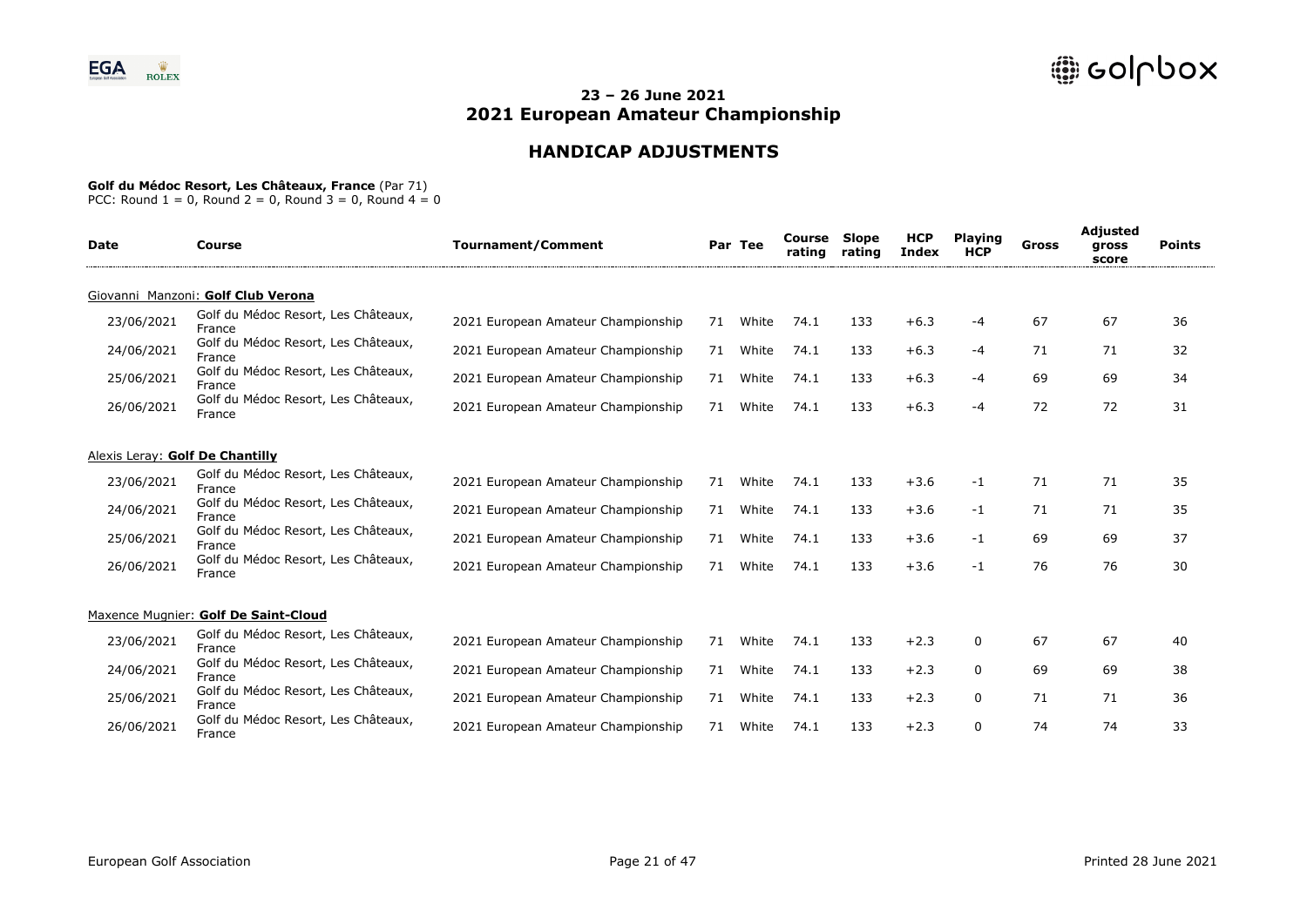# **HANDICAP ADJUSTMENTS**

#### **Golf du Médoc Resort, Les Châteaux, France** (Par 71)

| <b>Date</b> | Course                                        | <b>Tournament/Comment</b>          |    | Par Tee | Course<br>rating | Slope<br>rating | HCP<br>Index | <b>Playing</b><br><b>HCP</b> | Gross | <b>Adjusted</b><br>gross<br>score | <b>Points</b> |
|-------------|-----------------------------------------------|------------------------------------|----|---------|------------------|-----------------|--------------|------------------------------|-------|-----------------------------------|---------------|
|             | Tom Gueant: Golf De Terre Blanche             |                                    |    |         |                  |                 |              |                              |       |                                   |               |
| 23/06/2021  | Golf du Médoc Resort, Les Châteaux,<br>France | 2021 European Amateur Championship | 71 | White   | 74.1             | 133             | $+4.7$       | -2                           | 68    | 67                                | 38            |
| 24/06/2021  | Golf du Médoc Resort, Les Châteaux,<br>France | 2021 European Amateur Championship | 71 | White   | 74.1             | 133             | $+4.7$       | $-2$                         | 66    | 66                                | 39            |
| 25/06/2021  | Golf du Médoc Resort, Les Châteaux,<br>France | 2021 European Amateur Championship | 71 | White   | 74.1             | 133             | $+4.7$       | -2                           | 71    | 71                                | 34            |
| 26/06/2021  | Golf du Médoc Resort, Les Châteaux,<br>France | 2021 European Amateur Championship | 71 | White   | 74.1             | 133             | $+4.7$       | $-2$                         | 72    | 72                                | 33            |
|             | Eugenio Lopez-Chacarra Coto: Golf La Moraleja |                                    |    |         |                  |                 |              |                              |       |                                   |               |
| 23/06/2021  | Golf du Médoc Resort, Les Châteaux,<br>France | 2021 European Amateur Championship | 71 | White   | 74.1             | 133             | $+5.2$       | $-3$                         | 70    | 70                                | 34            |
|             | Thomas Georg Schmidt: Golfclub Bergisch Land  |                                    |    |         |                  |                 |              |                              |       |                                   |               |
| 23/06/2021  | Golf du Médoc Resort, Les Châteaux,<br>France | 2021 European Amateur Championship | 71 | White   | 74.1             | 133             | $+3.9$       | -1                           | 68    | 68                                | 38            |
| 24/06/2021  | Golf du Médoc Resort, Les Châteaux,<br>France | 2021 European Amateur Championship | 71 | White   | 74.1             | 133             | $+3.9$       | -1                           | 79    | 79                                | 27            |
| 25/06/2021  | Golf du Médoc Resort, Les Châteaux,<br>France | 2021 European Amateur Championship | 71 | White   | 74.1             | 133             | $+3.9$       | $-1$                         | 71    | 71                                | 35            |
|             | Jonas Baumgartner: Golfclub Hösel             |                                    |    |         |                  |                 |              |                              |       |                                   |               |
| 23/06/2021  | Golf du Médoc Resort, Les Châteaux,<br>France | 2021 European Amateur Championship | 71 | White   | 74.1             | 133             | $+4.5$       | $-2$                         | 68    | 68                                | 37            |
| 24/06/2021  | Golf du Médoc Resort, Les Châteaux,<br>France | 2021 European Amateur Championship | 71 | White   | 74.1             | 133             | $+4.5$       | $-2$                         | 70    | 70                                | 35            |
| 25/06/2021  | Golf du Médoc Resort, Les Châteaux,<br>France | 2021 European Amateur Championship | 71 | White   | 74.1             | 133             | $+4.5$       | $-2$                         | 74    | 74                                | 31            |
| 26/06/2021  | Golf du Médoc Resort, Les Châteaux,<br>France | 2021 European Amateur Championship | 71 | White   | 74.1             | 133             | $+4.5$       | -2                           | 74    | 74                                | 31            |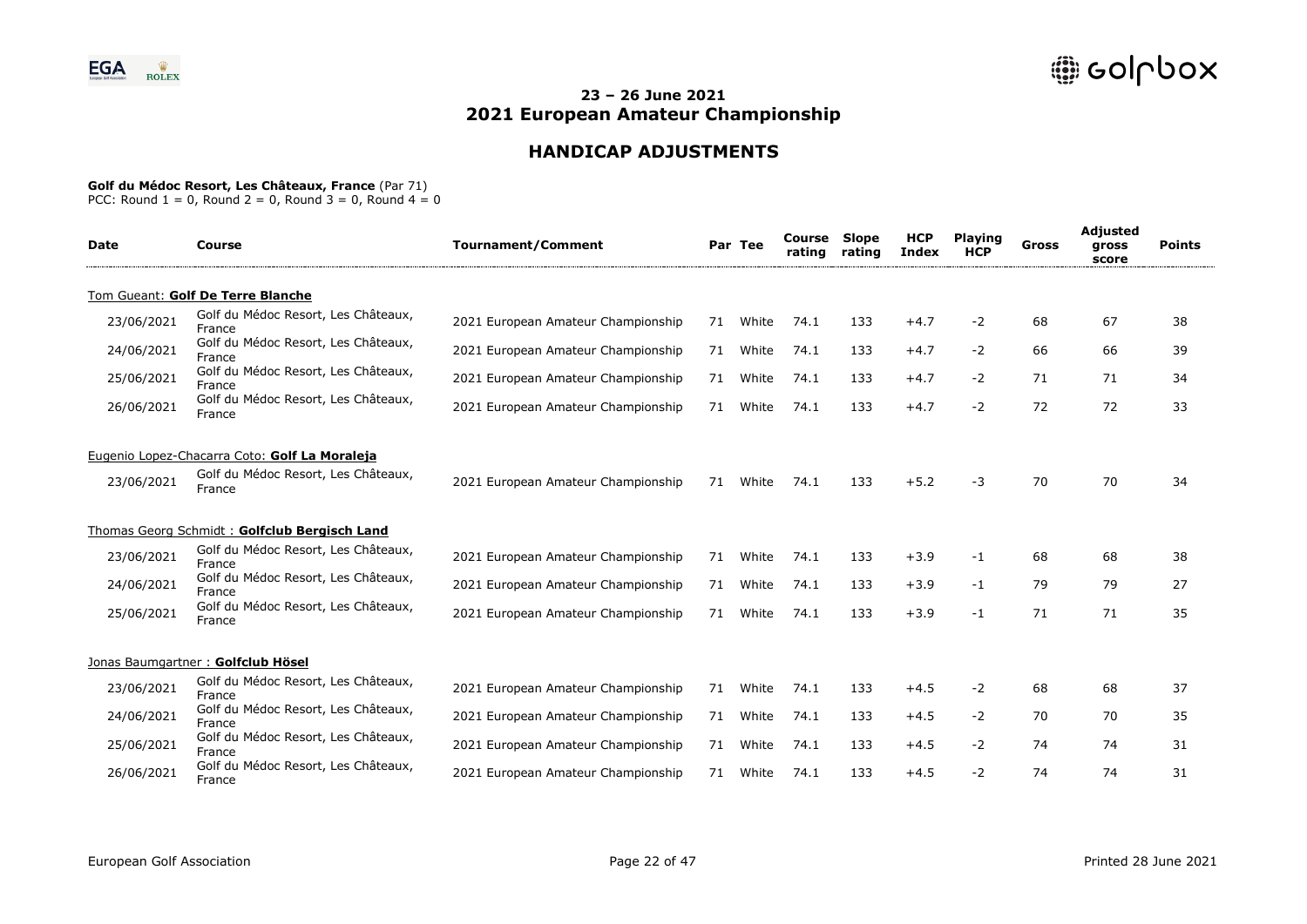# **HANDICAP ADJUSTMENTS**

### **Golf du Médoc Resort, Les Châteaux, France** (Par 71)

| Date                          | Course                                        | <b>Tournament/Comment</b>          |    | Par Tee | Course<br>rating | <b>Slope</b><br>rating | <b>HCP</b><br><b>Index</b> | <b>Playing</b><br><b>HCP</b> | Gross | <b>Adjusted</b><br>gross<br>score | <b>Points</b> |
|-------------------------------|-----------------------------------------------|------------------------------------|----|---------|------------------|------------------------|----------------------------|------------------------------|-------|-----------------------------------|---------------|
|                               | Jannik De Bruyn: Golfclub Hösel               |                                    |    |         |                  |                        |                            |                              |       |                                   |               |
| 23/06/2021                    | Golf du Médoc Resort, Les Châteaux,<br>France | 2021 European Amateur Championship | 71 | White   | 74.1             | 133                    | $+5.3$                     | -3                           | 69    | 68                                | 36            |
| 24/06/2021                    | Golf du Médoc Resort, Les Châteaux,<br>France | 2021 European Amateur Championship | 71 | White   | 74.1             | 133                    | $+5.3$                     | -3                           | 68    | 68                                | 36            |
| 25/06/2021                    | Golf du Médoc Resort, Les Châteaux,<br>France | 2021 European Amateur Championship | 71 | White   | 74.1             | 133                    | $+5.3$                     | -3                           | 67    | 67                                | 37            |
| 26/06/2021                    | Golf du Médoc Resort, Les Châteaux,<br>France | 2021 European Amateur Championship | 71 | White   | 74.1             | 133                    | $+5.3$                     | $-3$                         | 68    | 68                                | 36            |
| Tim Tillmanns: Golfclub Hösel |                                               |                                    |    |         |                  |                        |                            |                              |       |                                   |               |
| 23/06/2021                    | Golf du Médoc Resort, Les Châteaux,<br>France | 2021 European Amateur Championship | 71 | White   | 74.1             | 133                    | $+5.8$                     | -4                           | 68    | 68                                | 35            |
| 24/06/2021                    | Golf du Médoc Resort, Les Châteaux,<br>France | 2021 European Amateur Championship | 71 | White   | 74.1             | 133                    | $+5.8$                     | $-4$                         | 71    | 71                                | 32            |
| 25/06/2021                    | Golf du Médoc Resort, Les Châteaux,<br>France | 2021 European Amateur Championship | 71 | White   | 74.1             | 133                    | $+5.8$                     | -4                           | 65    | 65                                | 38            |
| 26/06/2021                    | Golf du Médoc Resort, Les Châteaux,<br>France | 2021 European Amateur Championship | 71 | White   | 74.1             | 133                    | $+5.8$                     | -4                           | 71    | 71                                | 32            |
|                               | Nico Lang: Golfclub Mannheim-Viernheim        |                                    |    |         |                  |                        |                            |                              |       |                                   |               |
| 23/06/2021                    | Golf du Médoc Resort, Les Châteaux,<br>France | 2021 European Amateur Championship | 71 | White   | 74.1             | 133                    | $+4.6$                     | $-2$                         | 73    | 73                                | 32            |
| 24/06/2021                    | Golf du Médoc Resort, Les Châteaux,<br>France | 2021 European Amateur Championship | 71 | White   | 74.1             | 133                    | $+4.6$                     | $-2$                         | 71    | 71                                | 34            |
| 25/06/2021                    | Golf du Médoc Resort, Les Châteaux,<br>France | 2021 European Amateur Championship | 71 | White   | 74.1             | 133                    | $+4.6$                     | $-2$                         | 73    | 73                                | 32            |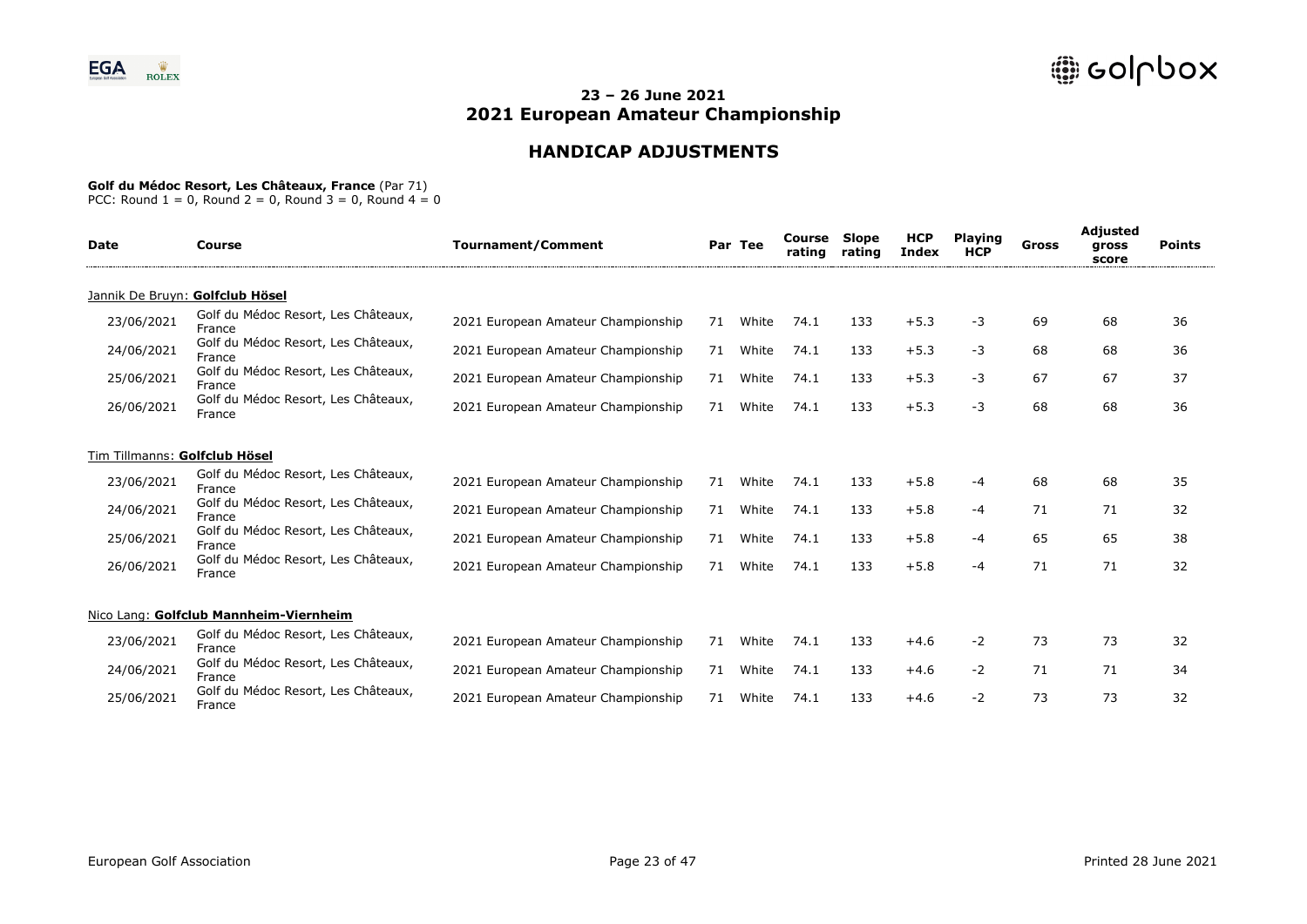# **HANDICAP ADJUSTMENTS**

#### **Golf du Médoc Resort, Les Châteaux, France** (Par 71)

| <b>Date</b> | Course                                        | <b>Tournament/Comment</b>          |    | Par Tee | Course<br>rating | <b>Slope</b><br>rating | <b>HCP</b><br>Index | <b>Playing</b><br><b>HCP</b> | Gross | Adjusted<br>gross<br>score | <b>Points</b> |
|-------------|-----------------------------------------------|------------------------------------|----|---------|------------------|------------------------|---------------------|------------------------------|-------|----------------------------|---------------|
|             | Nicola Gerhardsen: Golfclub Rheinblick E.V.   |                                    |    |         |                  |                        |                     |                              |       |                            |               |
| 23/06/2021  | Golf du Médoc Resort, Les Châteaux,<br>France | 2021 European Amateur Championship | 71 | White   | 74.1             | 133                    | $+4.5$              | $-2$                         | 74    | 74                         | 31            |
| 24/06/2021  | Golf du Médoc Resort, Les Châteaux,<br>France | 2021 European Amateur Championship | 71 | White   | 74.1             | 133                    | $+4.5$              | $-2$                         | 73    | 73                         | 32            |
| 25/06/2021  | Golf du Médoc Resort, Les Châteaux,<br>France | 2021 European Amateur Championship | 71 | White   | 74.1             | 133                    | $+4.5$              | $-2$                         | 69    | 69                         | 36            |
|             | Kiet Van Der Weele: Golfclub Zwolle           |                                    |    |         |                  |                        |                     |                              |       |                            |               |
| 23/06/2021  | Golf du Médoc Resort, Les Châteaux,<br>France | 2021 European Amateur Championship | 71 | White   | 74.1             | 133                    | $+5.9$              | -4                           | 68    | 68                         | 35            |
| 24/06/2021  | Golf du Médoc Resort, Les Châteaux,<br>France | 2021 European Amateur Championship | 71 | White   | 74.1             | 133                    | $+5.9$              | -4                           | 66    | 66                         | 37            |
| 25/06/2021  | Golf du Médoc Resort, Les Châteaux,<br>France | 2021 European Amateur Championship | 71 | White   | 74.1             | 133                    | $+5.9$              | -4                           | 67    | 67                         | 36            |
| 26/06/2021  | Golf du Médoc Resort, Les Châteaux,<br>France | 2021 European Amateur Championship | 71 | White   | 74.1             | 133                    | $+5.9$              | -4                           | 73    | 71                         | 32            |
|             | Kristofer Karlsson: Golfklúbbur Mosfellsbæjar |                                    |    |         |                  |                        |                     |                              |       |                            |               |
| 23/06/2021  | Golf du Médoc Resort, Les Châteaux,<br>France | 2021 European Amateur Championship | 71 | White   | 74.1             | 133                    | $+2.7$              | $\mathbf{0}$                 | 77    | 77                         | 30            |
| 24/06/2021  | Golf du Médoc Resort, Les Châteaux,<br>France | 2021 European Amateur Championship | 71 | White   | 74.1             | 133                    | $+2.7$              | 0                            | 80    | 80                         | 27            |
| 25/06/2021  | Golf du Médoc Resort, Les Châteaux,<br>France | 2021 European Amateur Championship | 71 | White   | 74.1             | 133                    | $+2.7$              | $\Omega$                     | 78    | 77                         | 30            |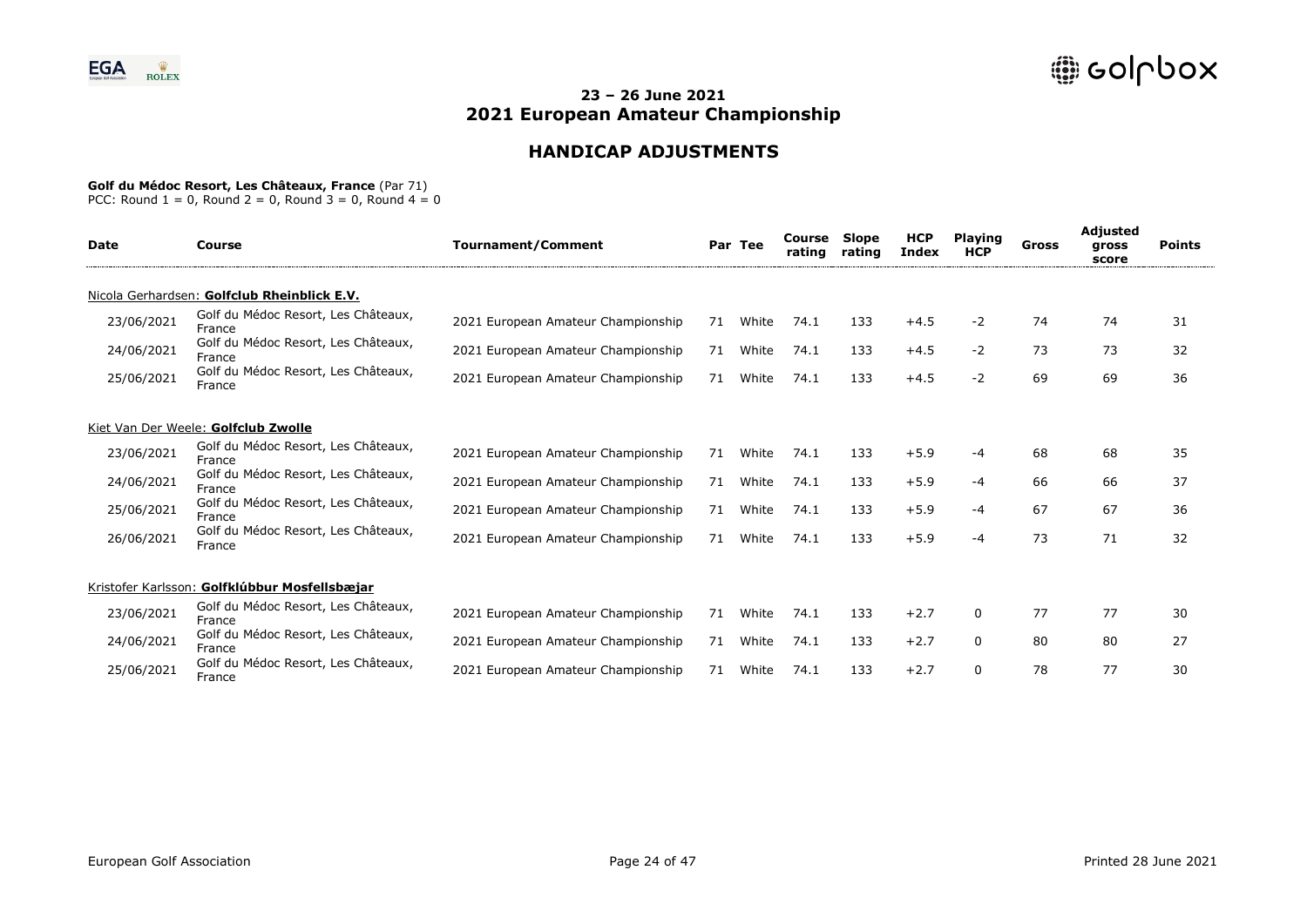# **HANDICAP ADJUSTMENTS**

### **Golf du Médoc Resort, Les Châteaux, France** (Par 71)

| Date                             | Course                                        | <b>Tournament/Comment</b>          |    | Par Tee | Course<br>rating | Slope<br>rating | <b>HCP</b><br><b>Index</b> | <b>Playing</b><br><b>HCP</b> | Gross | <b>Adjusted</b><br>gross<br>score | <b>Points</b> |
|----------------------------------|-----------------------------------------------|------------------------------------|----|---------|------------------|-----------------|----------------------------|------------------------------|-------|-----------------------------------|---------------|
| Petr Hrubý: Greensgate Gc        |                                               |                                    |    |         |                  |                 |                            |                              |       |                                   |               |
| 23/06/2021                       | Golf du Médoc Resort, Les Châteaux,<br>France | 2021 European Amateur Championship | 71 | White   | 74.1             | 133             | $+2.8$                     | 0                            | 72    | 72                                | 35            |
| 24/06/2021                       | Golf du Médoc Resort, Les Châteaux,<br>France | 2021 European Amateur Championship | 71 | White   | 74.1             | 133             | $+2.8$                     | $\Omega$                     | 71    | 71                                | 36            |
| 25/06/2021                       | Golf du Médoc Resort, Les Châteaux,<br>France | 2021 European Amateur Championship | 71 | White   | 74.1             | 133             | $+2.8$                     | 0                            | 72    | 72                                | 35            |
| Filip Raza: Greensgate Golf Club |                                               |                                    |    |         |                  |                 |                            |                              |       |                                   |               |
| 23/06/2021                       | Golf du Médoc Resort, Les Châteaux,<br>France | 2021 European Amateur Championship | 71 | White   | 74.1             | 133             | $+2.8$                     | 0                            | 76    | 74                                | 33            |
| 24/06/2021                       | Golf du Médoc Resort, Les Châteaux,<br>France | 2021 European Amateur Championship | 71 | White   | 74.1             | 133             | $+2.8$                     | $\Omega$                     | 66    | 66                                | 41            |
| 25/06/2021                       | Golf du Médoc Resort, Les Châteaux,<br>France | 2021 European Amateur Championship | 71 | White   | 74.1             | 133             | $+2.8$                     | 0                            | 72    | 72                                | 35            |
|                                  | Anton Albers: Hamburger Golf Club             |                                    |    |         |                  |                 |                            |                              |       |                                   |               |
| 23/06/2021                       | Golf du Médoc Resort, Les Châteaux,<br>France | 2021 European Amateur Championship | 71 | White   | 74.1             | 133             | $+5.7$                     | -4                           | 69    | 69                                | 34            |
| 24/06/2021                       | Golf du Médoc Resort, Les Châteaux,<br>France | 2021 European Amateur Championship | 71 | White   | 74.1             | 133             | $+5.7$                     | -4                           | 67    | 67                                | 36            |
| 25/06/2021                       | Golf du Médoc Resort, Les Châteaux,<br>France | 2021 European Amateur Championship | 71 | White   | 74.1             | 133             | $+5.7$                     | -4                           | 69    | 69                                | 34            |
| 26/06/2021                       | Golf du Médoc Resort, Les Châteaux,<br>France | 2021 European Amateur Championship | 71 | White   | 74.1             | 133             | $+5.7$                     | -4                           | 73    | 72                                | 31            |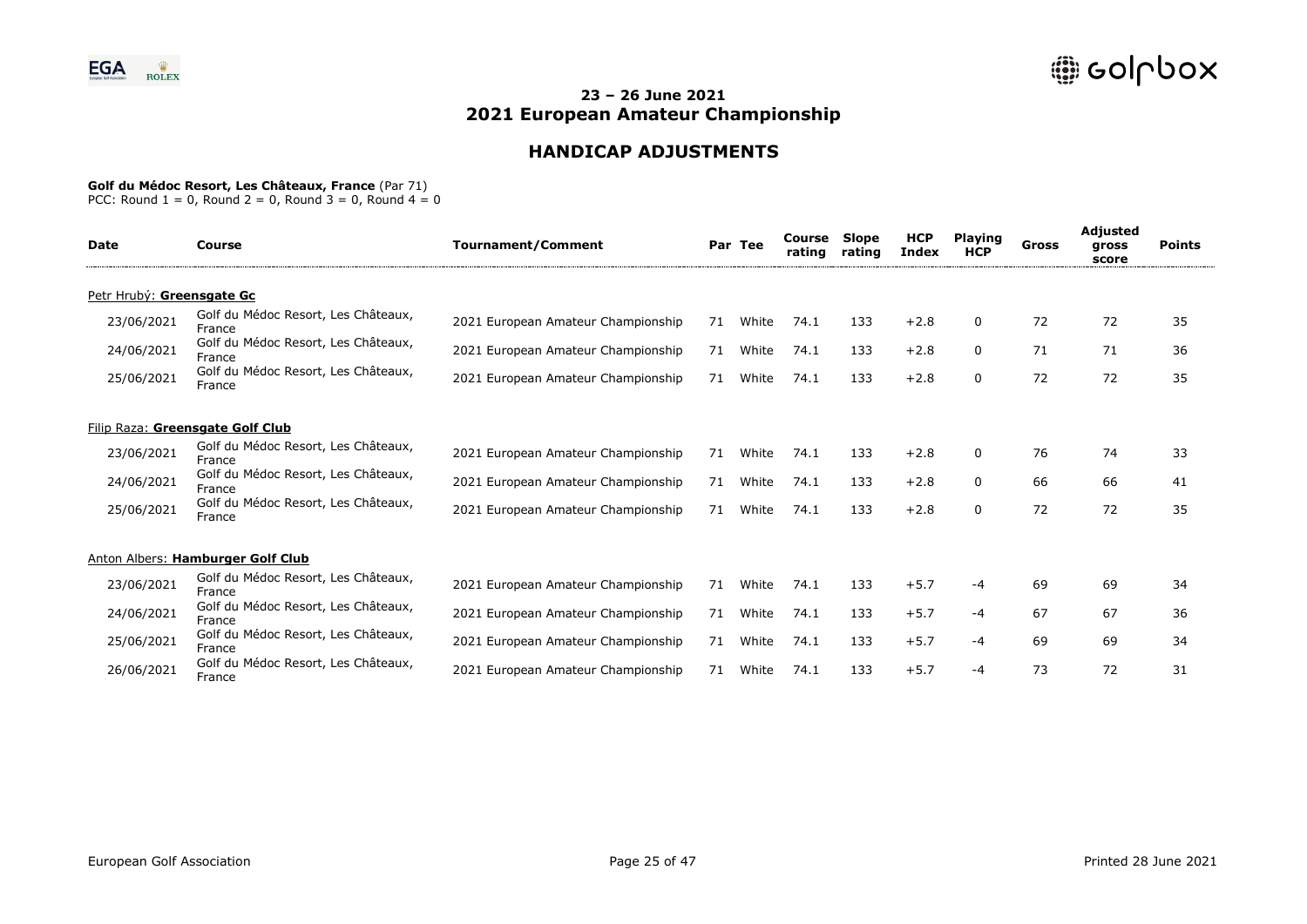# **HANDICAP ADJUSTMENTS**

#### **Golf du Médoc Resort, Les Châteaux, France** (Par 71)

| Date                           | Course                                             | <b>Tournament/Comment</b>          |    | Par Tee | Course<br>rating | <b>Slope</b><br>rating | <b>HCP</b><br>Index | <b>Playing</b><br><b>HCP</b> | Gross | <b>Adjusted</b><br>gross<br>score | <b>Points</b> |
|--------------------------------|----------------------------------------------------|------------------------------------|----|---------|------------------|------------------------|---------------------|------------------------------|-------|-----------------------------------|---------------|
|                                | Panagiotis Pantazopoulos: Hellenic Golf Federation |                                    |    |         |                  |                        |                     |                              |       |                                   |               |
| 23/06/2021                     | Golf du Médoc Resort, Les Châteaux,<br>France      | 2021 European Amateur Championship | 71 | White   | 74.1             | 133                    | $+0.3$              | 3                            | 82    | 82                                | 28            |
| 24/06/2021                     | Golf du Médoc Resort, Les Châteaux,<br>France      | 2021 European Amateur Championship | 71 | White   | 74.1             | 133                    | $+0.3$              | 3                            | 75    | 75                                | 35            |
| 25/06/2021                     | Golf du Médoc Resort, Les Châteaux,<br>France      | 2021 European Amateur Championship | 71 | White   | 74.1             | 133                    | $+0.3$              | 3                            | 74    | 74                                | 36            |
| Thom Hoetmer: Hilversumsche    |                                                    |                                    |    |         |                  |                        |                     |                              |       |                                   |               |
| 23/06/2021                     | Golf du Médoc Resort, Les Châteaux,<br>France      | 2021 European Amateur Championship | 71 | White   | 74.1             | 133                    | $+4.3$              | -2                           | 77    | 77                                | 28            |
| 24/06/2021                     | Golf du Médoc Resort, Les Châteaux,<br>France      | 2021 European Amateur Championship | 71 | White   | 74.1             | 133                    | $+4.3$              | -2                           | 70    | 70                                | 35            |
| 25/06/2021                     | Golf du Médoc Resort, Les Châteaux,<br>France      | 2021 European Amateur Championship | 71 | White   | 74.1             | 133                    | $+4.3$              | -2                           | 73    | 73                                | 32            |
| Benjamin Reuter: Hilversumsche |                                                    |                                    |    |         |                  |                        |                     |                              |       |                                   |               |
| 23/06/2021                     | Golf du Médoc Resort, Les Châteaux,<br>France      | 2021 European Amateur Championship | 71 | White   | 74.1             | 133                    | $+5.1$              | $-3$                         | 73    | 72                                | 32            |
| 24/06/2021                     | Golf du Médoc Resort, Les Châteaux,<br>France      | 2021 European Amateur Championship | 71 | White   | 74.1             | 133                    | $+5.1$              | -3                           | 66    | 66                                | 38            |
| 25/06/2021                     | Golf du Médoc Resort, Les Châteaux,<br>France      | 2021 European Amateur Championship | 71 | White   | 74.1             | 133                    | $+5.1$              | -3                           | 73    | 73                                | 31            |
| 26/06/2021                     | Golf du Médoc Resort, Les Châteaux,<br>France      | 2021 European Amateur Championship | 71 | White   | 74.1             | 133                    | $+5.1$              | -3                           | 69    | 69                                | 35            |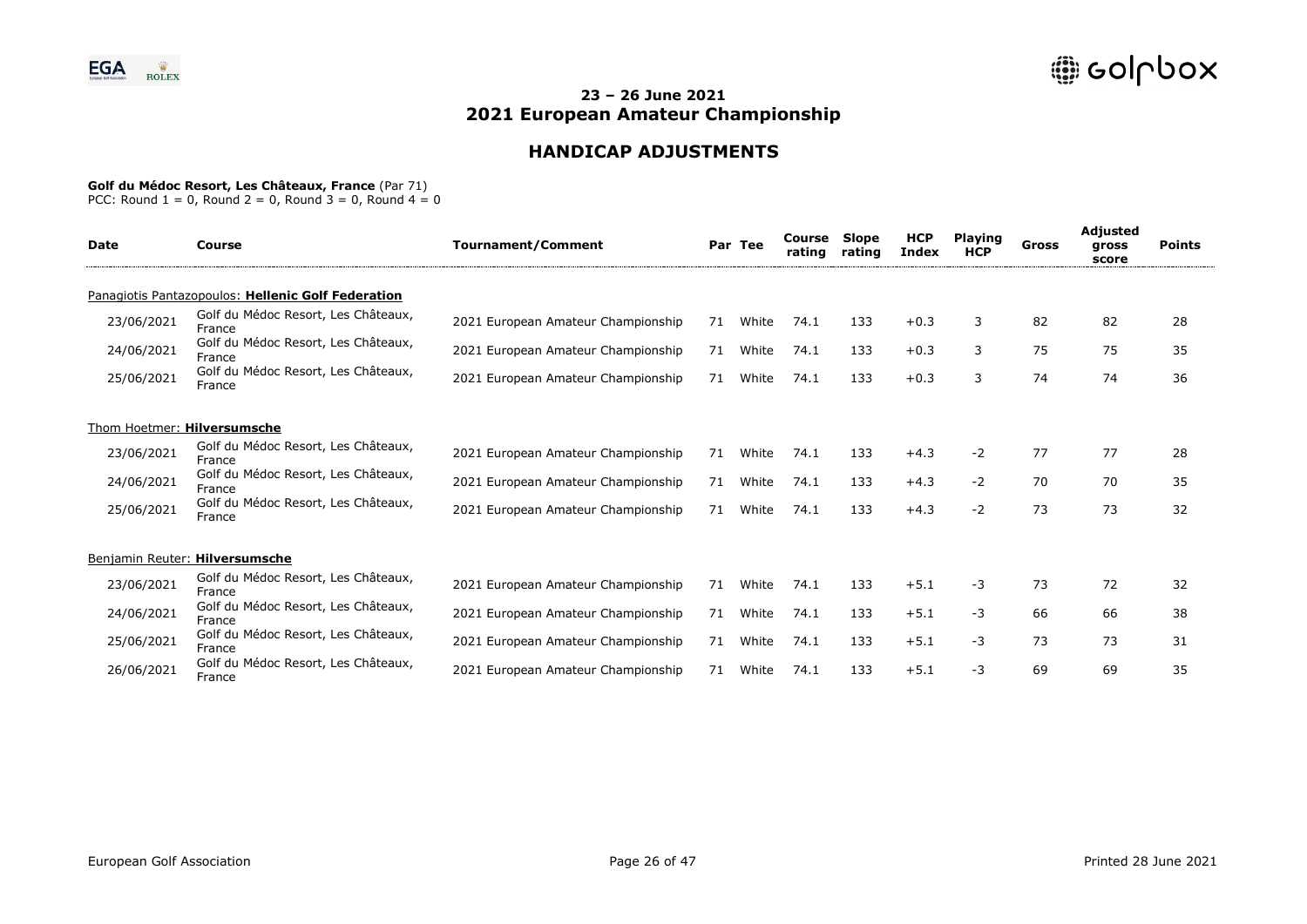# **HANDICAP ADJUSTMENTS**

### **Golf du Médoc Resort, Les Châteaux, France** (Par 71)

| <b>Date</b>            | Course                                        | <b>Tournament/Comment</b>          |    | Par Tee | Course<br>rating | Slope<br>rating | <b>HCP</b><br><b>Index</b> | <b>Playing</b><br><b>HCP</b> | Gross | <b>Adjusted</b><br>gross<br>score | <b>Points</b> |
|------------------------|-----------------------------------------------|------------------------------------|----|---------|------------------|-----------------|----------------------------|------------------------------|-------|-----------------------------------|---------------|
| Bob Geurts: Hoge Kleij |                                               |                                    |    |         |                  |                 |                            |                              |       |                                   |               |
| 23/06/2021             | Golf du Médoc Resort, Les Châteaux,<br>France | 2021 European Amateur Championship | 71 | White   | 74.1             | 133             | $+4.9$                     | -3                           | 68    | 68                                | 36            |
| 24/06/2021             | Golf du Médoc Resort, Les Châteaux,<br>France | 2021 European Amateur Championship | 71 | White   | 74.1             | 133             | $+4.9$                     | $-3$                         | 66    | 66                                | 38            |
| 25/06/2021             | Golf du Médoc Resort, Les Châteaux,<br>France | 2021 European Amateur Championship | 71 | White   | 74.1             | 133             | $+4.9$                     | -3                           | 70    | 70                                | 34            |
| 26/06/2021             | Golf du Médoc Resort, Les Châteaux,<br>France | 2021 European Amateur Championship | 71 | White   | 74.1             | 133             | $+4.9$                     | $-3$                         | 72    | 72                                | 32            |
|                        | Oskar Ambrosius: Ikast Golf Klub              |                                    |    |         |                  |                 |                            |                              |       |                                   |               |
| 23/06/2021             | Golf du Médoc Resort, Les Châteaux,<br>France | 2021 European Amateur Championship | 71 | White   | 74.1             | 133             | $+2.6$                     | $\Omega$                     | 67    | 67                                | 40            |
| 24/06/2021             | Golf du Médoc Resort, Les Châteaux,<br>France | 2021 European Amateur Championship | 71 | White   | 74.1             | 133             | $+2.6$                     | 0                            | 77    | 76                                | 31            |
| 25/06/2021             | Golf du Médoc Resort, Les Châteaux,<br>France | 2021 European Amateur Championship | 71 | White   | 74.1             | 133             | $+2.6$                     | 0                            | 72    | 72                                | 35            |
|                        | Stefans Spruzs: Jurmala Golf Club             |                                    |    |         |                  |                 |                            |                              |       |                                   |               |
| 23/06/2021             | Golf du Médoc Resort, Les Châteaux,<br>France | 2021 European Amateur Championship | 71 | White   | 74.1             | 133             | $+1.9$                     |                              | 79    | 79                                | 29            |
| 24/06/2021             | Golf du Médoc Resort, Les Châteaux,<br>France | 2021 European Amateur Championship | 71 | White   | 74.1             | 133             | $+1.9$                     | 1                            | 79    | 79                                | 29            |
| 25/06/2021             | Golf du Médoc Resort, Les Châteaux,<br>France | 2021 European Amateur Championship | 71 | White   | 74.1             | 133             | $+1.9$                     |                              | 76    | 76                                | 32            |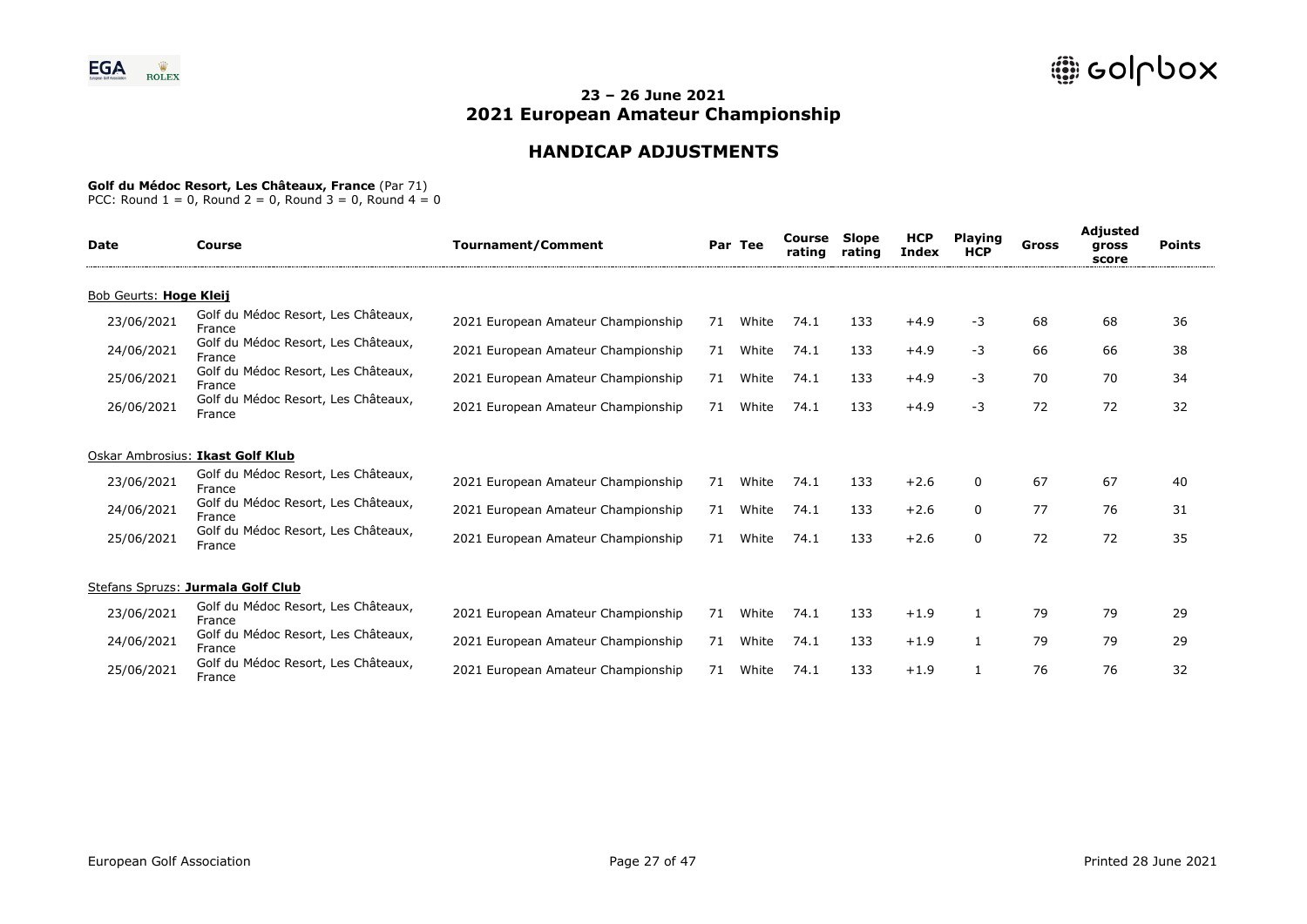# **HANDICAP ADJUSTMENTS**

### **Golf du Médoc Resort, Les Châteaux, France** (Par 71)

| <b>Date</b>                | Course                                                    | <b>Tournament/Comment</b>          |    | Par Tee | Course<br>rating | Slope<br>rating | <b>HCP</b><br><b>Index</b> | <b>Playing</b><br><b>HCP</b> | Gross | <b>Adjusted</b><br>gross<br>score | <b>Points</b> |
|----------------------------|-----------------------------------------------------------|------------------------------------|----|---------|------------------|-----------------|----------------------------|------------------------------|-------|-----------------------------------|---------------|
|                            | Dario Antonisse: Koninklijke Haagsche Golf & Country Club |                                    |    |         |                  |                 |                            |                              |       |                                   |               |
| 23/06/2021                 | Golf du Médoc Resort, Les Châteaux,<br>France             | 2021 European Amateur Championship | 71 | White   | 74.1             | 133             | $+4.1$                     | $-2$                         | 71    | 71                                | 34            |
| 24/06/2021                 | Golf du Médoc Resort, Les Châteaux,<br>France             | 2021 European Amateur Championship | 71 | White   | 74.1             | 133             | $+4.1$                     | $-2$                         | 68    | 68                                | 37            |
| 25/06/2021                 | Golf du Médoc Resort, Les Châteaux,<br>France             | 2021 European Amateur Championship | 71 | White   | 74.1             | 133             | $+4.1$                     | $-2$                         | 71    | 71                                | 34            |
| 26/06/2021                 | Golf du Médoc Resort, Les Châteaux,<br>France             | 2021 European Amateur Championship | 71 | White   | 74.1             | 133             | $+4.1$                     | $-2$                         | 79    | 78                                | 27            |
| Elias Haavisto: Kymen Golf |                                                           |                                    |    |         |                  |                 |                            |                              |       |                                   |               |
| 23/06/2021                 | Golf du Médoc Resort, Les Châteaux,<br>France             | 2021 European Amateur Championship | 71 | White   | 74.1             | 133             | $+4.7$                     | $-2$                         | 72    | 72                                | 33            |
| 24/06/2021                 | Golf du Médoc Resort, Les Châteaux,<br>France             | 2021 European Amateur Championship | 71 | White   | 74.1             | 133             | $+4.7$                     | $-2$                         | 69    | 69                                | 36            |
| 25/06/2021                 | Golf du Médoc Resort, Les Châteaux,<br>France             | 2021 European Amateur Championship | 71 | White   | 74.1             | 133             | $+4.7$                     | $-2$                         | 71    | 71                                | 34            |
|                            | Samuel Espinosa Trueba: La Junquera Club De Golf          |                                    |    |         |                  |                 |                            |                              |       |                                   |               |
| 23/06/2021                 | Golf du Médoc Resort, Les Châteaux,<br>France             | 2021 European Amateur Championship | 71 | White   | 74.1             | 133             | $+3.1$                     | $-1$                         | 68    | 68                                | 38            |
| 24/06/2021                 | Golf du Médoc Resort, Les Châteaux,<br>France             | 2021 European Amateur Championship | 71 | White   | 74.1             | 133             | $+3.1$                     | -1                           | 69    | 69                                | 37            |
| 25/06/2021                 | Golf du Médoc Resort, Les Châteaux,<br>France             | 2021 European Amateur Championship | 71 | White   | 74.1             | 133             | $+3.1$                     | -1                           | 70    | 69                                | 37            |
| 26/06/2021                 | Golf du Médoc Resort, Les Châteaux,<br>France             | 2021 European Amateur Championship | 71 | White   | 74.1             | 133             | $+3.1$                     | -1                           | 75    | 75                                | 31            |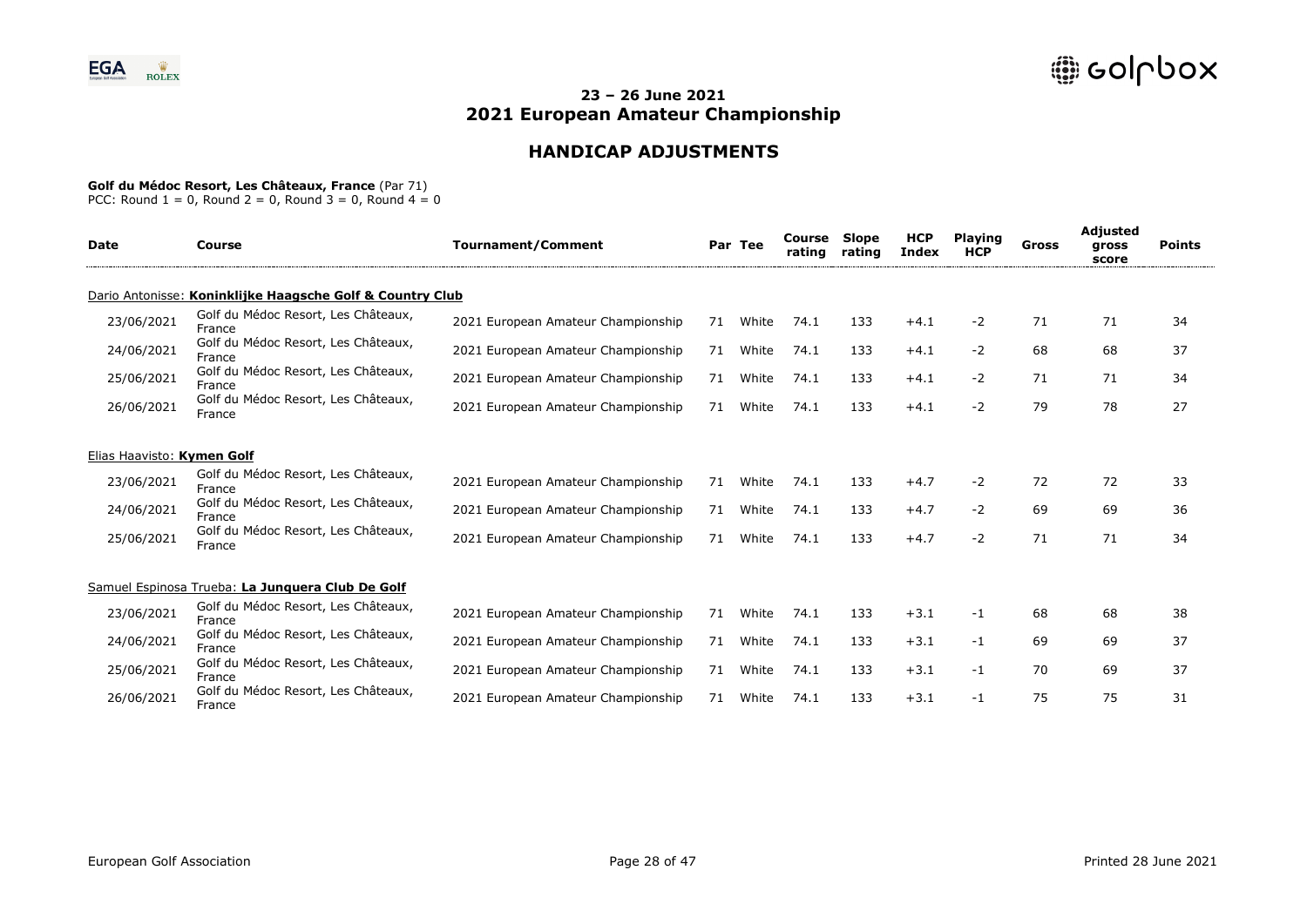# **HANDICAP ADJUSTMENTS**

### **Golf du Médoc Resort, Les Châteaux, France** (Par 71)

| <b>Date</b>                | Course                                        | <b>Tournament/Comment</b>          |    | Par Tee | Course<br>rating | Slope<br>rating | <b>HCP</b><br><b>Index</b> | <b>Playing</b><br><b>HCP</b> | Gross | <b>Adjusted</b><br>gross<br>score | <b>Points</b> |
|----------------------------|-----------------------------------------------|------------------------------------|----|---------|------------------|-----------------|----------------------------|------------------------------|-------|-----------------------------------|---------------|
| Robert Foley: Lausanne     |                                               |                                    |    |         |                  |                 |                            |                              |       |                                   |               |
| 23/06/2021                 | Golf du Médoc Resort, Les Châteaux,<br>France | 2021 European Amateur Championship | 71 | White   | 74.1             | 133             | $+3.6$                     | $-1$                         | 66    | 66                                | 40            |
| 24/06/2021                 | Golf du Médoc Resort, Les Châteaux,<br>France | 2021 European Amateur Championship | 71 | White   | 74.1             | 133             | $+3.6$                     | $-1$                         | 68    | 68                                | 38            |
| 25/06/2021                 | Golf du Médoc Resort, Les Châteaux,<br>France | 2021 European Amateur Championship | 71 | White   | 74.1             | 133             | $+3.6$                     | $-1$                         | 71    | 71                                | 35            |
| 26/06/2021                 | Golf du Médoc Resort, Les Châteaux,<br>France | 2021 European Amateur Championship | 71 | White   | 74.1             | 133             | $+3.6$                     | $-1$                         | 68    | 68                                | 38            |
|                            | Ferdinand Frederik Mueller: Mannheim          |                                    |    |         |                  |                 |                            |                              |       |                                   |               |
| 23/06/2021                 | Golf du Médoc Resort, Les Châteaux,<br>France | 2021 European Amateur Championship | 71 | White   | 74.1             | 133             | $+4.1$                     | $-2$                         | 75    | 75                                | 30            |
| 24/06/2021                 | Golf du Médoc Resort, Les Châteaux,<br>France | 2021 European Amateur Championship | 71 | White   | 74.1             | 133             | $+4.1$                     | $-2$                         | 70    | 70                                | 35            |
| 25/06/2021                 | Golf du Médoc Resort, Les Châteaux,<br>France | 2021 European Amateur Championship | 71 | White   | 74.1             | 133             | $+4.1$                     | $-2$                         | 71    | 71                                | 34            |
| Markus Braadlie: Miklagard |                                               |                                    |    |         |                  |                 |                            |                              |       |                                   |               |
| 23/06/2021                 | Golf du Médoc Resort, Les Châteaux,<br>France | 2021 European Amateur Championship | 71 | White   | 74.1             | 133             | $+3.5$                     | $-1$                         | 68    | 68                                | 38            |
| 24/06/2021                 | Golf du Médoc Resort, Les Châteaux,<br>France | 2021 European Amateur Championship | 71 | White   | 74.1             | 133             | $+3.5$                     | $-1$                         | 65    | 65                                | 41            |
| 25/06/2021                 | Golf du Médoc Resort, Les Châteaux,<br>France | 2021 European Amateur Championship | 71 | White   | 74.1             | 133             | $+3.5$                     | $-1$                         | 72    | 72                                | 34            |
| 26/06/2021                 | Golf du Médoc Resort, Les Châteaux,<br>France | 2021 European Amateur Championship | 71 | White   | 74.1             | 133             | $+3.5$                     | $-1$                         | 71    | 71                                | 35            |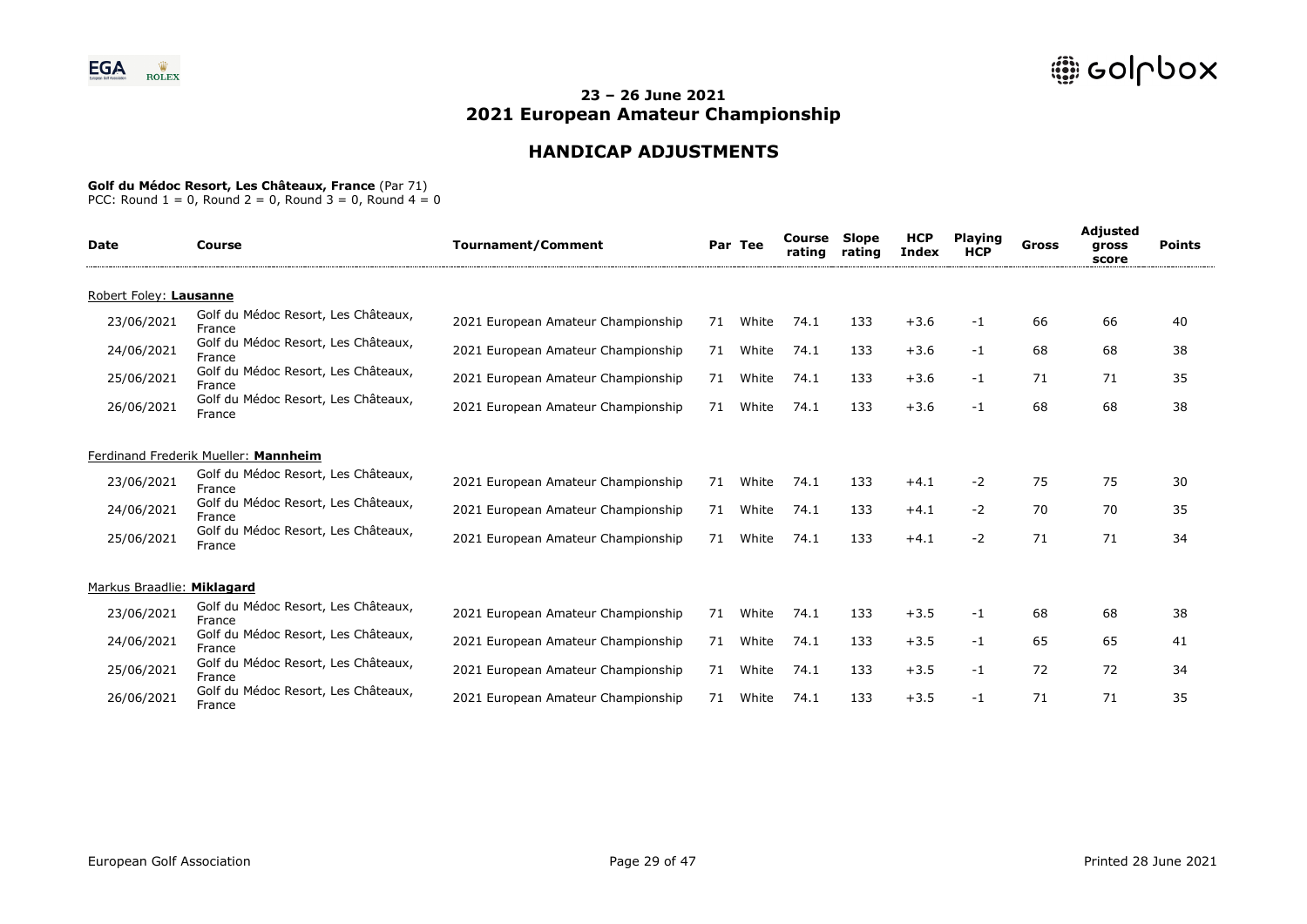# **HANDICAP ADJUSTMENTS**

#### **Golf du Médoc Resort, Les Châteaux, France** (Par 71)

| <b>Date</b>                   | Course                                        | <b>Tournament/Comment</b>          |    | Par Tee | Course<br>rating | Slope<br>rating | <b>HCP</b><br><b>Index</b> | <b>Playing</b><br><b>HCP</b> | Gross | Adjusted<br>gross<br>score | <b>Points</b> |
|-------------------------------|-----------------------------------------------|------------------------------------|----|---------|------------------|-----------------|----------------------------|------------------------------|-------|----------------------------|---------------|
|                               | Carl Didrik Meen Fosaas: Miklagard Golf Club  |                                    |    |         |                  |                 |                            |                              |       |                            |               |
| 23/06/2021                    | Golf du Médoc Resort, Les Châteaux,<br>France | 2021 European Amateur Championship | 71 | White   | 74.1             | 133             | $+4.5$                     | $-2$                         | 67    | 67                         | 38            |
| 24/06/2021                    | Golf du Médoc Resort, Les Châteaux,<br>France | 2021 European Amateur Championship | 71 | White   | 74.1             | 133             | $+4.5$                     | $-2$                         | 68    | 68                         | 37            |
| 25/06/2021                    | Golf du Médoc Resort, Les Châteaux,<br>France | 2021 European Amateur Championship | 71 | White   | 74.1             | 133             | $+4.5$                     | $-2$                         | 74    | 74                         | 31            |
| 26/06/2021                    | Golf du Médoc Resort, Les Châteaux,<br>France | 2021 European Amateur Championship | 71 | White   | 74.1             | 133             | $+4.5$                     | $-2$                         | 71    | 71                         | 34            |
| Riccardo Bregoli: Modena Golf |                                               |                                    |    |         |                  |                 |                            |                              |       |                            |               |
| 23/06/2021                    | Golf du Médoc Resort, Les Châteaux,<br>France | 2021 European Amateur Championship | 71 | White   | 74.1             | 133             | $+4.9$                     | -3                           | 71    | 71                         | 33            |
| 24/06/2021                    | Golf du Médoc Resort, Les Châteaux,<br>France | 2021 European Amateur Championship | 71 | White   | 74.1             | 133             | $+4.9$                     | $-3$                         | 70    | 70                         | 34            |
| 25/06/2021                    | Golf du Médoc Resort, Les Châteaux,<br>France | 2021 European Amateur Championship | 71 | White   | 74.1             | 133             | $+4.9$                     | $-3$                         | 76    | 76                         | 28            |
|                               | Matteo Cristoni: Modena Golf & Country Club   |                                    |    |         |                  |                 |                            |                              |       |                            |               |
| 23/06/2021                    | Golf du Médoc Resort, Les Châteaux,<br>France | 2021 European Amateur Championship | 71 | White   | 74.1             | 133             | $+3.7$                     | -1                           | 71    | 71                         | 35            |
| 24/06/2021                    | Golf du Médoc Resort, Les Châteaux,<br>France | 2021 European Amateur Championship | 71 | White   | 74.1             | 133             | $+3.7$                     | -1                           | 77    | 76                         | 30            |
| 25/06/2021                    | Golf du Médoc Resort, Les Châteaux,<br>France | 2021 European Amateur Championship | 71 | White   | 74.1             | 133             | $+3.7$                     | -1                           | 67    | 67                         | 39            |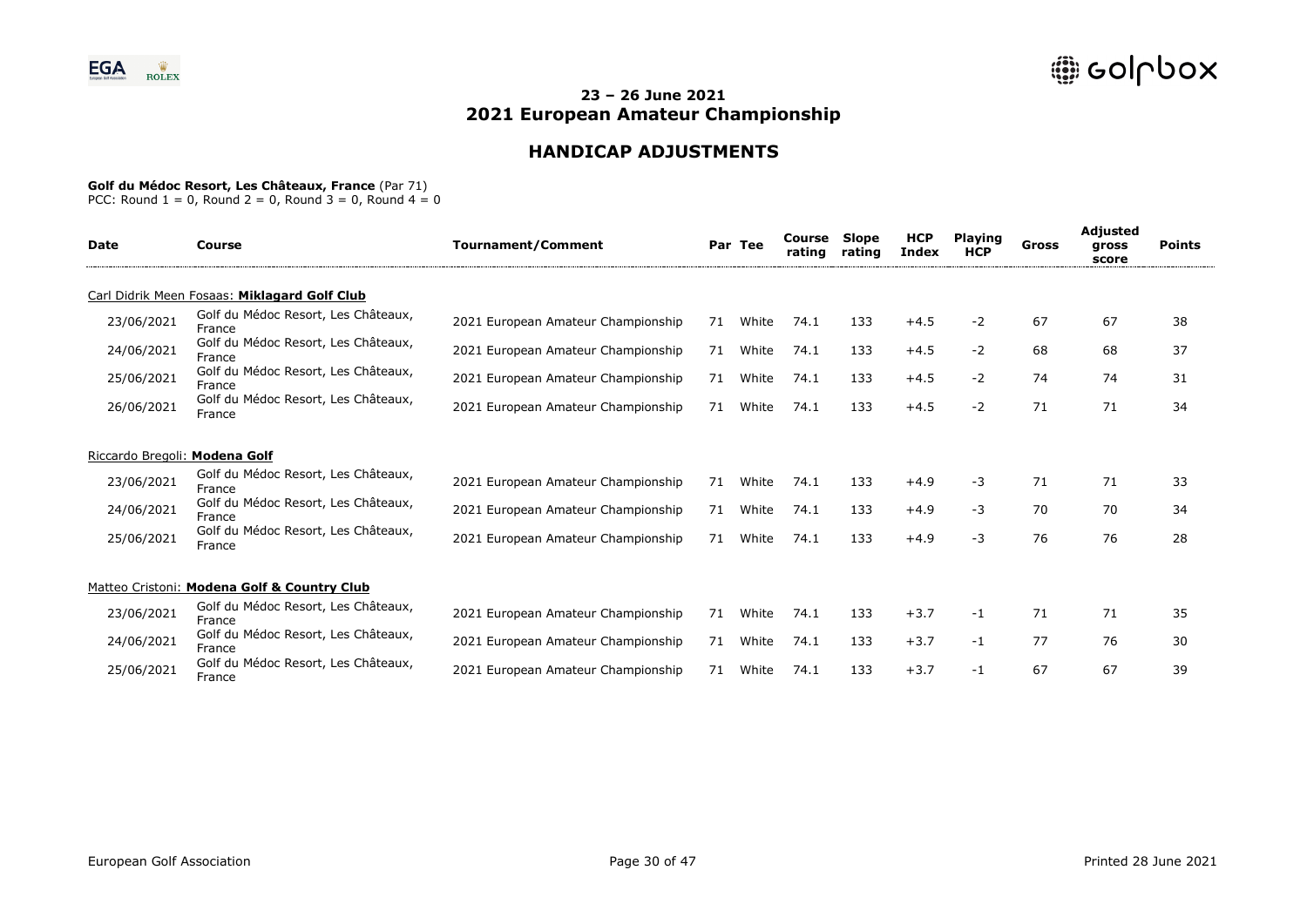# **HANDICAP ADJUSTMENTS**

#### **Golf du Médoc Resort, Les Châteaux, France** (Par 71)

| <b>Date</b> | Course                                        | <b>Tournament/Comment</b>          |    | Par Tee | Course<br>rating | <b>Slope</b><br>rating | <b>HCP</b><br><b>Index</b> | <b>Plaving</b><br><b>HCP</b> | Gross | Adjusted<br>gross<br>score | <b>Points</b> |
|-------------|-----------------------------------------------|------------------------------------|----|---------|------------------|------------------------|----------------------------|------------------------------|-------|----------------------------|---------------|
|             | Lucas Fallotico: Molinetto Country Club       |                                    |    |         |                  |                        |                            |                              |       |                            |               |
| 23/06/2021  | Golf du Médoc Resort, Les Châteaux,<br>France | 2021 European Amateur Championship | 71 | White   | 74.1             | 133                    | $+3.3$                     | $-1$                         | 71    | 70                         | 36            |
| 24/06/2021  | Golf du Médoc Resort, Les Châteaux,<br>France | 2021 European Amateur Championship | 71 | White   | 74.1             | 133                    | $+3.3$                     | $-1$                         | 72    | 72                         | 34            |
| 25/06/2021  | Golf du Médoc Resort, Les Châteaux,<br>France | 2021 European Amateur Championship | 71 | White   | 74.1             | 133                    | $+3.3$                     | $-1$                         | 73    | 73                         | 33            |
|             | Alexander Frances: Møn Golfklub               |                                    |    |         |                  |                        |                            |                              |       |                            |               |
| 23/06/2021  | Golf du Médoc Resort, Les Châteaux,<br>France | 2021 European Amateur Championship | 71 | White   | 74.1             | 133                    | $+4.5$                     | $-2$                         | 63    | 63                         | 42            |
| 24/06/2021  | Golf du Médoc Resort, Les Châteaux,<br>France | 2021 European Amateur Championship | 71 | White   | 74.1             | 133                    | $+4.5$                     | $-2$                         | 76    | 76                         | 29            |
| 25/06/2021  | Golf du Médoc Resort, Les Châteaux,<br>France | 2021 European Amateur Championship | 71 | White   | 74.1             | 133                    | $+4.5$                     | $-2$                         | 69    | 69                         | 36            |
| 26/06/2021  | Golf du Médoc Resort, Les Châteaux,<br>France | 2021 European Amateur Championship | 71 | White   | 74.1             | 133                    | $+4.5$                     | $-2$                         | 76    | 76                         | 29            |
|             | Christoffer Bring: Naestved Golf Club         |                                    |    |         |                  |                        |                            |                              |       |                            |               |
| 23/06/2021  | Golf du Médoc Resort, Les Châteaux,<br>France | 2021 European Amateur Championship | 71 | White   | 74.1             | 133                    | $+6.7$                     | -5                           | 64    | 64                         | 38            |
| 24/06/2021  | Golf du Médoc Resort, Les Châteaux,<br>France | 2021 European Amateur Championship | 71 | White   | 74.1             | 133                    | $+6.7$                     | $-5$                         | 64    | 64                         | 38            |
| 25/06/2021  | Golf du Médoc Resort, Les Châteaux,<br>France | 2021 European Amateur Championship | 71 | White   | 74.1             | 133                    | $+6.7$                     | $-5$                         | 69    | 69                         | 33            |
| 26/06/2021  | Golf du Médoc Resort, Les Châteaux,<br>France | 2021 European Amateur Championship | 71 | White   | 74.1             | 133                    | $+6.7$                     | -5                           | 67    | 67                         | 35            |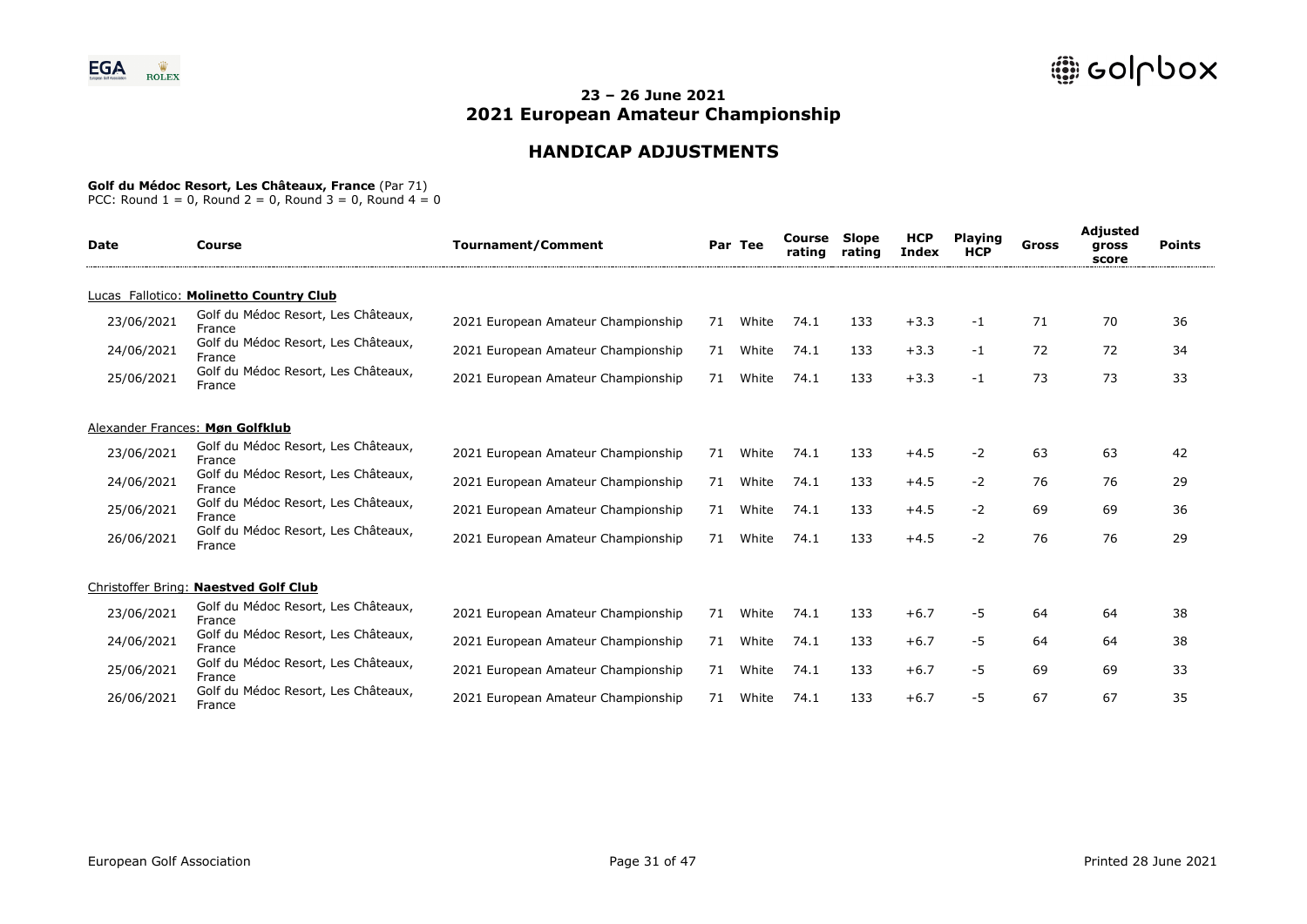# **HANDICAP ADJUSTMENTS**

### **Golf du Médoc Resort, Les Châteaux, France** (Par 71)

| <b>Date</b>                   | Course                                         | <b>Tournament/Comment</b>          |    | Par Tee | Course<br>rating | <b>Slope</b><br>rating | <b>HCP</b><br><b>Index</b> | <b>Playing</b><br><b>HCP</b> | Gross | Adjusted<br>gross<br>score | <b>Points</b> |  |
|-------------------------------|------------------------------------------------|------------------------------------|----|---------|------------------|------------------------|----------------------------|------------------------------|-------|----------------------------|---------------|--|
|                               | Jacob Skov Olesen: Naestved Golfclub           |                                    |    |         |                  |                        |                            |                              |       |                            |               |  |
| 23/06/2021                    | Golf du Médoc Resort, Les Châteaux,<br>France  | 2021 European Amateur Championship | 71 | White   | 74.1             | 133                    | $+4.6$                     | -2                           | 74    | 74                         | 31            |  |
| 24/06/2021                    | Golf du Médoc Resort, Les Châteaux,<br>France  | 2021 European Amateur Championship | 71 | White   | 74.1             | 133                    | $+4.6$                     | -2                           | 71    | 71                         | 34            |  |
| 25/06/2021                    | Golf du Médoc Resort, Les Châteaux,<br>France  | 2021 European Amateur Championship | 71 | White   | 74.1             | 133                    | $+4.6$                     | -2                           | 68    | 68                         | 37            |  |
|                               | Alvaro Jaime Morales Aparicio: Naturavila Golf |                                    |    |         |                  |                        |                            |                              |       |                            |               |  |
| 23/06/2021                    | Golf du Médoc Resort, Les Châteaux,<br>France  | 2021 European Amateur Championship | 71 | White   | 74.1             | 133                    | $+3.4$                     | $-1$                         | 71    | 71                         | 35            |  |
| 24/06/2021                    | Golf du Médoc Resort, Les Châteaux,<br>France  | 2021 European Amateur Championship | 71 | White   | 74.1             | 133                    | $+3.4$                     | -1                           | 72    | 72                         | 34            |  |
| 25/06/2021                    | Golf du Médoc Resort, Les Châteaux,<br>France  | 2021 European Amateur Championship | 71 | White   | 74.1             | 133                    | $+3.4$                     | $-1$                         | 77    | 77                         | 29            |  |
| Carl Hellat: Niitvälja (1-70) |                                                |                                    |    |         |                  |                        |                            |                              |       |                            |               |  |
| 23/06/2021                    | Golf du Médoc Resort, Les Châteaux,<br>France  | 2021 European Amateur Championship | 71 | White   | 74.1             | 133                    | $+4.0$                     | -2                           | 68    | 68                         | 37            |  |
| 24/06/2021                    | Golf du Médoc Resort, Les Châteaux,<br>France  | 2021 European Amateur Championship | 71 | White   | 74.1             | 133                    | $+4.1$                     | -2                           | 74    | 74                         | 31            |  |
| 25/06/2021                    | Golf du Médoc Resort, Les Châteaux,<br>France  | 2021 European Amateur Championship | 71 | White   | 74.1             | 133                    | $+4.5$                     | $-2$                         | 72    | 72                         | 33            |  |
|                               | Mattias Variun: <b>Niitvälja Golf</b> (1-761)  |                                    |    |         |                  |                        |                            |                              |       |                            |               |  |
| 23/06/2021                    | Golf du Médoc Resort, Les Châteaux,<br>France  | 2021 European Amateur Championship | 71 | White   | 74.1             | 133                    | $+3.6$                     | -1                           | 77    | 77                         | 29            |  |
| 24/06/2021                    | Golf du Médoc Resort, Les Châteaux,<br>France  | 2021 European Amateur Championship | 71 | White   | 74.1             | 133                    | $+3.6$                     | -1                           | 78    | 76                         | 30            |  |
| 25/06/2021                    | Golf du Médoc Resort, Les Châteaux,<br>France  | 2021 European Amateur Championship | 71 | White   | 74.1             | 133                    | $+3.6$                     | -1                           | 77    | 76                         | 30            |  |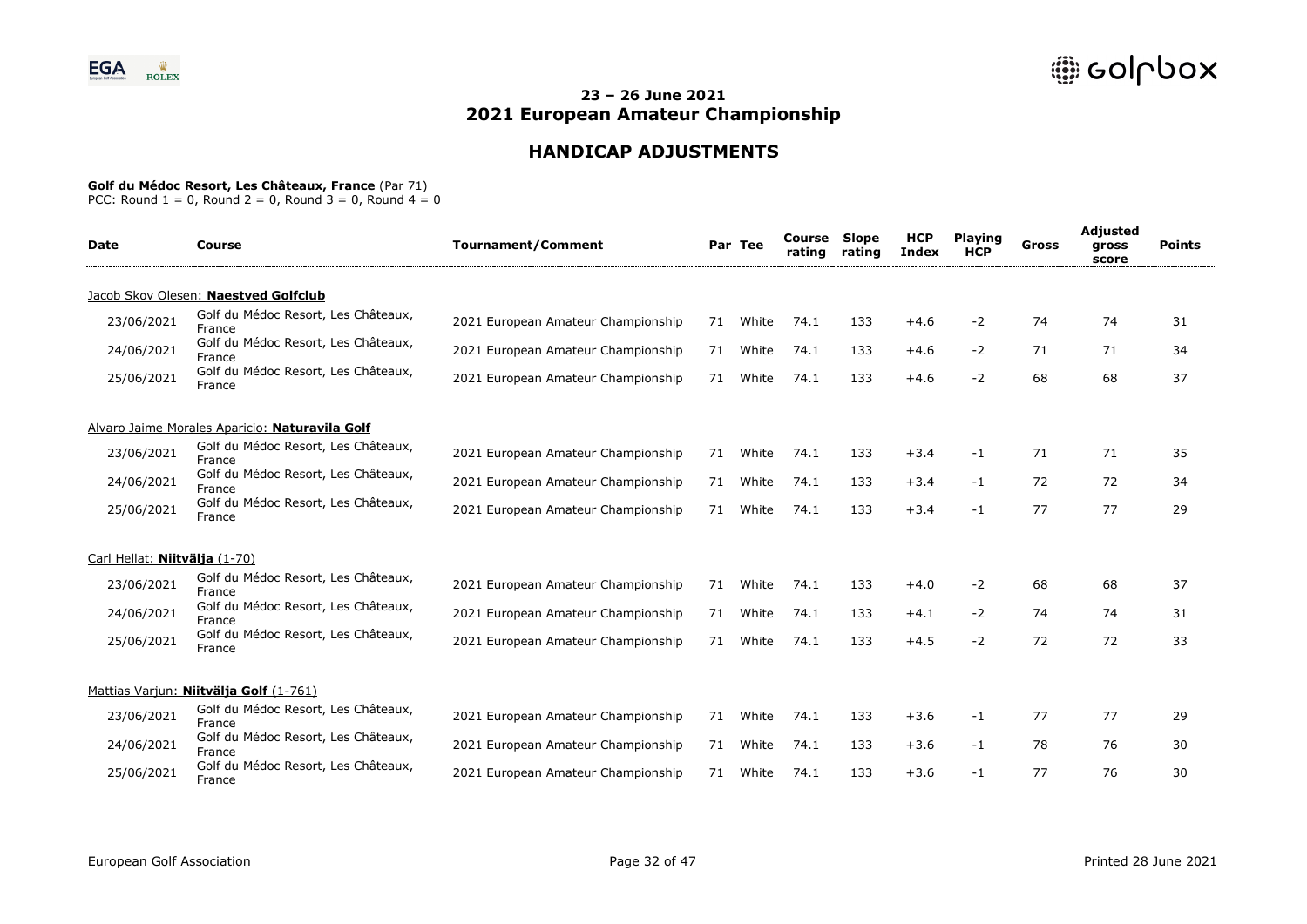# **HANDICAP ADJUSTMENTS**

#### **Golf du Médoc Resort, Les Châteaux, France** (Par 71)

| <b>Date</b>                 | Course                                                | <b>Tournament/Comment</b>          |    | Par Tee | Course<br>rating | Slope<br>rating | <b>HCP</b><br><b>Index</b> | <b>Playing</b><br><b>HCP</b> | Gross | Adjusted<br>gross<br>score | <b>Points</b> |
|-----------------------------|-------------------------------------------------------|------------------------------------|----|---------|------------------|-----------------|----------------------------|------------------------------|-------|----------------------------|---------------|
|                             | Kevin Christopher Jegers: Niitvälja Golf Club (1-681) |                                    |    |         |                  |                 |                            |                              |       |                            |               |
| 23/06/2021                  | Golf du Médoc Resort, Les Châteaux,<br>France         | 2021 European Amateur Championship | 71 | White   | 74.1             | 133             | $+4.8$                     | -3                           | 73    | 72                         | 32            |
| 24/06/2021                  | Golf du Médoc Resort, Les Châteaux,<br>France         | 2021 European Amateur Championship | 71 | White   | 74.1             | 133             | $+4.7$                     | $-2$                         | 73    | 73                         | 32            |
| 25/06/2021                  | Golf du Médoc Resort, Les Châteaux,<br>France         | 2021 European Amateur Championship | 71 | White   | 74.1             | 133             | $+4.6$                     | $-2$                         | 72    | 72                         | 33            |
| Søren Lind: Odder Golf Club |                                                       |                                    |    |         |                  |                 |                            |                              |       |                            |               |
| 23/06/2021                  | Golf du Médoc Resort, Les Châteaux,<br>France         | 2021 European Amateur Championship | 71 | White   | 74.1             | 133             | $+4.3$                     | $-2$                         | 68    | 68                         | 37            |
| 24/06/2021                  | Golf du Médoc Resort, Les Châteaux,<br>France         | 2021 European Amateur Championship | 71 | White   | 74.1             | 133             | $+4.3$                     | $-2$                         | 70    | 70                         | 35            |
| 25/06/2021                  | Golf du Médoc Resort, Les Châteaux,<br>France         | 2021 European Amateur Championship | 71 | White   | 74.1             | 133             | $+4.3$                     | $-2$                         | 71    | 71                         | 34            |
| 26/06/2021                  | Golf du Médoc Resort, Les Châteaux,<br>France         | 2021 European Amateur Championship | 71 | White   | 74.1             | 133             | $+4.3$                     | $-2$                         | 68    | 68                         | 37            |
|                             | Gustav Frimodt: Odense Eventyr Golf Klub              |                                    |    |         |                  |                 |                            |                              |       |                            |               |
| 23/06/2021                  | Golf du Médoc Resort, Les Châteaux,<br>France         | 2021 European Amateur Championship | 71 | White   | 74.1             | 133             | $+4.2$                     | $-2$                         | 68    | 68                         | 37            |
| 24/06/2021                  | Golf du Médoc Resort, Les Châteaux,<br>France         | 2021 European Amateur Championship | 71 | White   | 74.1             | 133             | $+4.2$                     | $-2$                         | 70    | 70                         | 35            |
| 25/06/2021                  | Golf du Médoc Resort, Les Châteaux,<br>France         | 2021 European Amateur Championship | 71 | White   | 74.1             | 133             | $+4.2$                     | $-2$                         | 69    | 69                         | 36            |
| 26/06/2021                  | Golf du Médoc Resort, Les Châteaux,<br>France         | 2021 European Amateur Championship | 71 | White   | 74.1             | 133             | $+4.2$                     | $-2$                         | 71    | 71                         | 34            |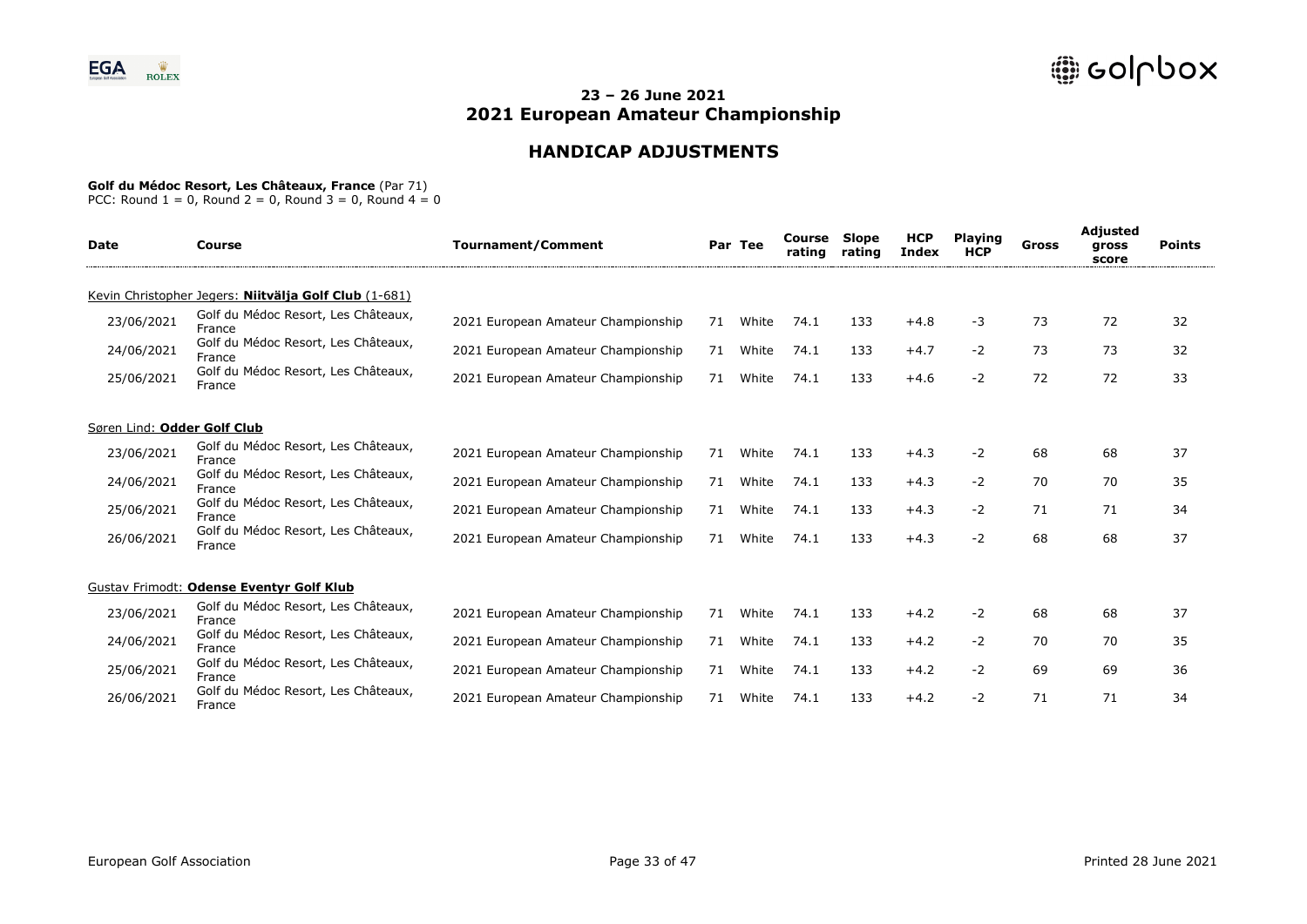# **HANDICAP ADJUSTMENTS**

#### **Golf du Médoc Resort, Les Châteaux, France** (Par 71)

| <b>Date</b>                      | Course                                        | <b>Tournament/Comment</b>          |    | Par Tee | Course<br>rating | <b>Slope</b><br>rating | <b>HCP</b><br><b>Index</b> | <b>Playing</b><br><b>HCP</b> | Gross | Adjusted<br>gross<br>score | <b>Points</b> |
|----------------------------------|-----------------------------------------------|------------------------------------|----|---------|------------------|------------------------|----------------------------|------------------------------|-------|----------------------------|---------------|
|                                  | August Thor Høst: Odense Eventyr Golfklub     |                                    |    |         |                  |                        |                            |                              |       |                            |               |
| 23/06/2021                       | Golf du Médoc Resort, Les Châteaux,<br>France | 2021 European Amateur Championship | 71 | White   | 74.1             | 133                    | $+5.2$                     | -3                           | 69    | 69                         | 35            |
| 24/06/2021                       | Golf du Médoc Resort, Les Châteaux,<br>France | 2021 European Amateur Championship | 71 | White   | 74.1             | 133                    | $+5.2$                     | $-3$                         | 67    | 67                         | 37            |
| 25/06/2021                       | Golf du Médoc Resort, Les Châteaux,<br>France | 2021 European Amateur Championship | 71 | White   | 74.1             | 133                    | $+5.2$                     | -3                           | 80    | 78                         | 26            |
| Filippo Celli: Olgiata Golf Club |                                               |                                    |    |         |                  |                        |                            |                              |       |                            |               |
| 23/06/2021                       | Golf du Médoc Resort, Les Châteaux,<br>France | 2021 European Amateur Championship | 71 | White   | 74.1             | 133                    | $+3.5$                     | -1                           | 73    | 73                         | 33            |
| 24/06/2021                       | Golf du Médoc Resort, Les Châteaux,<br>France | 2021 European Amateur Championship | 71 | White   | 74.1             | 133                    | $+3.5$                     | -1                           | 72    | 72                         | 34            |
| 25/06/2021                       | Golf du Médoc Resort, Les Châteaux,<br>France | 2021 European Amateur Championship | 71 | White   | 74.1             | 133                    | $+3.5$                     | -1                           | 71    | 71                         | 35            |
| Vasco Alves: Oporto Golf Club    |                                               |                                    |    |         |                  |                        |                            |                              |       |                            |               |
| 23/06/2021                       | Golf du Médoc Resort, Les Châteaux,<br>France | 2021 European Amateur Championship | 71 | White   | 74.1             | 133                    | $+3.0$                     | 0                            | 71    | 71                         | 36            |
| 24/06/2021                       | Golf du Médoc Resort, Les Châteaux,<br>France | 2021 European Amateur Championship | 71 | White   | 74.1             | 133                    | $+3.0$                     | $\mathbf{0}$                 | 70    | 70                         | 37            |
| 25/06/2021                       | Golf du Médoc Resort, Les Châteaux,<br>France | 2021 European Amateur Championship | 71 | White   | 74.1             | 133                    | $+3.0$                     | 0                            | 69    | 69                         | 38            |
| 26/06/2021                       | Golf du Médoc Resort, Les Châteaux,<br>France | 2021 European Amateur Championship | 71 | White   | 74.1             | 133                    | $+3.0$                     | 0                            | 73    | 73                         | 34            |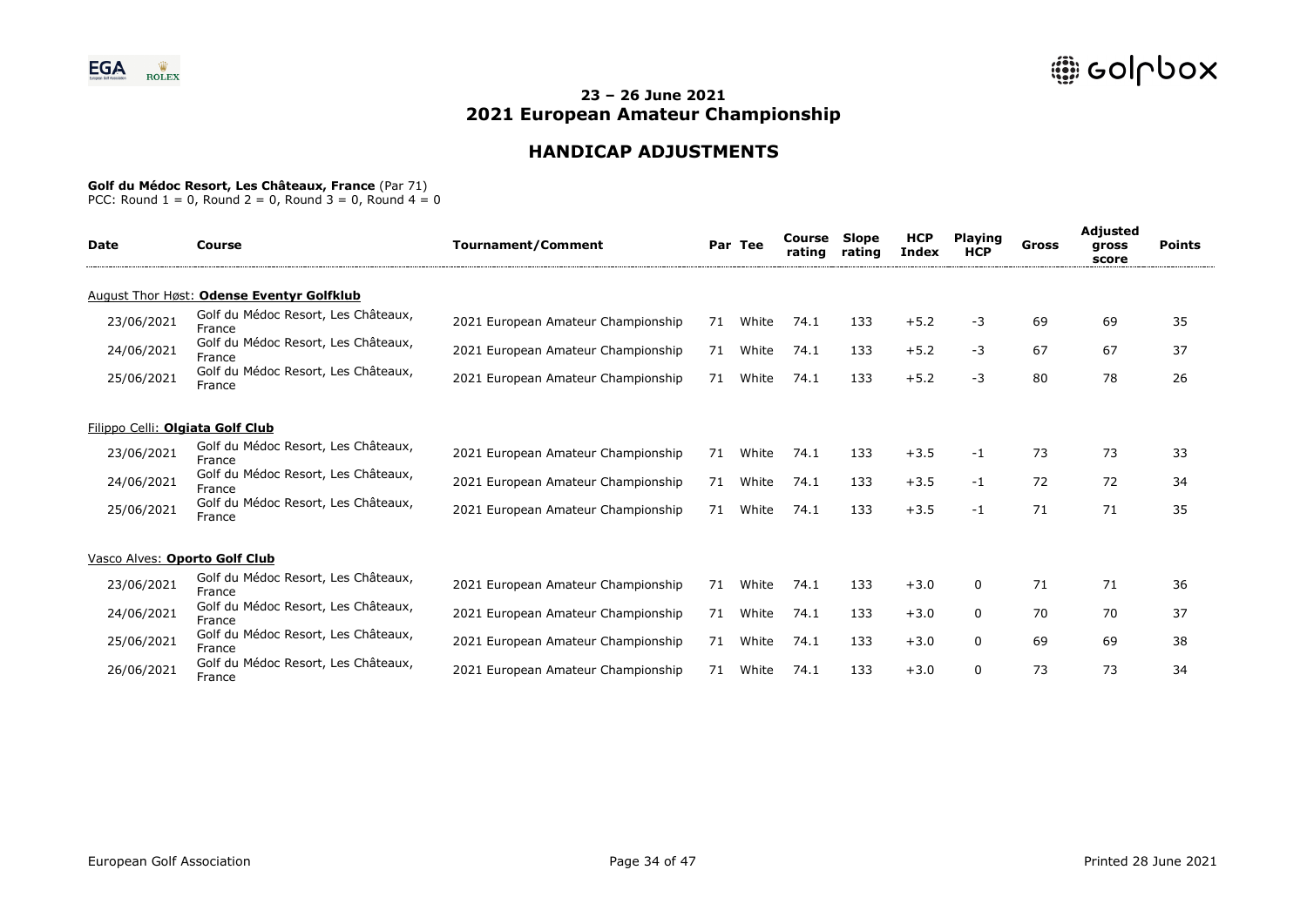# **HANDICAP ADJUSTMENTS**

#### **Golf du Médoc Resort, Les Châteaux, France** (Par 71)

| <b>Date</b>                  | Course                                        | <b>Tournament/Comment</b>          |    | Par Tee | Course<br>rating | <b>Slope</b><br>rating | <b>HCP</b><br><b>Index</b> | <b>Playing</b><br><b>HCP</b> | Gross | Adjusted<br>gross<br>score | <b>Points</b> |
|------------------------------|-----------------------------------------------|------------------------------------|----|---------|------------------|------------------------|----------------------------|------------------------------|-------|----------------------------|---------------|
|                              | Aymeric Laussot: Paris Country Club           |                                    |    |         |                  |                        |                            |                              |       |                            |               |
| 23/06/2021                   | Golf du Médoc Resort, Les Châteaux,<br>France | 2021 European Amateur Championship | 71 | White   | 74.1             | 133                    | $+4.0$                     | $-2$                         | 72    | 72                         | 33            |
| 24/06/2021                   | Golf du Médoc Resort, Les Châteaux,<br>France | 2021 European Amateur Championship | 71 | White   | 74.1             | 133                    | $+4.0$                     | $-2$                         | 74    | 74                         | 31            |
| 25/06/2021                   | Golf du Médoc Resort, Les Châteaux,<br>France | 2021 European Amateur Championship | 71 | White   | 74.1             | 133                    | $+4.0$                     | $-2$                         | 71    | 71                         | 34            |
|                              | Paul Foulquie: Paris International Golf Club  |                                    |    |         |                  |                        |                            |                              |       |                            |               |
| 23/06/2021                   | Golf du Médoc Resort, Les Châteaux,<br>France | 2021 European Amateur Championship | 71 | White   | 74.1             | 133                    | $+4.6$                     | $-2$                         | 67    | 67                         | 38            |
| 24/06/2021                   | Golf du Médoc Resort, Les Châteaux,<br>France | 2021 European Amateur Championship | 71 | White   | 74.1             | 133                    | $+4.6$                     | $-2$                         | 71    | 71                         | 34            |
| 25/06/2021                   | Golf du Médoc Resort, Les Châteaux,<br>France | 2021 European Amateur Championship | 71 | White   | 74.1             | 133                    | $+4.6$                     | $-2$                         | 71    | 71                         | 34            |
| 26/06/2021                   | Golf du Médoc Resort, Les Châteaux,<br>France | 2021 European Amateur Championship | 71 | White   | 74.1             | 133                    | $+4.6$                     | $-2$                         | 68    | 68                         | 37            |
| Veeti Mähönen: Peuramaa Golf |                                               |                                    |    |         |                  |                        |                            |                              |       |                            |               |
| 23/06/2021                   | Golf du Médoc Resort, Les Châteaux,<br>France | 2021 European Amateur Championship | 71 | White   | 74.1             | 133                    | $+1.3$                     | 2                            | 77    | 77                         | 32            |
| 24/06/2021                   | Golf du Médoc Resort, Les Châteaux,<br>France | 2021 European Amateur Championship | 71 | White   | 74.1             | 133                    | $+1.3$                     | 2                            | 84    | 78                         | 31            |
| 25/06/2021                   | Golf du Médoc Resort, Les Châteaux,<br>France | 2021 European Amateur Championship | 71 | White   | 74.1             | 133                    | $+1.3$                     | 2                            | 76    | 76                         | 33            |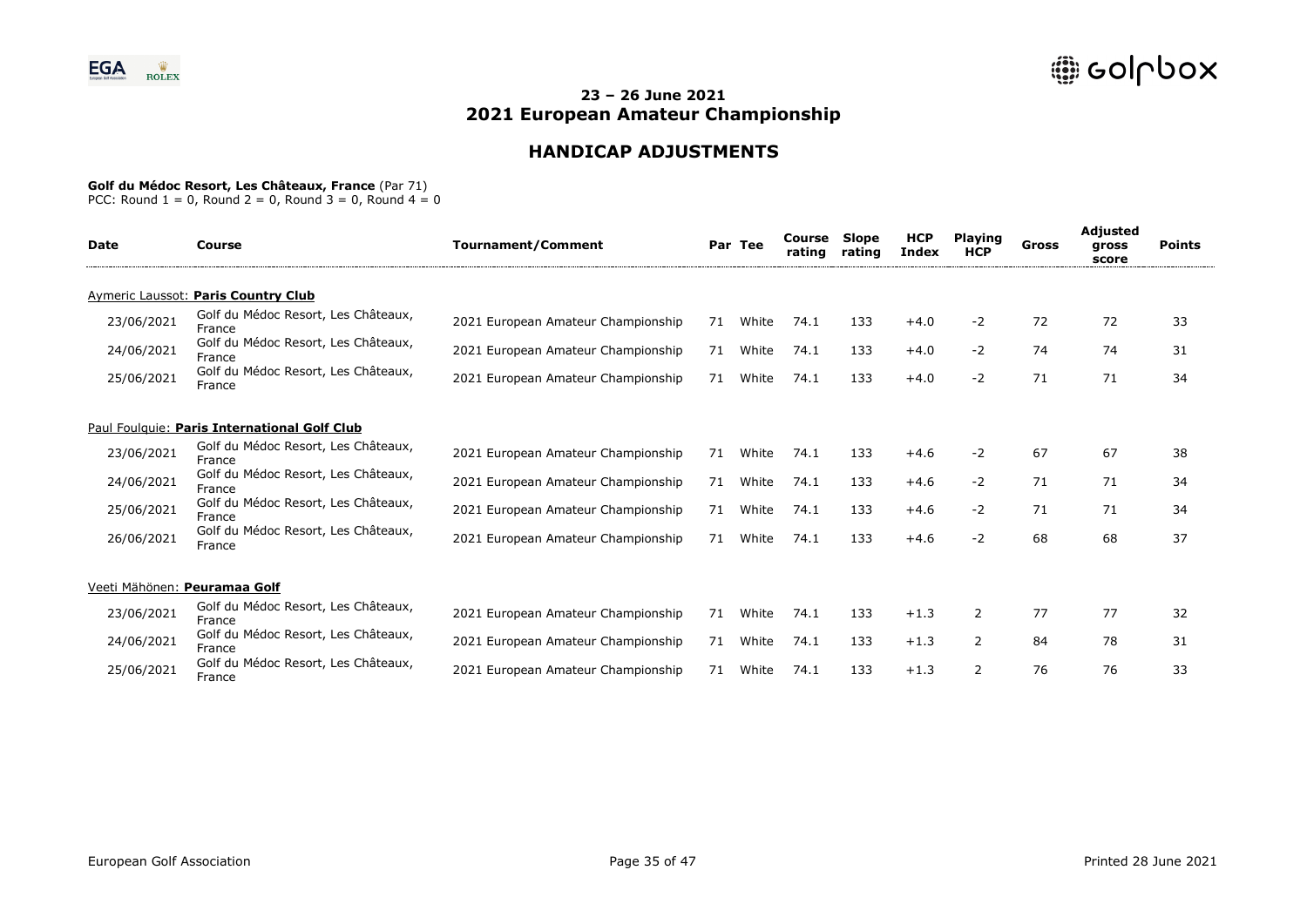# **HANDICAP ADJUSTMENTS**

#### **Golf du Médoc Resort, Les Châteaux, France** (Par 71)

| <b>Date</b>              | Course                                        | <b>Tournament/Comment</b>          |    | Par Tee | Course<br>rating | <b>Slope</b><br>rating | <b>HCP</b><br>Index | <b>Playing</b><br><b>HCP</b> | Gross | Adjusted<br>gross<br>score | <b>Points</b> |
|--------------------------|-----------------------------------------------|------------------------------------|----|---------|------------------|------------------------|---------------------|------------------------------|-------|----------------------------|---------------|
|                          | Gustav Andersson: Pga Sweden National         |                                    |    |         |                  |                        |                     |                              |       |                            |               |
| 23/06/2021               | Golf du Médoc Resort, Les Châteaux,<br>France | 2021 European Amateur Championship | 71 | White   | 74.1             | 133                    | $+6.3$              | -4                           | 73    | 71                         | 32            |
| 24/06/2021               | Golf du Médoc Resort, Les Châteaux,<br>France | 2021 European Amateur Championship | 71 | White   | 74.1             | 133                    | $+6.3$              | -4                           | 75    | 75                         | 28            |
| 25/06/2021               | Golf du Médoc Resort, Les Châteaux,<br>France | 2021 European Amateur Championship | 71 | White   | 74.1             | 133                    | $+6.3$              | -4                           | 82    | 80                         | 23            |
|                          | Jesse Waaralinna: Pickala Golf Club           |                                    |    |         |                  |                        |                     |                              |       |                            |               |
| 23/06/2021               | Golf du Médoc Resort, Les Châteaux,<br>France | 2021 European Amateur Championship | 71 | White   | 74.1             | 133                    | $+3.0$              | $\mathbf{0}$                 | 69    | 69                         | 38            |
| 24/06/2021               | Golf du Médoc Resort, Les Châteaux,<br>France | 2021 European Amateur Championship | 71 | White   | 74.1             | 133                    | $+3.0$              | 0                            | 74    | 74                         | 33            |
| 25/06/2021               | Golf du Médoc Resort, Les Châteaux,<br>France | 2021 European Amateur Championship | 71 | White   | 74.1             | 133                    | $+3.0$              | $\mathbf{0}$                 | 73    | 73                         | 34            |
| Hristo Yanakiev: Pravetz |                                               |                                    |    |         |                  |                        |                     |                              |       |                            |               |
| 23/06/2021               | Golf du Médoc Resort, Les Châteaux,<br>France | 2021 European Amateur Championship | 71 | White   | 74.1             | 133                    | $+0.6$              | 2                            | 68    | 68                         | 41            |
| 24/06/2021               | Golf du Médoc Resort, Les Châteaux,<br>France | 2021 European Amateur Championship | 71 | White   | 74.1             | 133                    | $+0.6$              | 2                            | 74    | 74                         | 35            |
| 25/06/2021               | Golf du Médoc Resort, Les Châteaux,<br>France | 2021 European Amateur Championship | 71 | White   | 74.1             | 133                    | $+0.6$              | 2                            | 69    | 69                         | 40            |
| 26/06/2021               | Golf du Médoc Resort, Les Châteaux,<br>France | 2021 European Amateur Championship | 71 | White   | 74.1             | 133                    | $+0.6$              | $\overline{2}$               | 76    | 75                         | 34            |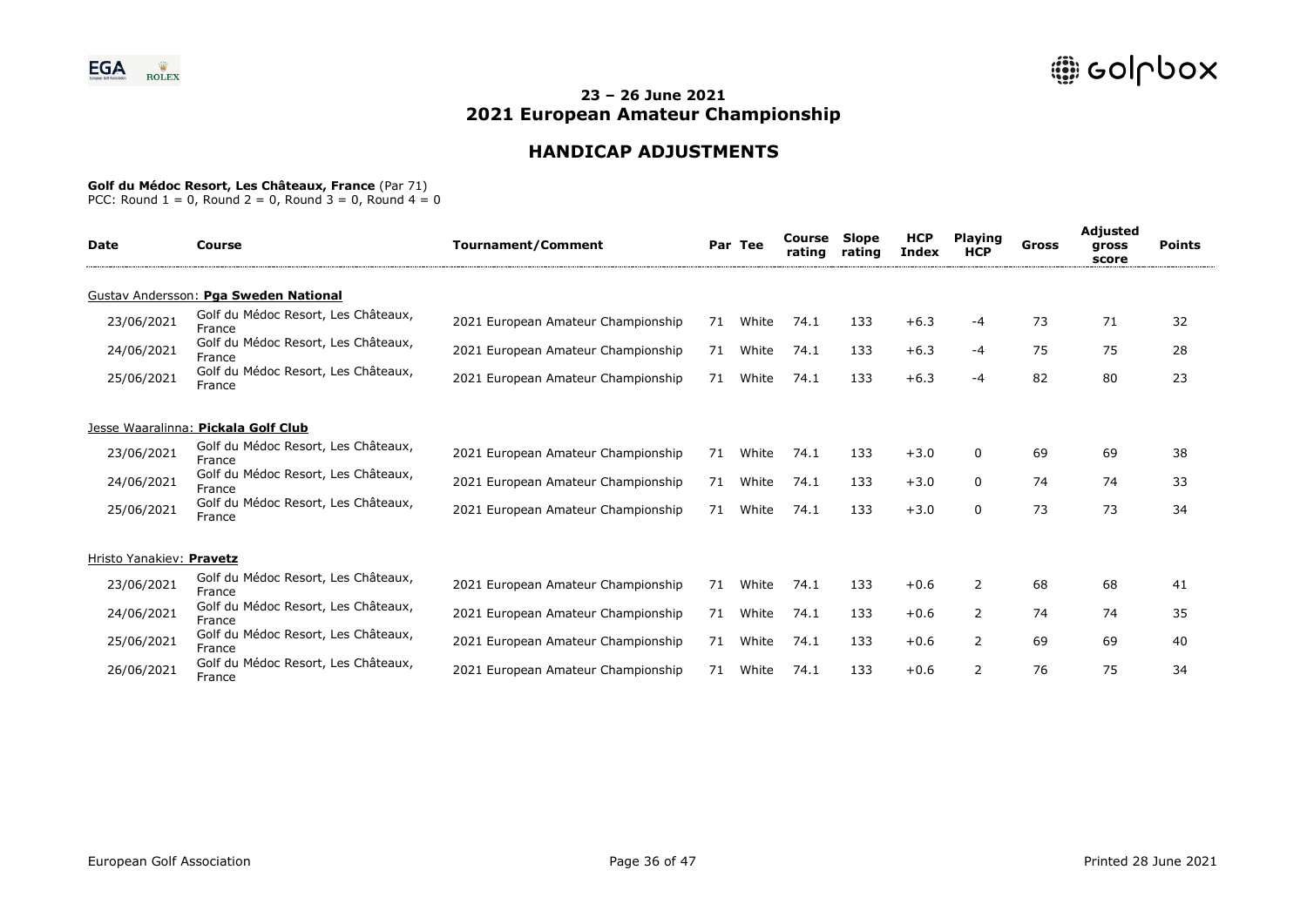# **HANDICAP ADJUSTMENTS**

### **Golf du Médoc Resort, Les Châteaux, France** (Par 71)

| <b>Date</b>                  | Course                                        | <b>Tournament/Comment</b>          |    | Par Tee | Course<br>rating | Slope<br>rating | <b>HCP</b><br><b>Index</b> | <b>Playing</b><br><b>HCP</b> | Gross | <b>Adjusted</b><br>gross<br>score | <b>Points</b> |
|------------------------------|-----------------------------------------------|------------------------------------|----|---------|------------------|-----------------|----------------------------|------------------------------|-------|-----------------------------------|---------------|
| Dennis Staykov: Pravetz Gc   |                                               |                                    |    |         |                  |                 |                            |                              |       |                                   |               |
| 23/06/2021                   | Golf du Médoc Resort, Les Châteaux,<br>France | 2021 European Amateur Championship | 71 | White   | 74.1             | 133             | $+0.5$                     | 3                            | 76    | 76                                | 34            |
| 24/06/2021                   | Golf du Médoc Resort, Les Châteaux,<br>France | 2021 European Amateur Championship | 71 | White   | 74.1             | 133             | $+0.5$                     | 3                            | 71    | 71                                | 39            |
| 25/06/2021                   | Golf du Médoc Resort, Les Châteaux,<br>France | 2021 European Amateur Championship | 71 | White   | 74.1             | 133             | $+0.5$                     | 3                            | 76    | 76                                | 34            |
| Sergio Parriego: R.S.H.E.C.C |                                               |                                    |    |         |                  |                 |                            |                              |       |                                   |               |
| 23/06/2021                   | Golf du Médoc Resort, Les Châteaux,<br>France | 2021 European Amateur Championship | 71 | White   | 74.1             | 133             | $+1.5$                     | 1                            | 69    | 69                                | 39            |
| 24/06/2021                   | Golf du Médoc Resort, Les Châteaux,<br>France | 2021 European Amateur Championship | 71 | White   | 74.1             | 133             | $+1.5$                     | 1                            | 70    | 70                                | 38            |
| 25/06/2021                   | Golf du Médoc Resort, Les Châteaux,<br>France | 2021 European Amateur Championship | 71 | White   | 74.1             | 133             | $+1.5$                     |                              | 68    | 68                                | 40            |
| 26/06/2021                   | Golf du Médoc Resort, Les Châteaux,<br>France | 2021 European Amateur Championship | 71 | White   | 74.1             | 133             | $+1.5$                     |                              | 75    | 74                                | 34            |
| Albert Boneta: Rcg El Prat   |                                               |                                    |    |         |                  |                 |                            |                              |       |                                   |               |
| 23/06/2021                   | Golf du Médoc Resort, Les Châteaux,<br>France | 2021 European Amateur Championship | 71 | White   | 74.1             | 133             | $+4.6$                     | $-2$                         | 70    | 70                                | 35            |
| 24/06/2021                   | Golf du Médoc Resort, Les Châteaux,<br>France | 2021 European Amateur Championship | 71 | White   | 74.1             | 133             | $+4.6$                     | $-2$                         | 79    | 79                                | 26            |
| 25/06/2021                   | Golf du Médoc Resort, Les Châteaux,<br>France | 2021 European Amateur Championship | 71 | White   | 74.1             | 133             | $+4.6$                     | $-2$                         | 74    | 74                                | 31            |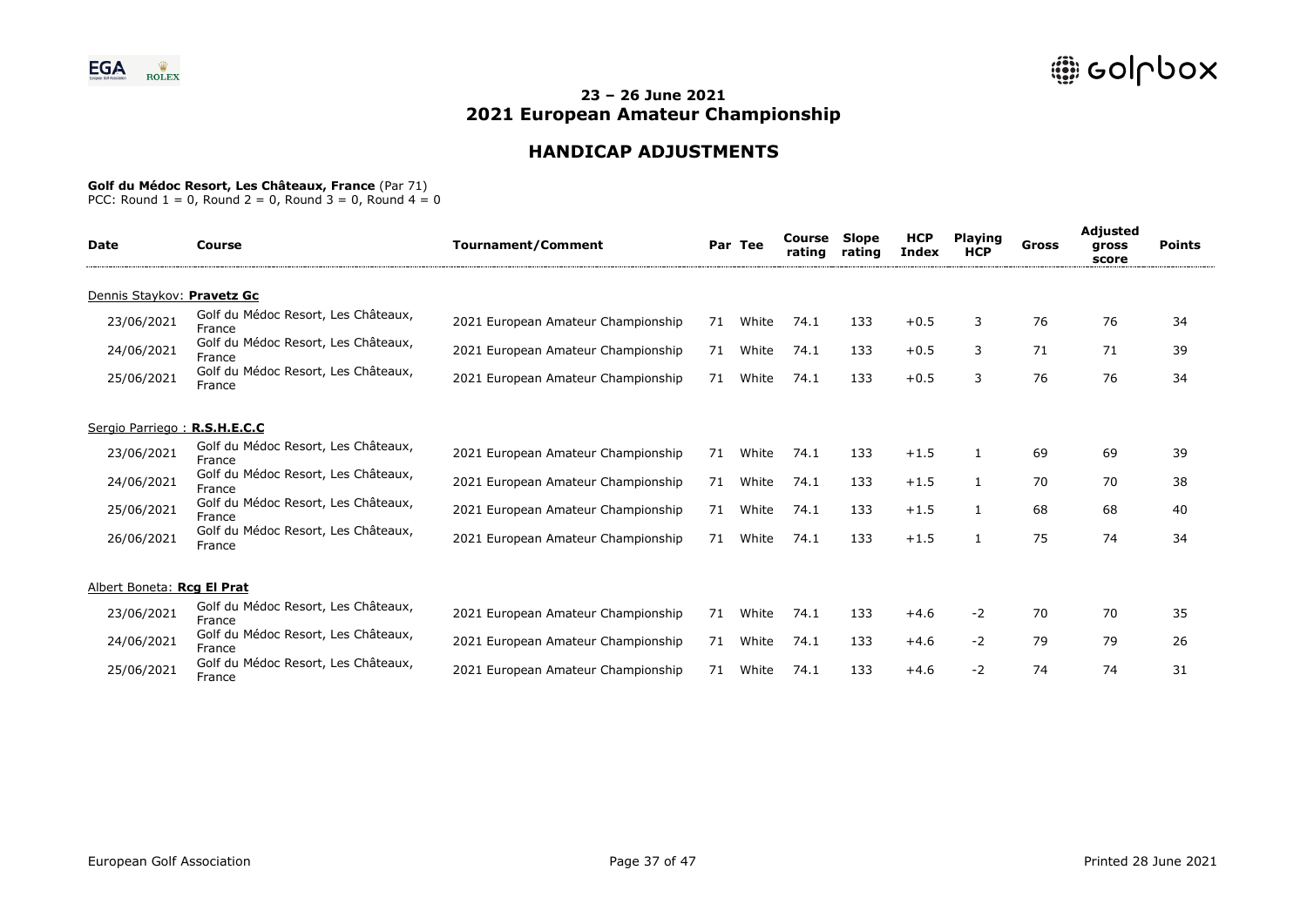# **HANDICAP ADJUSTMENTS**

### **Golf du Médoc Resort, Les Châteaux, France** (Par 71)

| <b>Date</b> | Course                                                | <b>Tournament/Comment</b>          |    | Par Tee | Course<br>rating | Slope<br>rating | <b>HCP</b><br>Index | <b>Playing</b><br><b>HCP</b> | Gross | Adjusted<br>gross<br>score | <b>Points</b> |  |
|-------------|-------------------------------------------------------|------------------------------------|----|---------|------------------|-----------------|---------------------|------------------------------|-------|----------------------------|---------------|--|
|             | Joel Moscatel: Real Club De Golf El Prat              |                                    |    |         |                  |                 |                     |                              |       |                            |               |  |
| 23/06/2021  | Golf du Médoc Resort, Les Châteaux,<br>France         | 2021 European Amateur Championship | 71 | White   | 74.1             | 133             | $+4.8$              | -3                           | 64    | 64                         | 40            |  |
| 24/06/2021  | Golf du Médoc Resort, Les Châteaux,<br>France         | 2021 European Amateur Championship | 71 | White   | 74.1             | 133             | $+4.8$              | -3                           | 67    | 67                         | 37            |  |
| 25/06/2021  | Golf du Médoc Resort, Les Châteaux,<br>France         | 2021 European Amateur Championship | 71 | White   | 74.1             | 133             | $+4.8$              | $-3$                         | 69    | 69                         | 35            |  |
| 26/06/2021  | Golf du Médoc Resort, Les Châteaux,<br>France         | 2021 European Amateur Championship | 71 | White   | 74.1             | 133             | $+4.8$              | -3                           | 70    | 70                         | 34            |  |
|             | Alvaro Mueller-Baumgart: Real Club De Golf Guadalmina |                                    |    |         |                  |                 |                     |                              |       |                            |               |  |
| 23/06/2021  | Golf du Médoc Resort, Les Châteaux,<br>France         | 2021 European Amateur Championship | 71 | White   | 74.1             | 133             | $+4.6$              | $-2$                         | 73    | 73                         | 32            |  |
| 24/06/2021  | Golf du Médoc Resort, Les Châteaux,<br>France         | 2021 European Amateur Championship | 71 | White   | 74.1             | 133             | $+4.6$              | $-2$                         | 69    | 69                         | 36            |  |
| 25/06/2021  | Golf du Médoc Resort, Les Châteaux,<br>France         | 2021 European Amateur Championship | 71 | White   | 74.1             | 133             | $+4.6$              | $-2$                         | 74    | 74                         | 31            |  |
|             | Ali Berk Berker: Real Club Sevilla Golf               |                                    |    |         |                  |                 |                     |                              |       |                            |               |  |
| 23/06/2021  | Golf du Médoc Resort, Les Châteaux,<br>France         | 2021 European Amateur Championship | 71 | White   | 74.1             | 133             | $+0.1$              | 3                            | 84    | 82                         | 28            |  |
| 24/06/2021  | Golf du Médoc Resort, Les Châteaux,<br>France         | 2021 European Amateur Championship | 71 | White   | 74.1             | 133             | $+0.1$              | 3                            | 76    | 76                         | 34            |  |
| 25/06/2021  | Golf du Médoc Resort, Les Châteaux,<br>France         | 2021 European Amateur Championship | 71 | White   | 74.1             | 133             | $+0.1$              | 3                            | 74    | 74                         | 36            |  |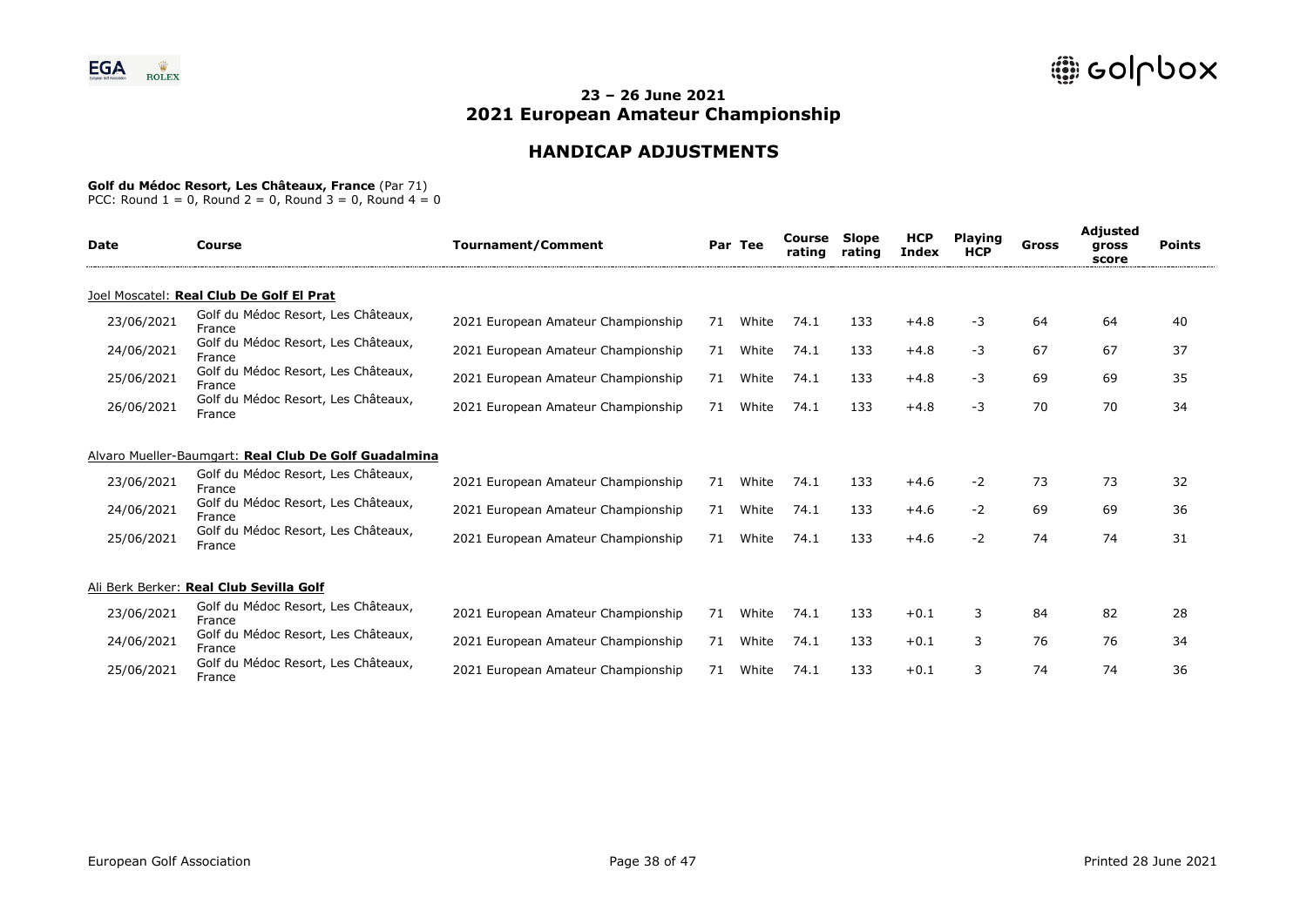# **HANDICAP ADJUSTMENTS**

### **Golf du Médoc Resort, Les Châteaux, France** (Par 71)

| <b>Date</b> | Course                                        | <b>Tournament/Comment</b>          |    | Par Tee | Course<br>rating | Slope<br>rating | <b>HCP</b><br>Index | <b>Playing</b><br><b>HCP</b> | Gross | <b>Adjusted</b><br>gross<br>score | <b>Points</b> |
|-------------|-----------------------------------------------|------------------------------------|----|---------|------------------|-----------------|---------------------|------------------------------|-------|-----------------------------------|---------------|
|             | Hakon Orn Magnusson: Reykjavik Golf Club      |                                    |    |         |                  |                 |                     |                              |       |                                   |               |
| 23/06/2021  | Golf du Médoc Resort, Les Châteaux,<br>France | 2021 European Amateur Championship | 71 | White   | 74.1             | 133             | $+2.7$              | 0                            | 76    | 76                                | 31            |
| 24/06/2021  | Golf du Médoc Resort, Les Châteaux,<br>France | 2021 European Amateur Championship | 71 | White   | 74.1             | 133             | $+2.7$              | 0                            | 72    | 72                                | 35            |
| 25/06/2021  | Golf du Médoc Resort, Les Châteaux,<br>France | 2021 European Amateur Championship | 71 | White   | 74.1             | 133             | $+2.7$              | $\Omega$                     | 74    | 74                                | 33            |
|             | Jean De Wouters D'Oplinter: Rigenée           |                                    |    |         |                  |                 |                     |                              |       |                                   |               |
| 23/06/2021  | Golf du Médoc Resort, Les Châteaux,<br>France | 2021 European Amateur Championship | 71 | White   | 74.1             | 133             | $+3.0$              | 0                            | 71    | 71                                | 36            |
| 24/06/2021  | Golf du Médoc Resort, Les Châteaux,<br>France | 2021 European Amateur Championship | 71 | White   | 74.1             | 133             | $+3.0$              | 0                            | 66    | 66                                | 41            |
| 25/06/2021  | Golf du Médoc Resort, Les Châteaux,<br>France | 2021 European Amateur Championship | 71 | White   | 74.1             | 133             | $+3.0$              | $\mathbf{0}$                 | 71    | 70                                | 37            |
| 26/06/2021  | Golf du Médoc Resort, Les Châteaux,<br>France | 2021 European Amateur Championship | 71 | White   | 74.1             | 133             | $+3.0$              | $\Omega$                     | 71    | 71                                | 36            |
|             | Riccardo Leo: Royal Park I Roveri             |                                    |    |         |                  |                 |                     |                              |       |                                   |               |
| 23/06/2021  | Golf du Médoc Resort, Les Châteaux,<br>France | 2021 European Amateur Championship | 71 | White   | 74.1             | 133             | $+4.6$              | $-2$                         | 71    | 71                                | 34            |
| 24/06/2021  | Golf du Médoc Resort, Les Châteaux,<br>France | 2021 European Amateur Championship | 71 | White   | 74.1             | 133             | $+4.6$              | $-2$                         | 69    | 69                                | 36            |
| 25/06/2021  | Golf du Médoc Resort, Les Châteaux,<br>France | 2021 European Amateur Championship | 71 | White   | 74.1             | 133             | $+4.6$              | -2                           | 70    | 70                                | 35            |
| 26/06/2021  | Golf du Médoc Resort, Les Châteaux,<br>France | 2021 European Amateur Championship | 71 | White   | 74.1             | 133             | $+4.6$              | -2                           | 75    | 74                                | 31            |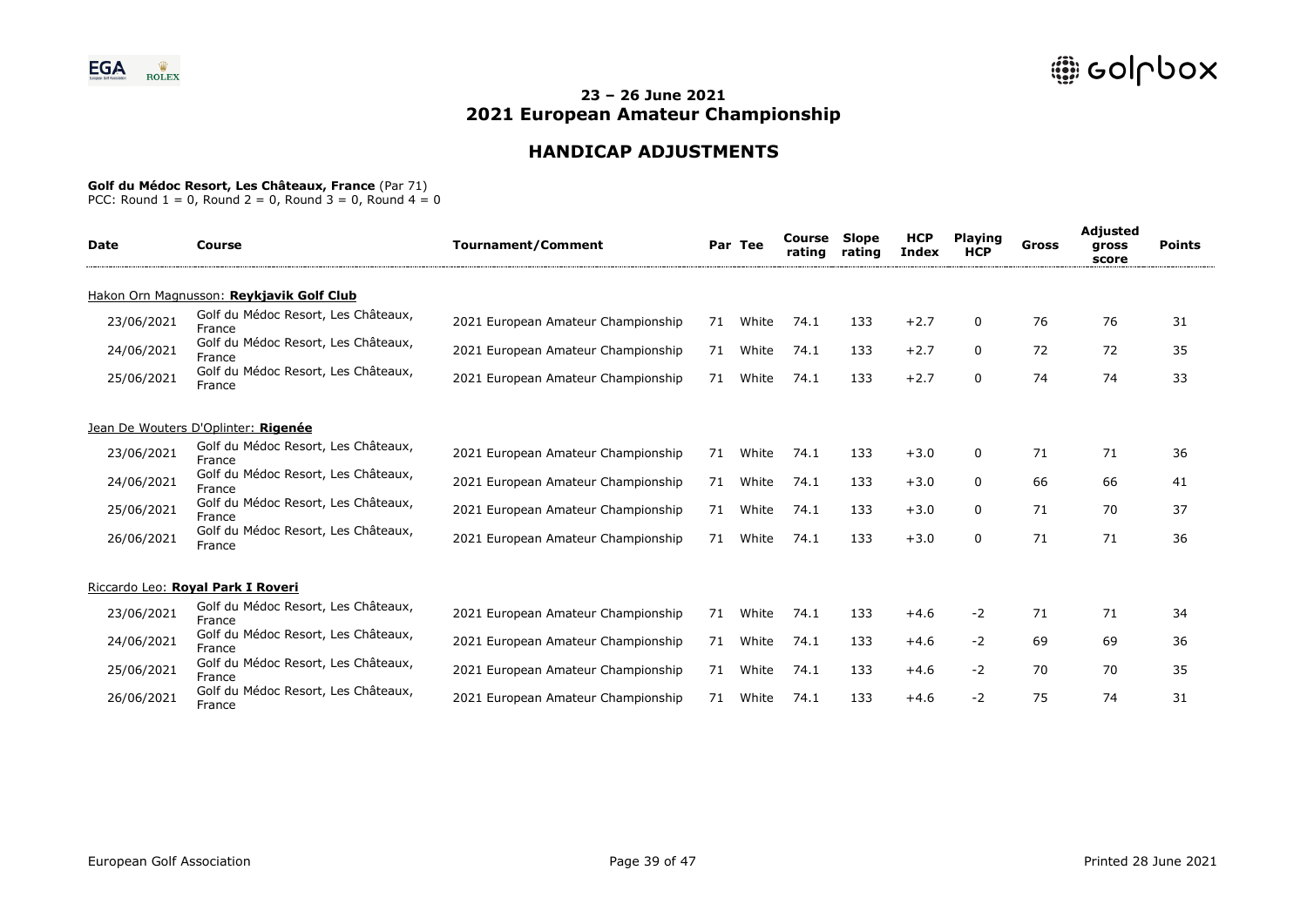# **HANDICAP ADJUSTMENTS**

### **Golf du Médoc Resort, Les Châteaux, France** (Par 71)

| <b>Date</b>                 | <b>Course</b>                                       | <b>Tournament/Comment</b>          |    | Par Tee | Course<br>rating | <b>Slope</b><br>rating | <b>HCP</b><br><b>Index</b> | <b>Playing</b><br><b>HCP</b> | <b>Gross</b> | <b>Adjusted</b><br>gross<br>score | <b>Points</b> |
|-----------------------------|-----------------------------------------------------|------------------------------------|----|---------|------------------|------------------------|----------------------------|------------------------------|--------------|-----------------------------------|---------------|
|                             | Adrien Dumont De Chassart: Royal Waterloo Golf Club |                                    |    |         |                  |                        |                            |                              |              |                                   |               |
| 23/06/2021                  | Golf du Médoc Resort, Les Châteaux,<br>France       | 2021 European Amateur Championship | 71 | White   | 74.1             | 133                    | $+5.2$                     | -3                           | 64           | 64                                | 40            |
| 24/06/2021                  | Golf du Médoc Resort, Les Châteaux,<br>France       | 2021 European Amateur Championship | 71 | White   | 74.1             | 133                    | $+5.2$                     | -3                           | 70           | 70                                | 34            |
| 25/06/2021                  | Golf du Médoc Resort, Les Châteaux,<br>France       | 2021 European Amateur Championship | 71 | White   | 74.1             | 133                    | $+5.2$                     | -3                           | 75           | 75                                | 29            |
| 26/06/2021                  | Golf du Médoc Resort, Les Châteaux,<br>France       | 2021 European Amateur Championship | 71 | White   | 74.1             | 133                    | $+5.2$                     | -3                           | 67           | 67                                | 37            |
| Eliot Anger: Saint Donat    |                                                     |                                    |    |         |                  |                        |                            |                              |              |                                   |               |
| 23/06/2021                  | Golf du Médoc Resort, Les Châteaux,<br>France       | 2021 European Amateur Championship | 71 | White   | 74.1             | 133                    | $+3.0$                     | 0                            | 81           | 80                                | 27            |
|                             | Michael Young: Saint Nom La Breteche                |                                    |    |         |                  |                        |                            |                              |              |                                   |               |
| 23/06/2021                  | Golf du Médoc Resort, Les Châteaux,<br>France       | 2021 European Amateur Championship | 71 | White   | 74.1             | 133                    | $+2.0$                     | $\mathbf{1}$                 | 72           | 72                                | 36            |
| 24/06/2021                  | Golf du Médoc Resort, Les Châteaux,<br>France       | 2021 European Amateur Championship | 71 | White   | 74.1             | 133                    | $+2.0$                     | $\mathbf{1}$                 | 78           | 78                                | 30            |
| 25/06/2021                  | Golf du Médoc Resort, Les Châteaux,<br>France       | 2021 European Amateur Championship | 71 | White   | 74.1             | 133                    | $+2.0$                     | 1                            | 84           | 81                                | 27            |
| Quim Vidal Mora: Sant Cugat |                                                     |                                    |    |         |                  |                        |                            |                              |              |                                   |               |
| 23/06/2021                  | Golf du Médoc Resort, Les Châteaux,<br>France       | 2021 European Amateur Championship | 71 | White   | 74.1             | 133                    | $+5.3$                     | -3                           | 77           | 76                                | 28            |
| 24/06/2021                  | Golf du Médoc Resort, Les Châteaux,<br>France       | 2021 European Amateur Championship | 71 | White   | 74.1             | 133                    | $+5.3$                     | -3                           | 72           | 72                                | 32            |
| 25/06/2021                  | Golf du Médoc Resort, Les Châteaux,<br>France       | 2021 European Amateur Championship | 71 | White   | 74.1             | 133                    | $+5.3$                     | $-3$                         | 76           | 76                                | 28            |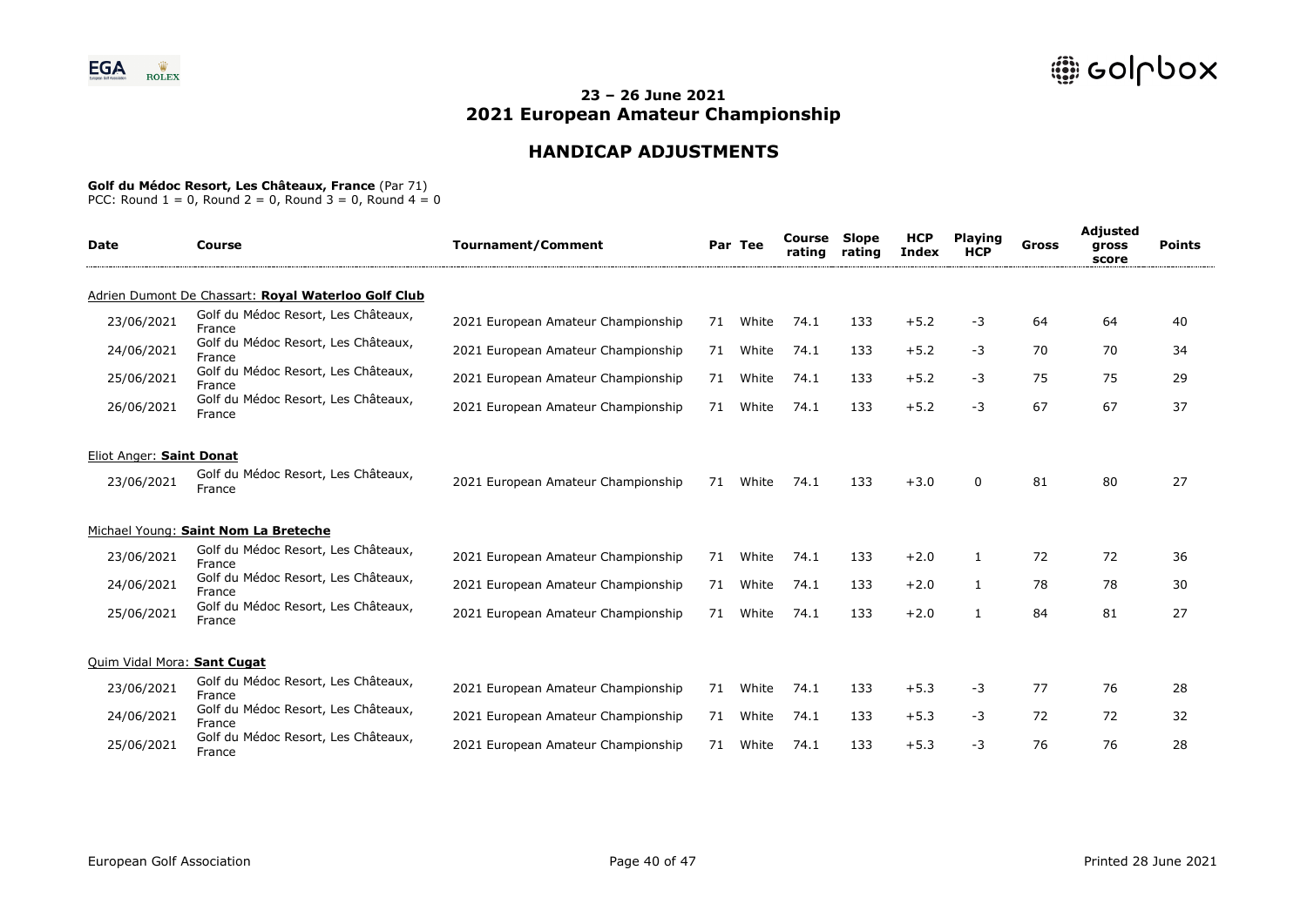# **HANDICAP ADJUSTMENTS**

### **Golf du Médoc Resort, Les Châteaux, France** (Par 71)

| <b>Date</b>                   | Course                                        | <b>Tournament/Comment</b>          |    | Par Tee | Course<br>rating | <b>Slope</b><br>rating | <b>HCP</b><br>Index | <b>Playing</b><br><b>HCP</b> | Gross | Adjusted<br>gross<br>score | <b>Points</b> |
|-------------------------------|-----------------------------------------------|------------------------------------|----|---------|------------------|------------------------|---------------------|------------------------------|-------|----------------------------|---------------|
| Tadeas Tetak: Sedin Golf Club |                                               |                                    |    |         |                  |                        |                     |                              |       |                            |               |
| 23/06/2021                    | Golf du Médoc Resort, Les Châteaux,<br>France | 2021 European Amateur Championship | 71 | White   | 74.1             | 133                    | $+3.4$              | -1                           | 77    | 77                         | 29            |
| 24/06/2021                    | Golf du Médoc Resort, Les Châteaux,<br>France | 2021 European Amateur Championship | 71 | White   | 74.1             | 133                    | $+3.4$              | -1                           | 72    | 72                         | 34            |
| 25/06/2021                    | Golf du Médoc Resort, Les Châteaux,<br>France | 2021 European Amateur Championship | 71 | White   | 74.1             | 133                    | $+3.4$              | -1                           | 67    | 67                         | 39            |
|                               | Oihan Guillamoundequy: Seignosse              |                                    |    |         |                  |                        |                     |                              |       |                            |               |
| 23/06/2021                    | Golf du Médoc Resort, Les Châteaux,<br>France | 2021 European Amateur Championship | 71 | White   | 74.1             | 133                    | $+3.3$              | -1                           | 68    | 68                         | 38            |
| 24/06/2021                    | Golf du Médoc Resort, Les Châteaux,<br>France | 2021 European Amateur Championship | 71 | White   | 74.1             | 133                    | $+3.3$              | -1                           | 73    | 73                         | 33            |
| 25/06/2021                    | Golf du Médoc Resort, Les Châteaux,<br>France | 2021 European Amateur Championship | 71 | White   | 74.1             | 133                    | $+3.3$              | -1                           | 71    | 71                         | 35            |
| 26/06/2021                    | Golf du Médoc Resort, Les Châteaux,<br>France | 2021 European Amateur Championship | 71 | White   | 74.1             | 133                    | $+3.3$              | -1                           | 73    | 73                         | 33            |
|                               | Alberto Dominguez Avila: Sherry Golf          |                                    |    |         |                  |                        |                     |                              |       |                            |               |
| 23/06/2021                    | Golf du Médoc Resort, Les Châteaux,<br>France | 2021 European Amateur Championship | 71 | White   | 74.1             | 133                    | $+5.3$              | -3                           | 71    | 71                         | 33            |
| 24/06/2021                    | Golf du Médoc Resort, Les Châteaux,<br>France | 2021 European Amateur Championship | 71 | White   | 74.1             | 133                    | $+5.3$              | -3                           | 71    | 71                         | 33            |
| 25/06/2021                    | Golf du Médoc Resort, Les Châteaux,<br>France | 2021 European Amateur Championship | 71 | White   | 74.1             | 133                    | $+5.3$              | -3                           | 72    | 72                         | 32            |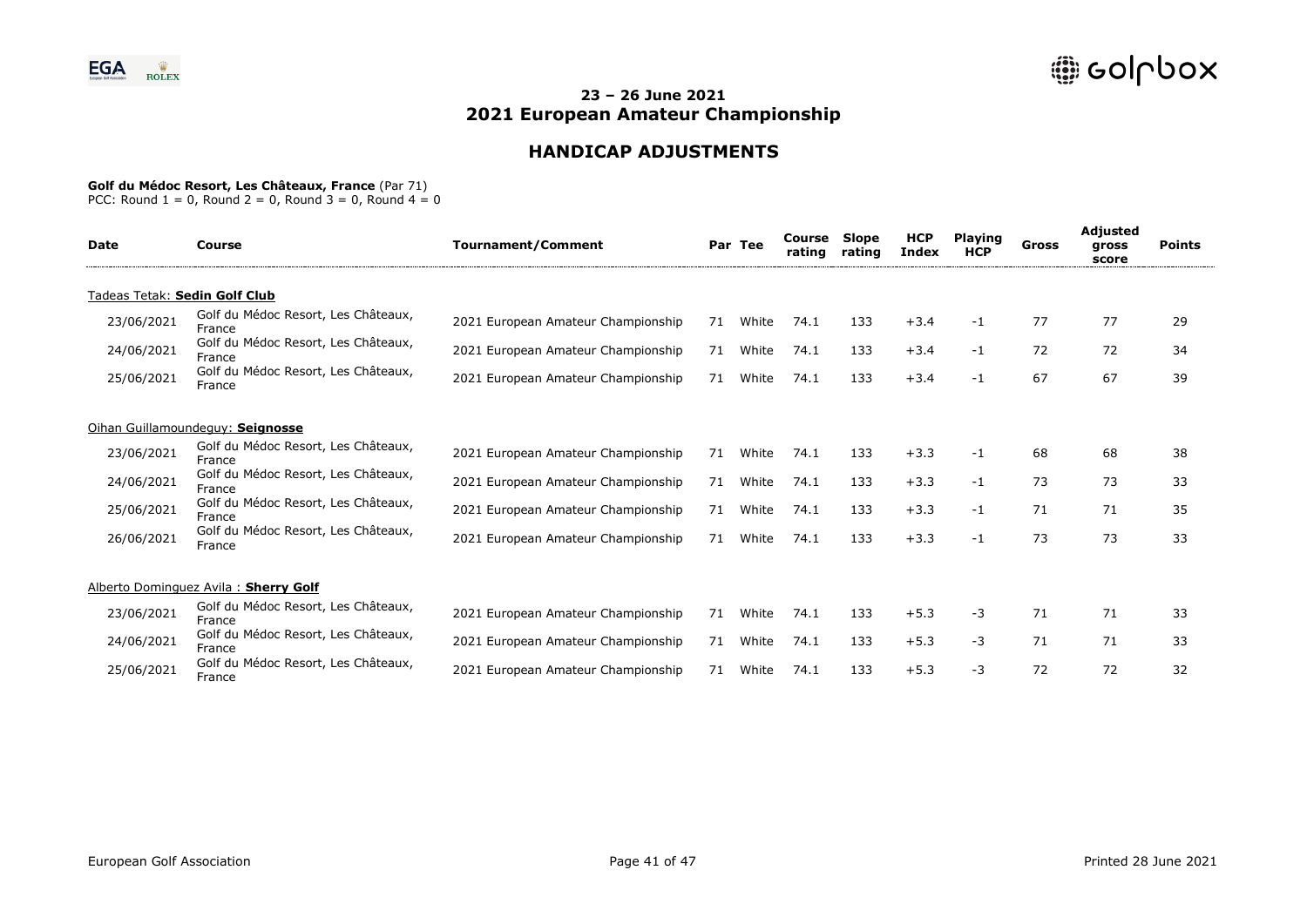# **HANDICAP ADJUSTMENTS**

#### **Golf du Médoc Resort, Les Châteaux, France** (Par 71)

| Date       | Course                                                    | <b>Tournament/Comment</b>          |    | Par Tee | Course<br>rating | Slope<br>rating | <b>HCP</b><br>Index | <b>Playing</b><br><b>HCP</b> | Gross | Adjusted<br>gross<br>score | <b>Points</b> |  |
|------------|-----------------------------------------------------------|------------------------------------|----|---------|------------------|-----------------|---------------------|------------------------------|-------|----------------------------|---------------|--|
|            | Anders Emil Ejlersen: Silkeborg Ry Golfklub               |                                    |    |         |                  |                 |                     |                              |       |                            |               |  |
| 23/06/2021 | Golf du Médoc Resort, Les Châteaux,<br>France             | 2021 European Amateur Championship | 71 | White   | 74.1             | 133             | $+5.7$              | $-4$                         | 71    | 71                         | 32            |  |
| 24/06/2021 | Golf du Médoc Resort, Les Châteaux,<br>France             | 2021 European Amateur Championship | 71 | White   | 74.1             | 133             | $+5.7$              | $-4$                         | 74    | 73                         | 30            |  |
| 25/06/2021 | Golf du Médoc Resort, Les Châteaux,<br>France             | 2021 European Amateur Championship | 71 | White   | 74.1             | 133             | $+5.7$              | $-4$                         | 76    | 76                         | 27            |  |
|            | Alejandro Pedryc: Sobienie Królewskie Golf & Country Club |                                    |    |         |                  |                 |                     |                              |       |                            |               |  |
| 23/06/2021 | Golf du Médoc Resort, Les Châteaux,<br>France             | 2021 European Amateur Championship | 71 | White   | 74.1             | 133             | $+4.9$              | $-3$                         | 70    | 70                         | 34            |  |
| 24/06/2021 | Golf du Médoc Resort, Les Châteaux,<br>France             | 2021 European Amateur Championship | 71 | White   | 74.1             | 133             | $+4.9$              | $-3$                         | 70    | 70                         | 34            |  |
| 25/06/2021 | Golf du Médoc Resort, Les Châteaux,<br>France             | 2021 European Amateur Championship | 71 | White   | 74.1             | 133             | $+4.9$              | $-3$                         | 68    | 68                         | 36            |  |
| 26/06/2021 | Golf du Médoc Resort, Les Châteaux,<br>France             | 2021 European Amateur Championship | 71 | White   | 74.1             | 133             | $+4.9$              | -3                           | 72    | 72                         | 32            |  |
|            | Enrique Marin Santander: Sotogrande Golf Club             |                                    |    |         |                  |                 |                     |                              |       |                            |               |  |
| 23/06/2021 | Golf du Médoc Resort, Les Châteaux,<br>France             | 2021 European Amateur Championship | 71 | White   | 74.1             | 133             | 0.0                 | 3                            | 68    | 68                         | 42            |  |
| 24/06/2021 | Golf du Médoc Resort, Les Châteaux,<br>France             | 2021 European Amateur Championship | 71 | White   | 74.1             | 133             | 0.0                 | 3                            | 72    | 72                         | 38            |  |
| 25/06/2021 | Golf du Médoc Resort, Les Châteaux,<br>France             | 2021 European Amateur Championship | 71 | White   | 74.1             | 133             | 0.0                 | 3                            | 72    | 71                         | 39            |  |
| 26/06/2021 | Golf du Médoc Resort, Les Châteaux,<br>France             | 2021 European Amateur Championship | 71 | White   | 74.1             | 133             | 0.0                 | 3                            | 74    | 74                         | 36            |  |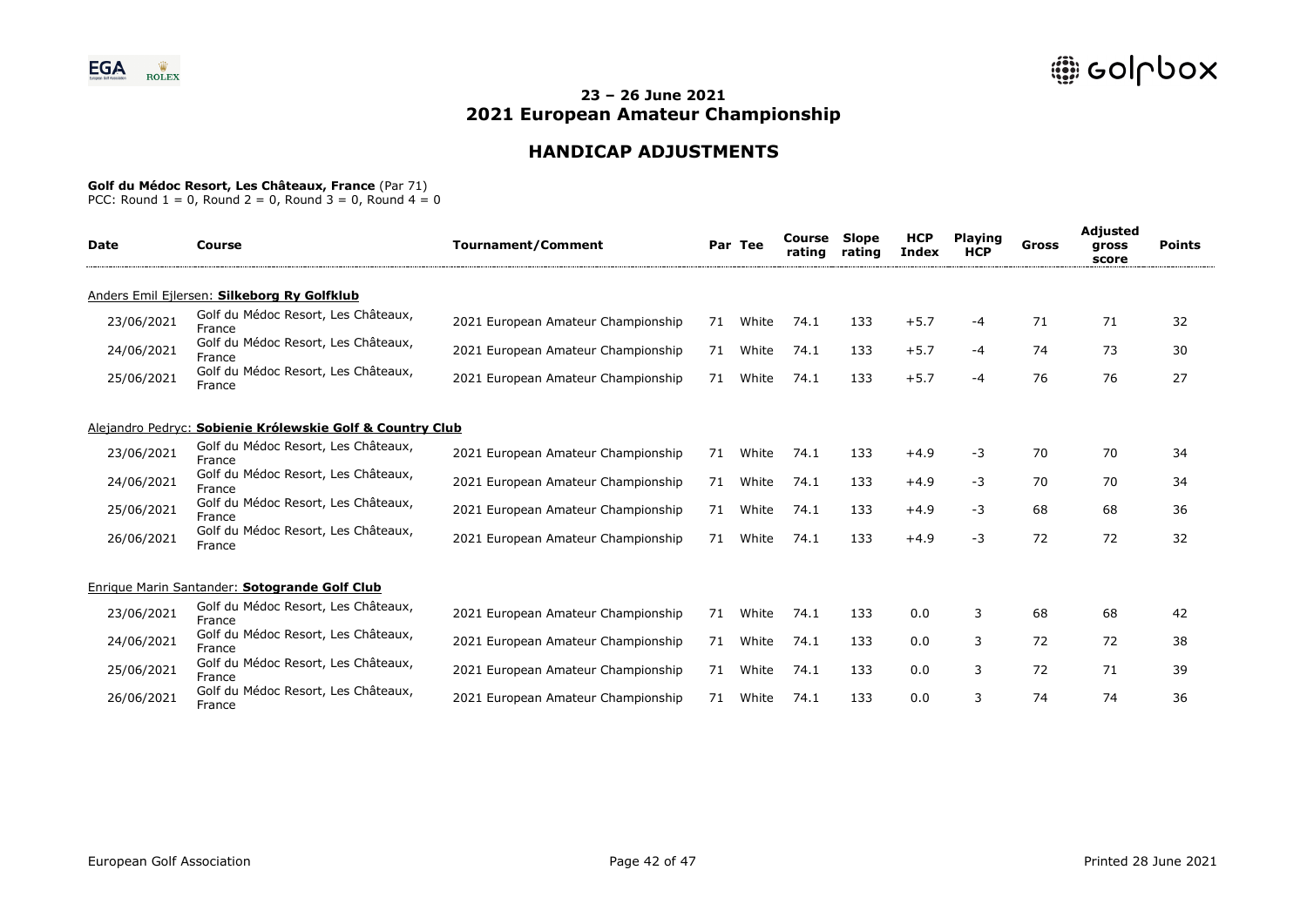# **HANDICAP ADJUSTMENTS**

### **Golf du Médoc Resort, Les Châteaux, France** (Par 71)

| <b>Date</b>                   | Course                                        | <b>Tournament/Comment</b>          |    | Par Tee | Course<br>rating | Slope<br>rating | <b>HCP</b><br><b>Index</b> | <b>Playing</b><br><b>HCP</b> | Gross | <b>Adjusted</b><br>gross<br>score | <b>Points</b> |
|-------------------------------|-----------------------------------------------|------------------------------------|----|---------|------------------|-----------------|----------------------------|------------------------------|-------|-----------------------------------|---------------|
| Jan Schneider: St Leon-Rot    |                                               |                                    |    |         |                  |                 |                            |                              |       |                                   |               |
| 23/06/2021                    | Golf du Médoc Resort, Les Châteaux,<br>France | 2021 European Amateur Championship | 71 | White   | 74.1             | 133             | $+4.0$                     | $-2$                         | 74    | 73                                | 32            |
| 24/06/2021                    | Golf du Médoc Resort, Les Châteaux,<br>France | 2021 European Amateur Championship | 71 | White   | 74.1             | 133             | $+4.0$                     | $-2$                         | 69    | 69                                | 36            |
| 25/06/2021                    | Golf du Médoc Resort, Les Châteaux,<br>France | 2021 European Amateur Championship | 71 | White   | 74.1             | 133             | $+4.0$                     | -2                           | 72    | 72                                | 33            |
| Cedric Gugler: St.Apollinaire |                                               |                                    |    |         |                  |                 |                            |                              |       |                                   |               |
| 23/06/2021                    | Golf du Médoc Resort, Les Châteaux,<br>France | 2021 European Amateur Championship | 71 | White   | 74.1             | 133             | $+4.9$                     | -3                           | 74    | 74                                | 30            |
| 24/06/2021                    | Golf du Médoc Resort, Les Châteaux,<br>France | 2021 European Amateur Championship | 71 | White   | 74.1             | 133             | $+4.9$                     | -3                           | 70    | 70                                | 34            |
| 25/06/2021                    | Golf du Médoc Resort, Les Châteaux,<br>France | 2021 European Amateur Championship | 71 | White   | 74.1             | 133             | $+4.9$                     | -3                           | 70    | 70                                | 34            |
|                               | Yannick Schuetz: Stuttgarter Gc Solitude      |                                    |    |         |                  |                 |                            |                              |       |                                   |               |
| 23/06/2021                    | Golf du Médoc Resort, Les Châteaux,<br>France | 2021 European Amateur Championship | 71 | White   | 74.1             | 133             | $+4.5$                     | $-2$                         | 76    | 75                                | 30            |
| 24/06/2021                    | Golf du Médoc Resort, Les Châteaux,<br>France | 2021 European Amateur Championship | 71 | White   | 74.1             | 133             | $+4.5$                     | $-2$                         | 69    | 69                                | 36            |
| 25/06/2021                    | Golf du Médoc Resort, Les Châteaux,<br>France | 2021 European Amateur Championship | 71 | White   | 74.1             | 133             | $+4.5$                     | $-2$                         | 64    | 64                                | 41            |
| 26/06/2021                    | Golf du Médoc Resort, Les Châteaux,<br>France | 2021 European Amateur Championship | 71 | White   | 74.1             | 133             | $+4.5$                     | -2                           | 72    | 72                                | 33            |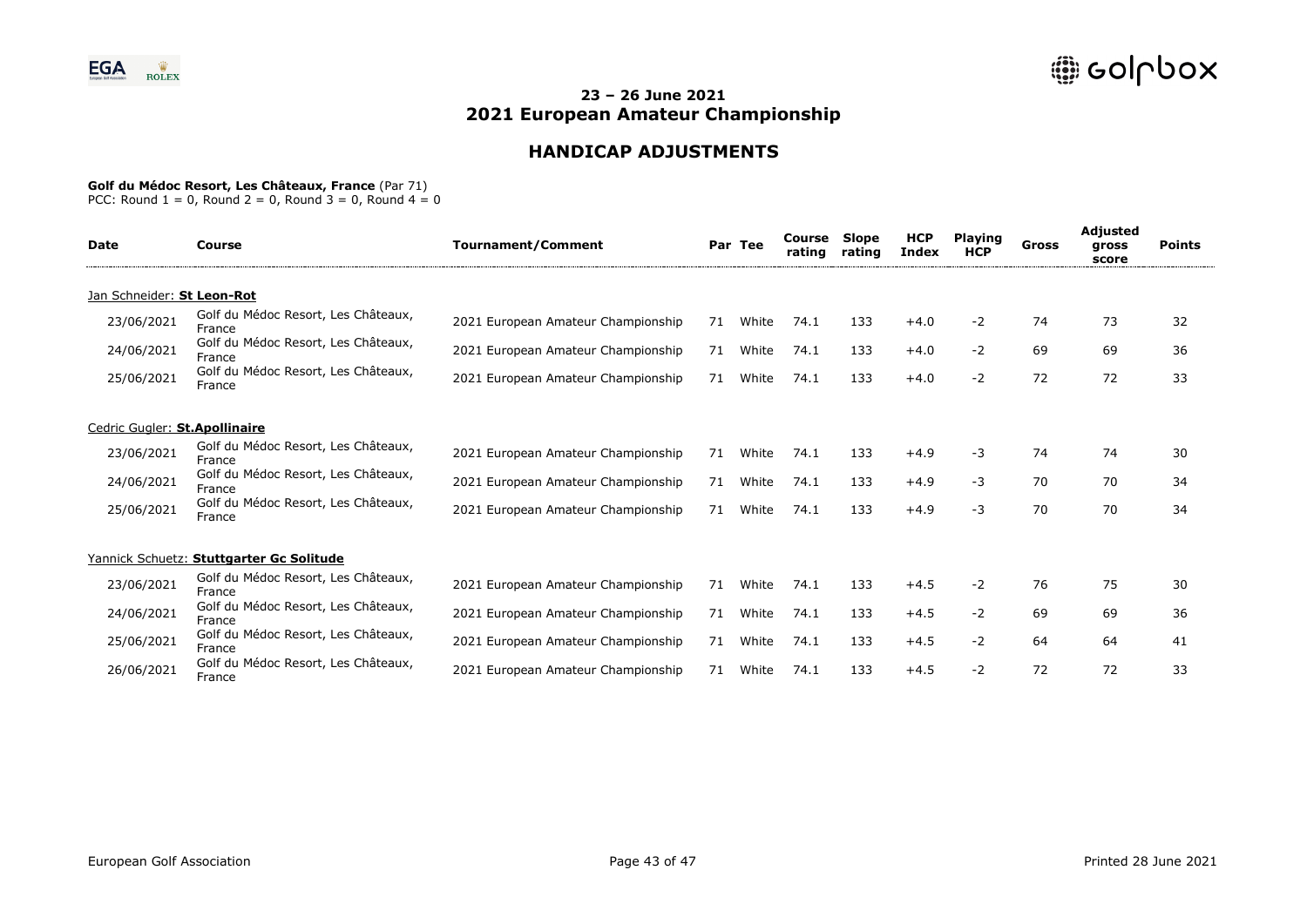# **HANDICAP ADJUSTMENTS**

### **Golf du Médoc Resort, Les Châteaux, France** (Par 71)

| Date                          | Course                                        | <b>Tournament/Comment</b>          |    | Par Tee | Course<br>rating | <b>Slope</b><br>rating | <b>HCP</b><br><b>Index</b> | <b>Playing</b><br><b>HCP</b> | Gross | Adjusted<br>gross<br>score | <b>Points</b> |
|-------------------------------|-----------------------------------------------|------------------------------------|----|---------|------------------|------------------------|----------------------------|------------------------------|-------|----------------------------|---------------|
| Martin Couvra: Terre Blanche  |                                               |                                    |    |         |                  |                        |                            |                              |       |                            |               |
| 23/06/2021                    | Golf du Médoc Resort, Les Châteaux,<br>France | 2021 European Amateur Championship | 71 | White   | 74.1             | 133                    | $+4.0$                     | $-2$                         | 74    | 74                         | 31            |
| 24/06/2021                    | Golf du Médoc Resort, Les Châteaux,<br>France | 2021 European Amateur Championship | 71 | White   | 74.1             | 133                    | $+4.0$                     | $-2$                         | 70    | 70                         | 35            |
| 25/06/2021                    | Golf du Médoc Resort, Les Châteaux,<br>France | 2021 European Amateur Championship | 71 | White   | 74.1             | 133                    | $+4.0$                     | -2                           | 71    | 71                         | 34            |
| Nordin Van Tilburg: The Dutch |                                               |                                    |    |         |                  |                        |                            |                              |       |                            |               |
| 23/06/2021                    | Golf du Médoc Resort, Les Châteaux,<br>France | 2021 European Amateur Championship | 71 | White   | 74.1             | 133                    | $+4.5$                     | $-2$                         | 72    | 72                         | 33            |
| 24/06/2021                    | Golf du Médoc Resort, Les Châteaux,<br>France | 2021 European Amateur Championship | 71 | White   | 74.1             | 133                    | $+4.5$                     | $-2$                         | 68    | 68                         | 37            |
| 25/06/2021                    | Golf du Médoc Resort, Les Châteaux,<br>France | 2021 European Amateur Championship | 71 | White   | 74.1             | 133                    | $+4.5$                     | $-2$                         | 71    | 71                         | 34            |
| 26/06/2021                    | Golf du Médoc Resort, Les Châteaux,<br>France | 2021 European Amateur Championship | 71 | White   | 74.1             | 133                    | $+4.5$                     | $-2$                         | 75    | 75                         | 30            |
|                               | Max Kennedy: The Royal Dublin Golf Club       |                                    |    |         |                  |                        |                            |                              |       |                            |               |
| 23/06/2021                    | Golf du Médoc Resort, Les Châteaux,<br>France | 2021 European Amateur Championship | 71 | White   | 74.1             | 133                    | $+4.4$                     | $-2$                         | 70    | 70                         | 35            |
| 24/06/2021                    | Golf du Médoc Resort, Les Châteaux,<br>France | 2021 European Amateur Championship | 71 | White   | 74.1             | 133                    | $+4.4$                     | $-2$                         | 74    | 74                         | 31            |
| 25/06/2021                    | Golf du Médoc Resort, Les Châteaux,<br>France | 2021 European Amateur Championship | 71 | White   | 74.1             | 133                    | $+4.4$                     | $-2$                         | 70    | 70                         | 35            |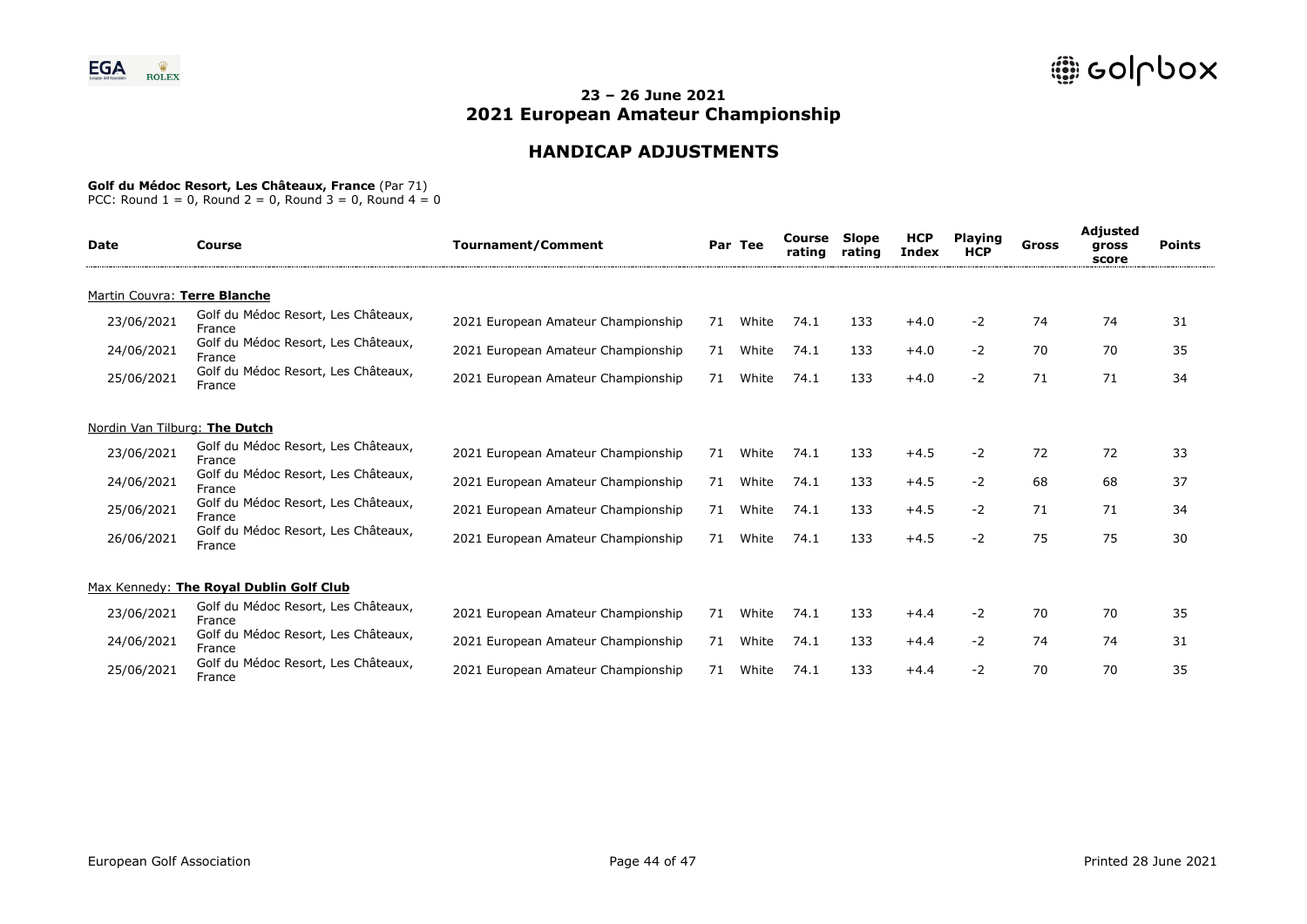# **HANDICAP ADJUSTMENTS**

#### **Golf du Médoc Resort, Les Châteaux, France** (Par 71)

| <b>Date</b> | Course                                             | <b>Tournament/Comment</b>          |    | Par Tee | Course<br>rating | Slope<br>rating | <b>HCP</b><br><b>Index</b> | <b>Playing</b><br><b>HCP</b> | Gross | Adjusted<br>gross<br>score | <b>Points</b> |
|-------------|----------------------------------------------------|------------------------------------|----|---------|------------------|-----------------|----------------------------|------------------------------|-------|----------------------------|---------------|
|             | Frederik Birkelund: The Scandinavian Golf Club     |                                    |    |         |                  |                 |                            |                              |       |                            |               |
| 23/06/2021  | Golf du Médoc Resort, Les Châteaux,<br>France      | 2021 European Amateur Championship | 71 | White   | 74.1             | 133             | $+5.2$                     | -3                           | 71    | 71                         | 33            |
| 24/06/2021  | Golf du Médoc Resort, Les Châteaux,<br>France      | 2021 European Amateur Championship | 71 | White   | 74.1             | 133             | $+5.2$                     | -3                           | 65    | 65                         | 39            |
| 25/06/2021  | Golf du Médoc Resort, Les Châteaux,<br>France      | 2021 European Amateur Championship | 71 | White   | 74.1             | 133             | $+5.2$                     | -3                           | 74    | 74                         | 30            |
| 26/06/2021  | Golf du Médoc Resort, Les Châteaux,<br>France      | 2021 European Amateur Championship | 71 | White   | 74.1             | 133             | $+5.2$                     | -3                           | 73    | 73                         | 31            |
|             | Sebastian Friedrichsen: The Scandinavian Golf Club |                                    |    |         |                  |                 |                            |                              |       |                            |               |
| 23/06/2021  | Golf du Médoc Resort, Les Châteaux,<br>France      | 2021 European Amateur Championship | 71 | White   | 74.1             | 133             | $+5.5$                     | -3                           | 68    | 68                         | 36            |
| 24/06/2021  | Golf du Médoc Resort, Les Châteaux,<br>France      | 2021 European Amateur Championship | 71 | White   | 74.1             | 133             | $+5.5$                     | -3                           | 70    | 70                         | 34            |
| 25/06/2021  | Golf du Médoc Resort, Les Châteaux,<br>France      | 2021 European Amateur Championship | 71 | White   | 74.1             | 133             | $+5.5$                     | -3                           | 77    | 77                         | 27            |
|             | Clément Charmasson: Toulouse La Ramee              |                                    |    |         |                  |                 |                            |                              |       |                            |               |
| 23/06/2021  | Golf du Médoc Resort, Les Châteaux,<br>France      | 2021 European Amateur Championship | 71 | White   | 74.1             | 133             | $+3.9$                     | -1                           | 71    | 71                         | 35            |
| 24/06/2021  | Golf du Médoc Resort, Les Châteaux,<br>France      | 2021 European Amateur Championship | 71 | White   | 74.1             | 133             | $+3.9$                     | -1                           | 68    | 68                         | 38            |
| 25/06/2021  | Golf du Médoc Resort, Les Châteaux,<br>France      | 2021 European Amateur Championship | 71 | White   | 74.1             | 133             | $+3.9$                     | -1                           | 72    | 72                         | 34            |
| 26/06/2021  | Golf du Médoc Resort, Les Châteaux,<br>France      | 2021 European Amateur Championship | 71 | White   | 74.1             | 133             | $+3.9$                     | -1                           | 75    | 75                         | 31            |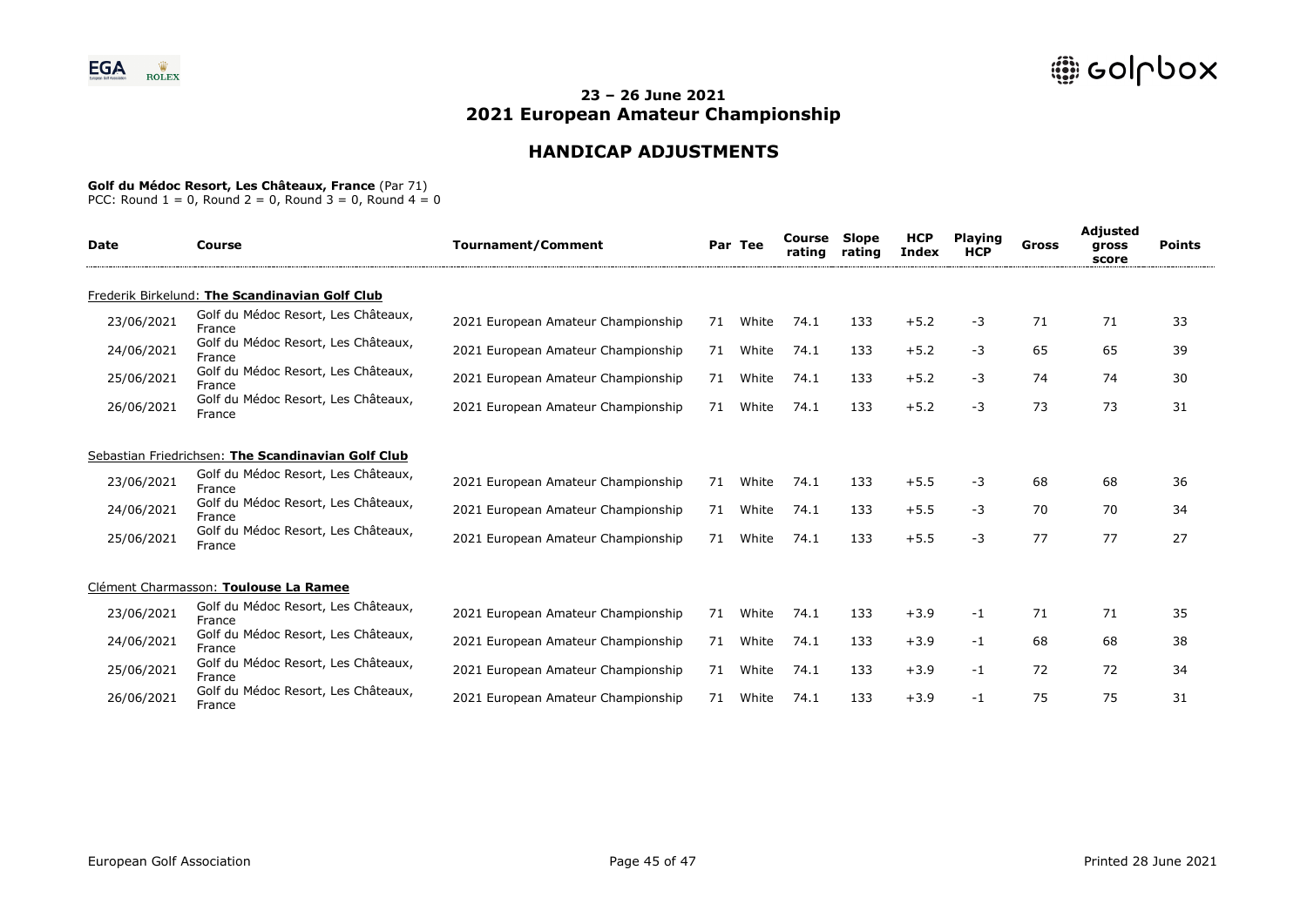# **HANDICAP ADJUSTMENTS**

### **Golf du Médoc Resort, Les Châteaux, France** (Par 71)

| <b>Date</b> | Course                                        | <b>Tournament/Comment</b>          |    | Par Tee | Course<br>rating | Slope<br>rating | <b>HCP</b><br>Index | <b>Plaving</b><br><b>HCP</b> | Gross | Adjusted<br>gross<br>score | <b>Points</b> |
|-------------|-----------------------------------------------|------------------------------------|----|---------|------------------|-----------------|---------------------|------------------------------|-------|----------------------------|---------------|
|             | David Nyfjäll: Upsala Golf Club               |                                    |    |         |                  |                 |                     |                              |       |                            |               |
| 23/06/2021  | Golf du Médoc Resort, Les Châteaux,<br>France | 2021 European Amateur Championship | 71 | White   | 74.1             | 133             | $+5.0$              | $-3$                         | 67    | 67                         | 37            |
| 24/06/2021  | Golf du Médoc Resort, Les Châteaux,<br>France | 2021 European Amateur Championship | 71 | White   | 74.1             | 133             | $+5.0$              | -3                           | 70    | 70                         | 34            |
| 25/06/2021  | Golf du Médoc Resort, Les Châteaux,<br>France | 2021 European Amateur Championship | 71 | White   | 74.1             | 133             | $+5.0$              | $-3$                         | 69    | 69                         | 35            |
| 26/06/2021  | Golf du Médoc Resort, Les Châteaux,<br>France | 2021 European Amateur Championship | 71 | White   | 74.1             | 133             | $+5.0$              | -3                           | 72    | 72                         | 32            |
|             | Maxence Giboudot: Val De Sorne                |                                    |    |         |                  |                 |                     |                              |       |                            |               |
| 23/06/2021  | Golf du Médoc Resort, Les Châteaux,<br>France | 2021 European Amateur Championship | 71 | White   | 74.1             | 133             | $+4.0$              | $-2$                         | 74    | 74                         | 31            |
| 24/06/2021  | Golf du Médoc Resort, Les Châteaux,<br>France | 2021 European Amateur Championship | 71 | White   | 74.1             | 133             | $+4.0$              | $-2$                         | 68    | 68                         | 37            |
| 25/06/2021  | Golf du Médoc Resort, Les Châteaux,<br>France | 2021 European Amateur Championship | 71 | White   | 74.1             | 133             | $+4.0$              | $-2$                         | 71    | 71                         | 34            |
|             | Kengo Aoshima: Waialae Country Club           |                                    |    |         |                  |                 |                     |                              |       |                            |               |
| 23/06/2021  | Golf du Médoc Resort, Les Châteaux,<br>France | 2021 European Amateur Championship | 71 | White   | 74.1             | 133             | $+2.0$              | 1                            | 68    | 68                         | 40            |
| 24/06/2021  | Golf du Médoc Resort, Les Châteaux,<br>France | 2021 European Amateur Championship | 71 | White   | 74.1             | 133             | $+2.0$              | $\mathbf{1}$                 | 69    | 69                         | 39            |
| 25/06/2021  | Golf du Médoc Resort, Les Châteaux,<br>France | 2021 European Amateur Championship | 71 | White   | 74.1             | 133             | $+2.0$              | 1                            | 74    | 74                         | 34            |
| 26/06/2021  | Golf du Médoc Resort, Les Châteaux,<br>France | 2021 European Amateur Championship | 71 | White   | 74.1             | 133             | $+2.0$              |                              | 72    | 71                         | 37            |